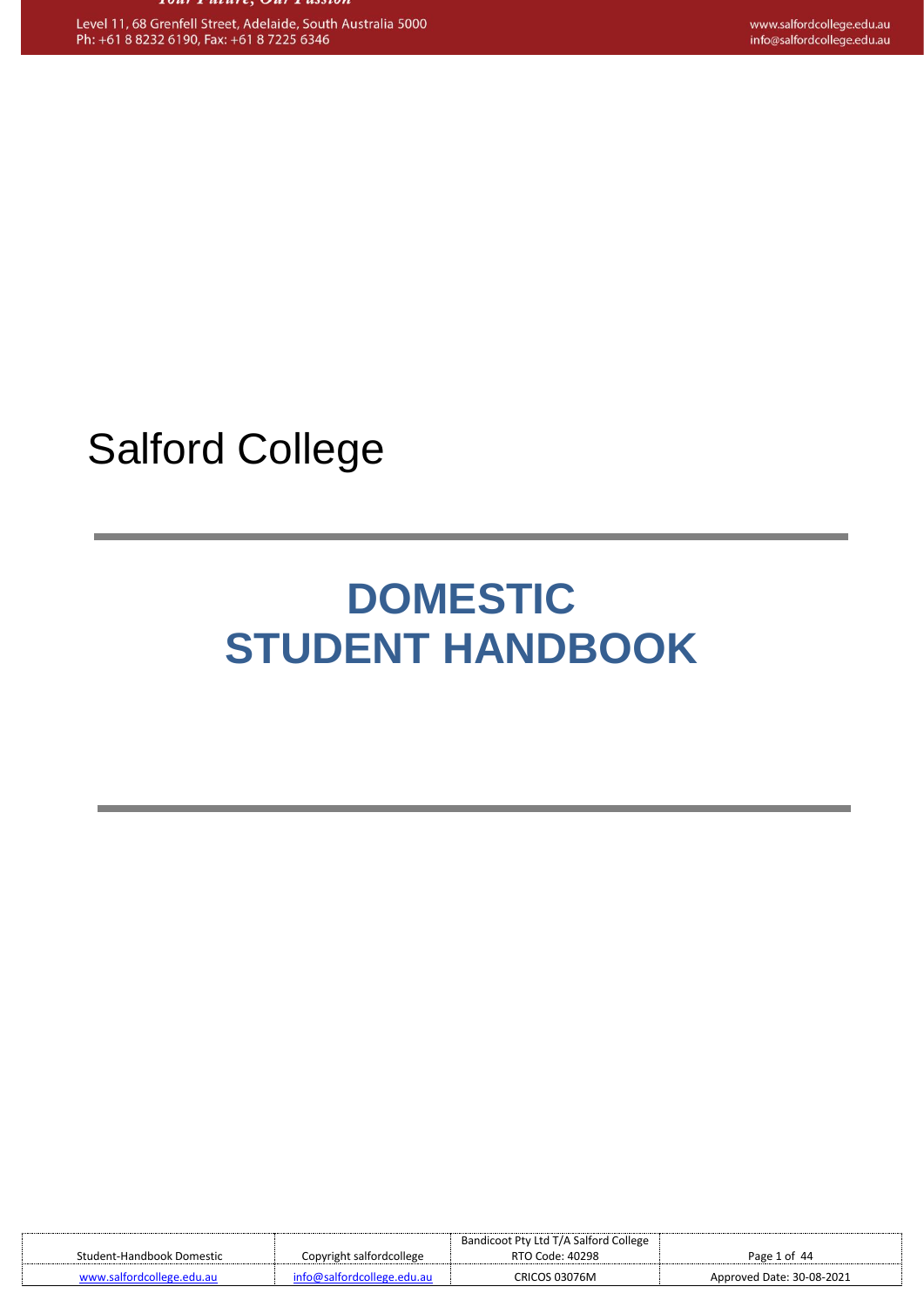# **Table of Contents**

# **Contents**

| 1.                                                                                                                                                                                                                                                                                                                                                                                                                  |    |
|---------------------------------------------------------------------------------------------------------------------------------------------------------------------------------------------------------------------------------------------------------------------------------------------------------------------------------------------------------------------------------------------------------------------|----|
| 2.                                                                                                                                                                                                                                                                                                                                                                                                                  |    |
|                                                                                                                                                                                                                                                                                                                                                                                                                     |    |
|                                                                                                                                                                                                                                                                                                                                                                                                                     |    |
|                                                                                                                                                                                                                                                                                                                                                                                                                     |    |
|                                                                                                                                                                                                                                                                                                                                                                                                                     |    |
|                                                                                                                                                                                                                                                                                                                                                                                                                     |    |
|                                                                                                                                                                                                                                                                                                                                                                                                                     |    |
| $\mathbf{1}$ .                                                                                                                                                                                                                                                                                                                                                                                                      |    |
| 2.                                                                                                                                                                                                                                                                                                                                                                                                                  |    |
| 3.                                                                                                                                                                                                                                                                                                                                                                                                                  |    |
| 4.                                                                                                                                                                                                                                                                                                                                                                                                                  |    |
| 5.                                                                                                                                                                                                                                                                                                                                                                                                                  |    |
| 6.                                                                                                                                                                                                                                                                                                                                                                                                                  |    |
| 7.                                                                                                                                                                                                                                                                                                                                                                                                                  |    |
| 8.                                                                                                                                                                                                                                                                                                                                                                                                                  |    |
| 9.                                                                                                                                                                                                                                                                                                                                                                                                                  |    |
| 10.                                                                                                                                                                                                                                                                                                                                                                                                                 |    |
|                                                                                                                                                                                                                                                                                                                                                                                                                     |    |
| Non-academic misconduct and unacceptable behaviours include but are not limited to the following:                                                                                                                                                                                                                                                                                                                   | 11 |
|                                                                                                                                                                                                                                                                                                                                                                                                                     |    |
|                                                                                                                                                                                                                                                                                                                                                                                                                     |    |
|                                                                                                                                                                                                                                                                                                                                                                                                                     |    |
|                                                                                                                                                                                                                                                                                                                                                                                                                     |    |
|                                                                                                                                                                                                                                                                                                                                                                                                                     |    |
|                                                                                                                                                                                                                                                                                                                                                                                                                     |    |
|                                                                                                                                                                                                                                                                                                                                                                                                                     |    |
|                                                                                                                                                                                                                                                                                                                                                                                                                     |    |
|                                                                                                                                                                                                                                                                                                                                                                                                                     |    |
|                                                                                                                                                                                                                                                                                                                                                                                                                     |    |
|                                                                                                                                                                                                                                                                                                                                                                                                                     |    |
|                                                                                                                                                                                                                                                                                                                                                                                                                     |    |
| The Standards for NVR Registered Training Organisations 2011 requires all RTOs provide appropriate<br>mechanisms and services to efficiently and effectively address learners' complaints and appeals. Only<br>under exceptional circumstances, or after all opportunities to resolve the matter through a training<br>provider's internal complaints process are exhausted, should you seek to have your complaint |    |
|                                                                                                                                                                                                                                                                                                                                                                                                                     |    |
|                                                                                                                                                                                                                                                                                                                                                                                                                     |    |
|                                                                                                                                                                                                                                                                                                                                                                                                                     |    |

|                           |                            | Bandicoot Pty Ltd T/A Salford College |                           |
|---------------------------|----------------------------|---------------------------------------|---------------------------|
| Student-Handbook Domestic | Copyright salfordcollege   | RTO Code: 40298                       | Page 2 of 44              |
| www.salfordcollege.edu.au | info@salfordcollege.edu.au | CRICOS 03076M                         | Approved Date: 30-08-2021 |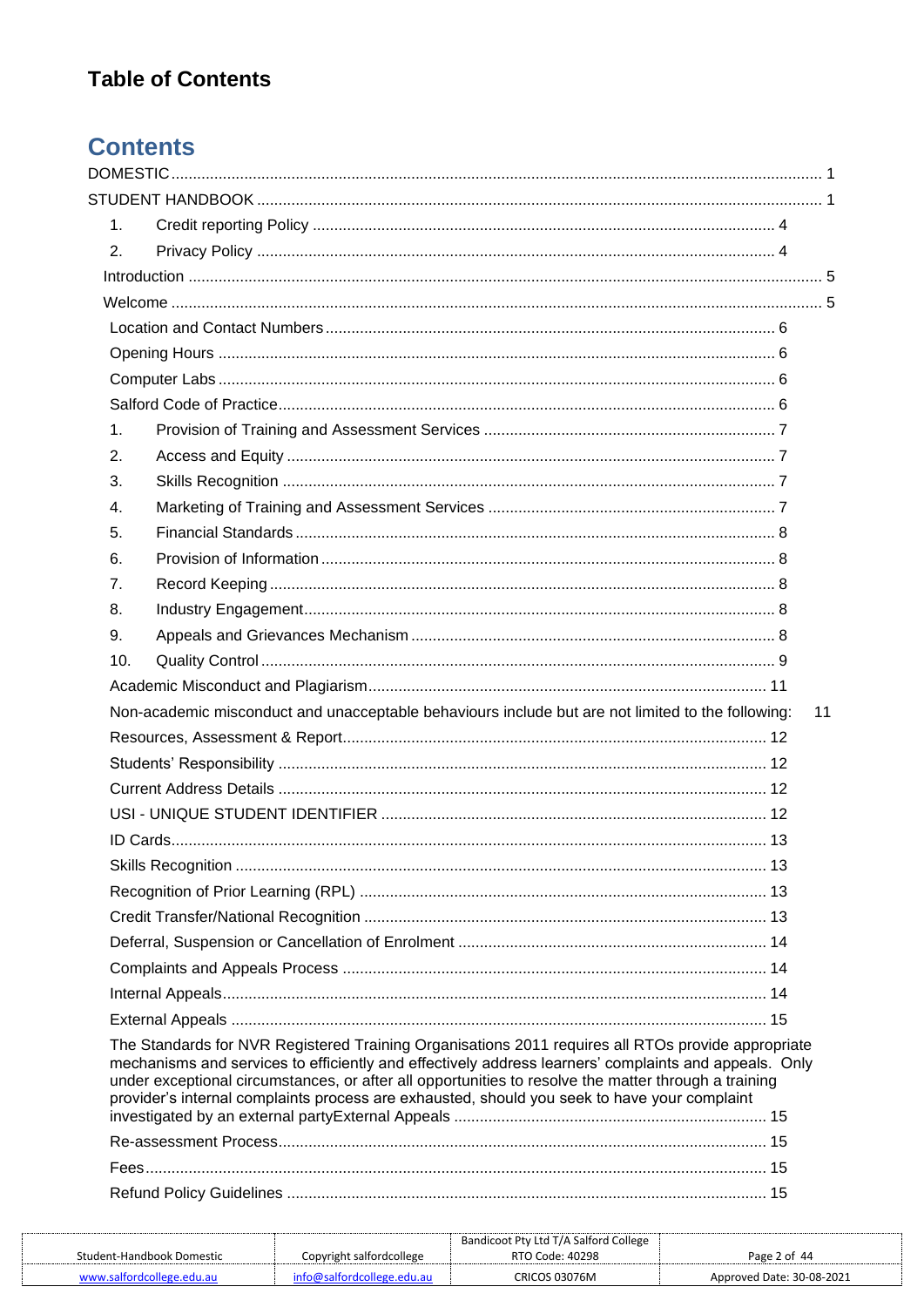| Why we collect, hold, use and disclose credit information and credit eligibility information 29 |  |
|-------------------------------------------------------------------------------------------------|--|
|                                                                                                 |  |
|                                                                                                 |  |
|                                                                                                 |  |
|                                                                                                 |  |
|                                                                                                 |  |
|                                                                                                 |  |
|                                                                                                 |  |
|                                                                                                 |  |
|                                                                                                 |  |
|                                                                                                 |  |
| Education Services for Overseas Students Act 2000 (ESOS) as amended  35<br>$\bullet$            |  |
|                                                                                                 |  |
|                                                                                                 |  |
|                                                                                                 |  |

|                           |                            | Bandicoot Pty Ltd T/A Salford College |                           |
|---------------------------|----------------------------|---------------------------------------|---------------------------|
| Student-Handbook Domestic | Copyright salfordcollege   | RTO Code: 40298                       | Page 3 of 44              |
| www.salfordcollege.edu.au | into@saltordcollege.edu.au | CRICOS 03076M                         | Approved Date: 30-08-2021 |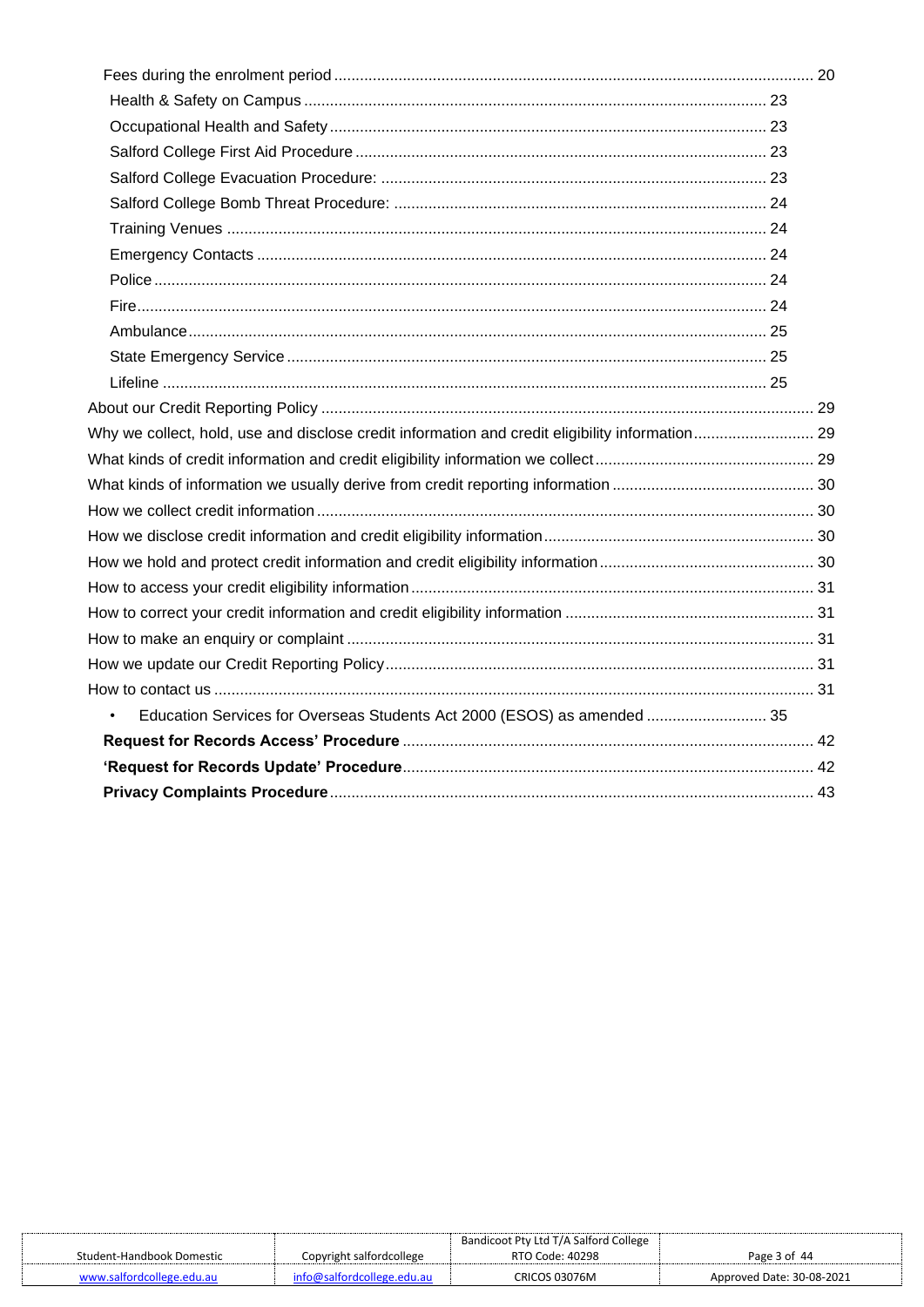# **Section 2**

- <span id="page-3-0"></span>1. Credit reporting Policy
- <span id="page-3-1"></span>2. Privacy Policy

|                           | Bandicoot Pty Ltd T/A Salford College |                           |
|---------------------------|---------------------------------------|---------------------------|
| Student-Handbook Domestic | RTO Code: 40298                       | Page 4 of 44              |
|                           | CRICOS 03076M                         | Approved Date: 30-08-2021 |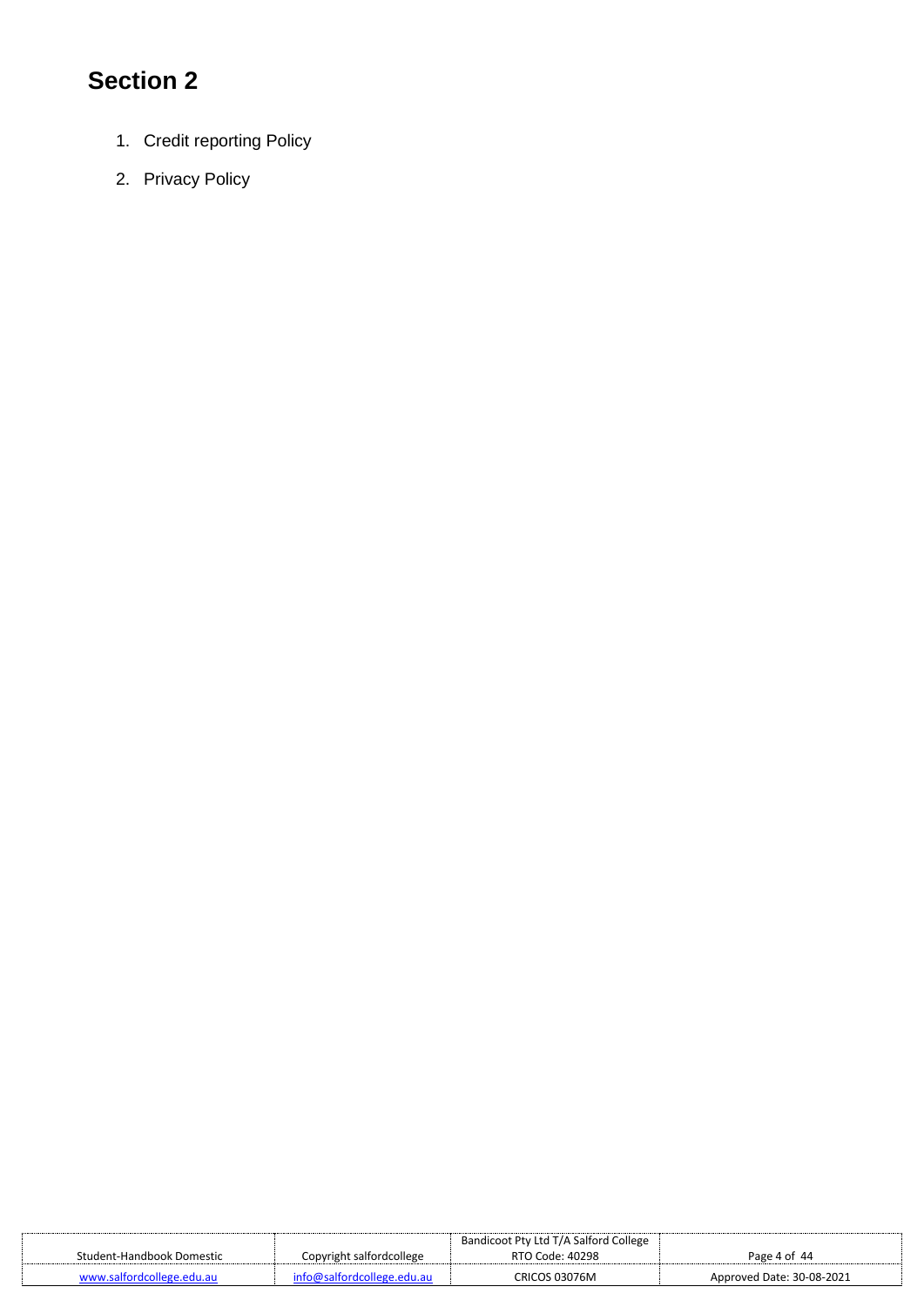# <span id="page-4-0"></span>**Introduction**

# <span id="page-4-1"></span>**Welcome**

Welcome to Salford College and congratulations on choosing to undertake training to further enhance your skills, knowledge and career options. We assure you that we will provide you with utmost support and guide you through every step of your relationship with Salford.

This handbook provides you with information about our institution, what you can expect from us and what we expect from you. You will also find useful information about our policies and procedures and some useful contacts. You will also find information about any regulations governing the training process and our relationship.

We look forward to providing you with optimal support and assistance throughout your training. Please feel free to approach the college or your trainer with any queries. You will find the details of the college and the contact details at the end of this document.

# **SALFORD COLLEGE**

SALFORD COLLEGE was established to provide high quality and professional business and training solutions. We understand that our clients require value for money, reliable and timely service, attention to detail and ultimately quality solutions that meet their needs and budget.

To achieve this, we have a team of professionals dedicated to providing the highest level of service. Our team has a wealth of experience in providing client focused business and training solutions that will meet your needs, at very competitive rates. We believe that you will find in our team some of the most committed and motivated individuals working with you for your benefit.

Providing a client focused approach enables us to design a customized solution to meet your individual business requirements whilst delivering a high standard of quality in our services to ensure complete client satisfaction.

SALFORD COLLEGE delivers a range of nationally accredited and non-accredited qualifications through the approval of the Australian Skills Quality Authority (ASQA).

This means that we have met several requirements to make sure that the courses we offer meet strict national standards which Salford College is rigorously audited on a regular basis by the governing body. This gives you the confidence that the training you complete with SALFORD COLLEGE is of the highest quality and that the skills and knowledge you gain are recognised by employers and other training organisations throughout Australia.

For a complete list of qualifications, we offer, you can either visit our website www.salfordcollege.edu.au or alternatively you can speak to any member of Salford college team.

|                           |                          | Bandicoot Pty Ltd T/A Salford College |                           |
|---------------------------|--------------------------|---------------------------------------|---------------------------|
| Student-Handbook Domestic | Copyright salfordcollege | RTO Code: 40298                       | Page 5 of 44              |
|                           |                          | CRICOS 03076M                         | Approved Date: 30-08-2021 |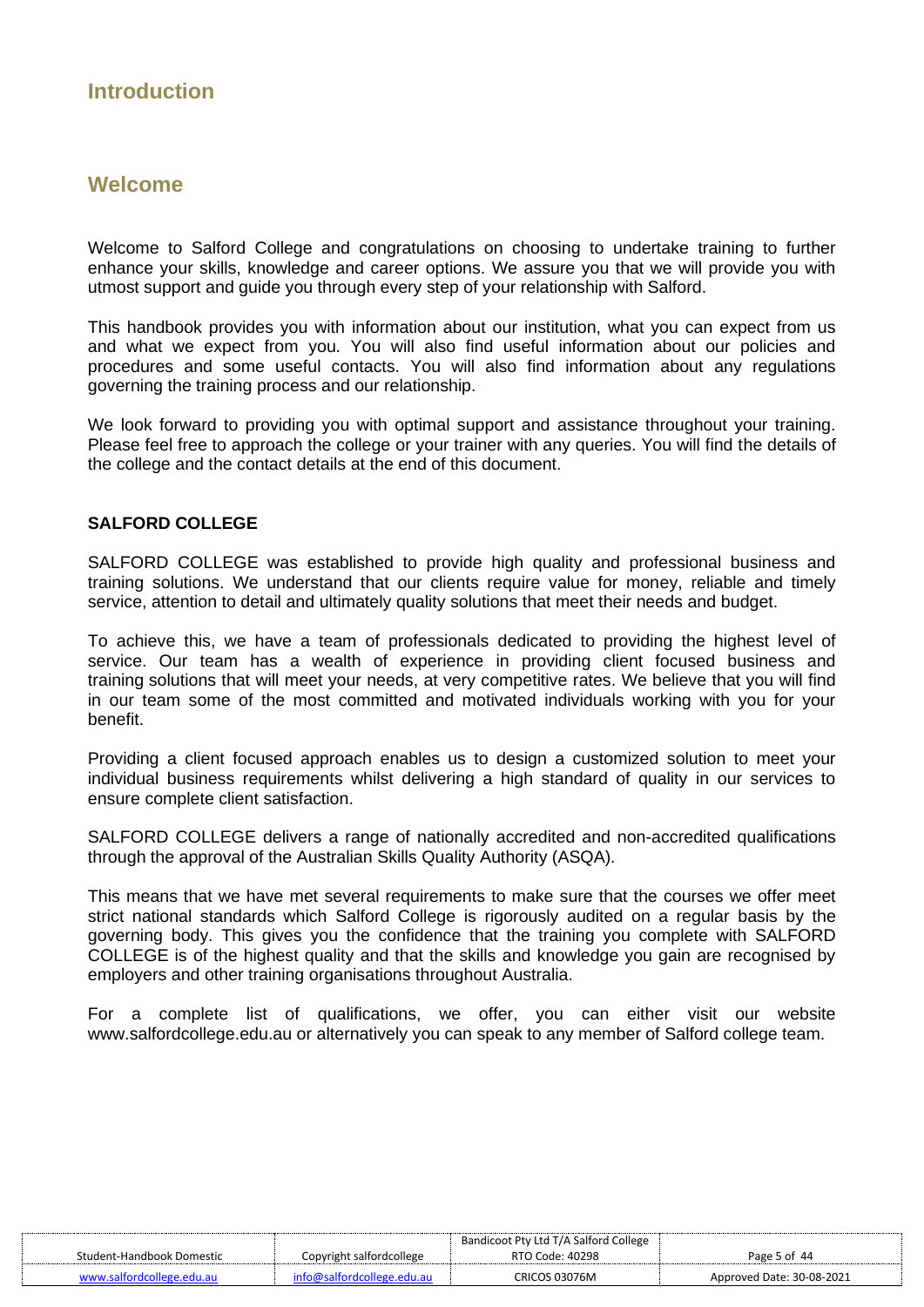# **Our Vision**

To be a trusted name and be in the forefront in education and training services.

# **Our Mission**

To provide the highest quality tailored and flexible business and training solutions with ongoing exceptional service.

# **Our Aim**

- 1. To ensure organisations are aware of the benefits of customised business and training solutions to their business;
- 2. To support and inspire businesses to achieve their full potential; and
- 3. To inspire and motivate individuals to achieve their goals by participating in training and achieve their goals in life.

# <span id="page-5-0"></span>**Location and Contact Numbers**

Salford College Adelaide SA 5000 Paramatta NSW 2150

Level 11, 68 Grenfell Street Level 5, 20-22 Macquarie Street,

Phone: +61 08 8232 6190 Fax: +61 08 7225 6346 Email: [info@salfordcollege.edu.au](mailto:info@salfordcollege.edu.au) Web: [www.salfordcollege.edu.au](http://www.salfordcollege.edu.au/) Facebook: <https://www.facebook.com/salfordcollege.australia/>

# <span id="page-5-1"></span>**Opening Hours**

The office hours are from 9.00am – 5.00pm Monday to Friday. The administrative staff can assist you during these hours.

# **Facilities**

Salford College is located at Level 11, 68 Grenfell Street Adelaide South Australia 5000 in the heart of CBD. It has equipped training rooms with comfortable seating and good amenities including well equipped student eating area, coffee/tea facilities and fridge along with a microwave. The college also offers Photocopying, faxing and printing for all students.

For commercial cookery students, the commercial kitchens are only 10-minute walk from the College located at our Hospitality Campus located in the Hotel Grand Chancellor, Hindley Street, Adelaide

# <span id="page-5-2"></span>**Computer Labs**

A computer lab is available to students to assist with their study. Every campus has its own well equipped computer lab.

# <span id="page-5-3"></span>**Salford Code of Practice**

This Code of Practice provides the basis for good practice in the marketing, operation, financing and administration of education and training services by Salford College (SALFORD).

|                           |                          | Bandicoot Pty Ltd T/A Salford College |                           |
|---------------------------|--------------------------|---------------------------------------|---------------------------|
| Student-Handbook Domestic | Copyright salfordcollege | RTO Code: 40298                       | Page 6 of 44              |
|                           |                          | CRICOS 03076M                         | Approved Date: 30-08-2021 |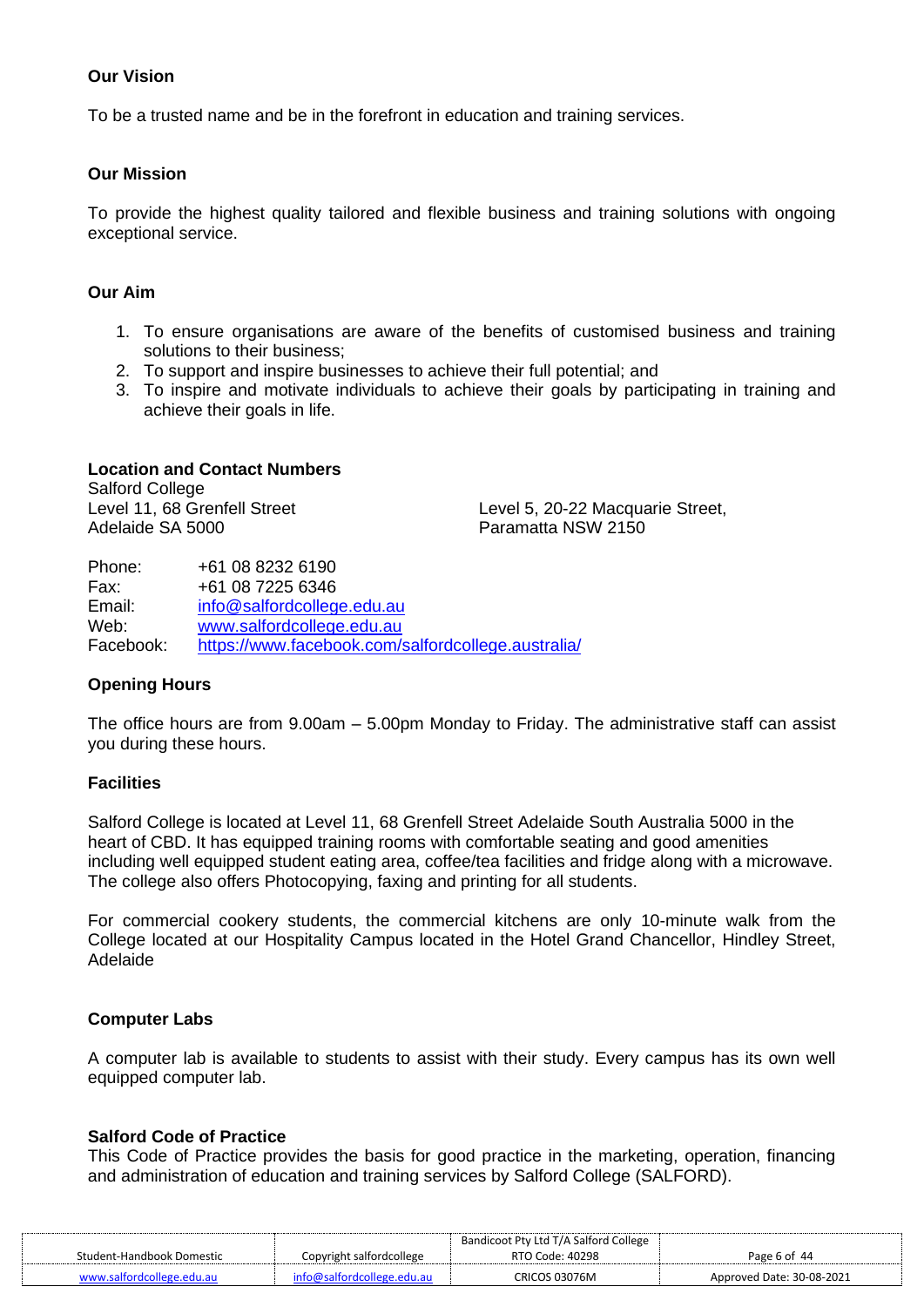SALFORD is a Registered Training Organization (RTO) registered in Australia and must comply with the National Vocational Education and Training Regulator (NVR) Standards and the VET Quality Framework.

For the purposes of this Code, "student" refers to any person participating in education or training delivered by SALFORD. A "client" is a person or organization who may enter a written agreement with the RTO for the delivery of education and training services.

# <span id="page-6-0"></span>**1. Provision of Training and Assessment Services**

- Has policies and management practices which maintain high professional standards in the delivery of training and assessment services, and which safeguard the interests and welfare of students and/or clients
- Maintains a learning environment that is conducive to the success of students
- Has the capacity to deliver and assess the vocational qualifications for which it has been registered, provide adequate facilities, and use methods and materials appropriate to the learning and assessment needs of students
- Monitors and assesses the performance and progress of students
- Ensures that trainers are not only suitably qualified but are also sensitive to the cultural and learning needs of students
- Ensures trainers and assessors have current and relevant vocational competencies and provides professional development for trainers and assessors as required
- Ensures that assessments are conducted in a manner that meets the endorsed components of the relevant Training Package(s) and/or accredited courses
- Conducts recruitment of students always in an ethical and responsible manner
- Offers learning and assessment services that as far as practicable meet the students individual learning needs, tailors the course to meet these needs and offers a range of learning and assessment resources

# <span id="page-6-1"></span>**2. Access and Equity**

- Is committed to access and equity principles and processes in the delivery of its services and will not unlawfully discriminate against clients/students. The obligations placed on our staff and students are to protect their health, safety and welfare and ensure as far as possible that learning experiences are positive and free of discrimination or harassment of any sort.
- Will assess each student's learning support needs including language, literacy and numeracy requirements.
- Has policies and procedures which ensure that students are treated fairly and receive all reasonable assistance to successfully complete their course once accepted for enrolment
- Will deal fairly and constructively with your concerns and complaints about our services
- Provides a safe, secure and healthy learning environment
- Provides appropriate services in terms of academic and personal support
- Endeavors to meet everyone's diverse learning needs
- will provide culturally inclusive literacy and numeracy training that meets individual, community and industry needs.
- is firmly committed to providing equal employment opportunities and educational outcomes for all staff and all students.

# <span id="page-6-2"></span>**3. Skills Recognition**

- Recognises that you may already hold skills and knowledge that are relevant to the course outcomes, gained through prior work/life experience and/or informal study
- Will assist you to gain recognition of these skills and knowledge through a process called Recognition of Prior Learning (RPL)
- Recognises relevant units of competency completed with another RTO and will automatically credit these towards completion of the qualification
- RPL and National Recognition obligations are reflected in its policies and procedures and information provided to staff and clients

# <span id="page-6-3"></span>**4. Marketing of Training and Assessment Services**

• Markets and advertises its products and services in an ethical and accurate manner

|                           |                          | Bandicoot Pty Ltd T/A Salford College |                           |
|---------------------------|--------------------------|---------------------------------------|---------------------------|
| Student-Handbook Domestic | Copyright salfordcollege | RTO Code: 40298                       | Page 7 of 44              |
| www.salfordcollege.edu.au |                          | CRICOS 03076M                         | Approved Date: 30-08-2021 |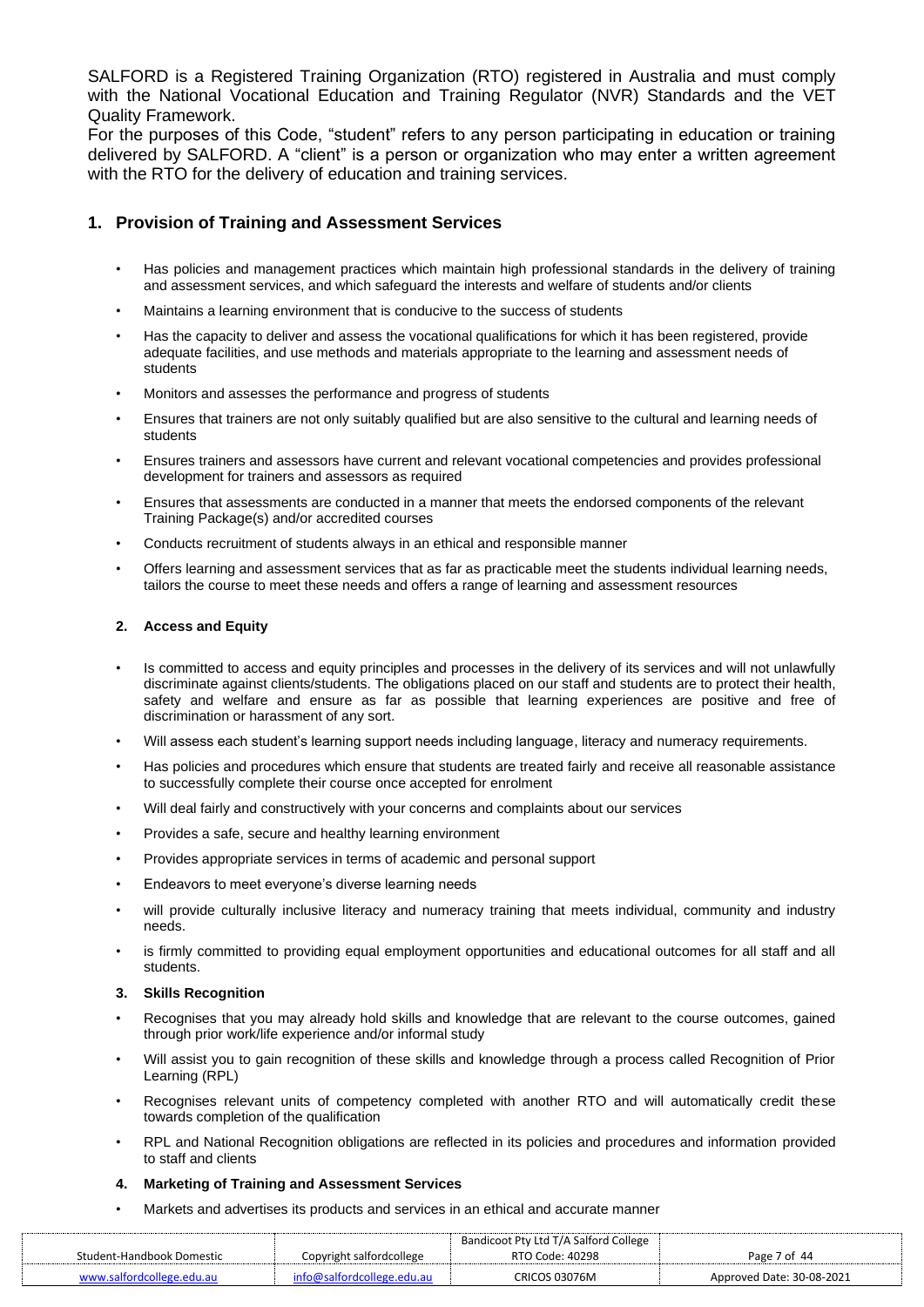- gains written permission from a student or client before using information about that individual or organization in any marketing materials
- Accurately represents recognised training products and services to prospective students and clients
- Ensures students and clients are provided with full details of conditions in any contract arrangement
- Ensures that no false or misleading comparisons are drawn with any other training organisation or qualification

# <span id="page-7-0"></span>**5. Financial Standards**

- Has a refund policy that is fair and equitable and this policy is made available to all students and clients prior to enrolment
- Has appropriate measures in place to ensure students are not financially disadvantaged in the event of the financial failure of the organisation
- Ensures that the contractual and financial relationship between the student/client and the RTO is fully and properly documented, and that copies of the documentation are made available to the student/client. Documentation includes the rights and responsibilities of students, costs of training and assessment services, issuance of qualifications, payment arrangements, refund conditions and any other matters that place obligations on students or clients
- Is a member of the Overseas Tuition Assurance Scheme (AUSTAS)/TPS
- Does not require a learner to pay a fees of more thatn \$1500.00 for the course as pre paid fees before the commencement of the course.
- Has its financial records certified by a qualified accountant to Australian Accounting Standards on an annual basis
- Provides annual reports on financial viability to the relevant registering body as required
- •

# <span id="page-7-1"></span>**6. Provision of Information**

- Supplies accurate, relevant and up-to-date information to prospective students and clients
- Supplies this information to students and clients prior to enrolment
- Regularly reviews all information provided to ensure its accuracy and relevance
- Informs students/clients prior to enrolment of all the costs and charges to be incurred throughout the course

# <span id="page-7-2"></span>**7. Record Keeping**

- Ensures that academic, financial and other records are complete and accurate
- Manages these records to maintain confidentiality and will not divulge these to third parties unless authorised by the student/client or under law
- Keeps complete and accurate records of the attendance and progress of students
- Keeps financial records that reflect all payments and charges and the balance due
- Provides copies of these records to participants on written request
- Keeps records of all statements of attainment and qualifications issued and reports this regularly to the relevant government departments

# <span id="page-7-3"></span>**8. Industry Engagement**

- Engages regularly with relevant industry representatives to evaluate its training and assessment services and ensure that graduates hold the required skills and knowledge to the standard of performance required in the workplace
- Develops its training and assessment strategies in consultation with industry to ensure that they are relevant to industry requirements
- Ensures where training and/or assessment occurs in the workplace that evidence of the student's performance will contribute to assessment
- Ensures that trainers continuously engage with industry to ensure their knowledge and skills reflect current industry practice

# <span id="page-7-4"></span>**9. Appeals and Grievances Mechanism**

- Ensures that students and clients have access to a fair and equitable process for dealing with grievances and provides an avenue for students to appeal against decisions which affect their progress
- Makes every effort to resolve student/client grievances

|                           |                          | Bandicoot Pty Ltd T/A Salford College |                           |
|---------------------------|--------------------------|---------------------------------------|---------------------------|
| Student-Handbook Domestic | Copyright salfordcollege | RTO Code: 40298                       | Page 8 of 44              |
|                           |                          | CRICOS 03076M                         | Approved Date: 30-08-2021 |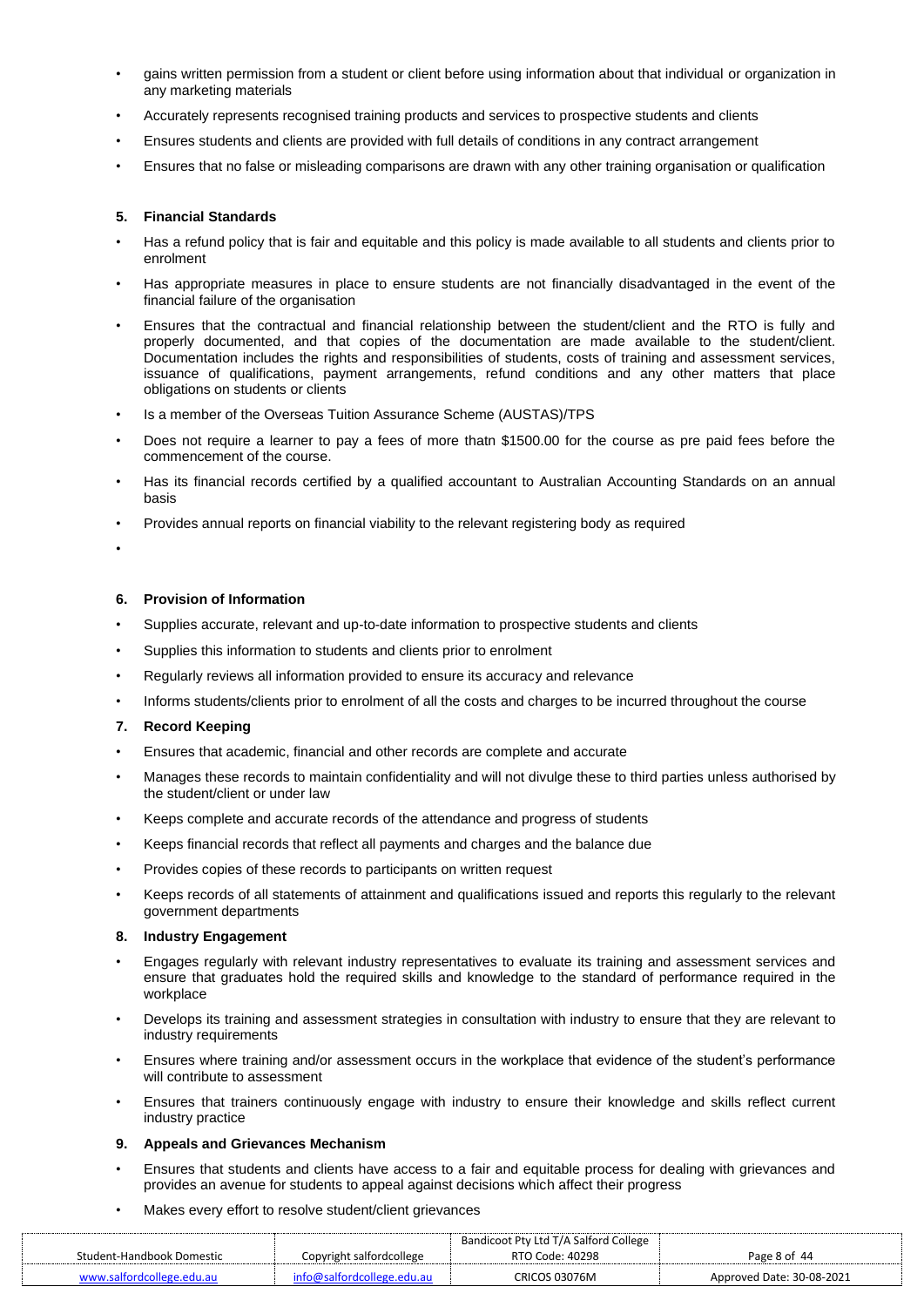- Has a grievance policy where a member of staff is identified to students and clients as the reference person for such matters
- Ensures the appeals and grievance policy and procedure is available to students at the time of enrolment
- Advises students and clients of the appropriate body for seeking further assistance in the case where a grievance cannot be resolved internally

# <span id="page-8-0"></span>**10. Quality Control**

- Is committed to continuously improving the services it offers
- Seeks feedback from students and clients on their satisfaction with services they have received and seeks to improve its services in accordance with their expectations
- Ensures that its operations comply with the National Vocational Education and Training Regulator Act 2011, VET Quality Framework and the standards for Registered Training Organisations by carrying out regular internal audits

# **Compassionate or compelling circumstances**

- Compassionate or compelling circumstances are generally those beyond the control of the student and they have an impact on the student's capacity and/or ability to progress through a course. These could include:
- Serious illness or injury, where a medical certificate states that the student was unable to attend classes. (Students must provide a medical certificate to the College).
- Bereavement of close family members parents or grandparents (death certificate to be provided)
- Major political upheaval or disaster in your home country requiring emergency travel
- Traumatic experience Involved in or witnessing an accident or a crime committed against the student or the student has been a witness to a crime and this has impacted on the student (these cases will need to be supported by police or psychologists' reports).

# **Applying for special leave (compassionate or compelling circumstances)**

• Students who wish to apply for leave for compassionate or compelling circumstances (as detailed above) must submit a 'Request for Special Leave' application form.

# **Entry Requirements**

- Please contact Salford College to confirm any pre-requisites that are required for entry to the course in which you are interested. Entry requirements may relate to things such as:
- Previous workplace experience or completion of another qualification that is specified as a pre-requisite for a course
- Levels of language, literacy and numeracy skills appropriate for successful completion of the coursework and also, for effective performance in the workplace in the specific job-role
- Access to a relevant workplace and job-role where the required competencies can be learned and practiced
- Access to a computer that has appropriate software and capacity to access learning and assessment materials
- Access to an internet connection with sufficient capacity to download course materials

# **Students with Special Needs**

In line with our Access and Equity practices, students with special needs are offered the same opportunities as any other candidate. Our training and assessment programs will take special needs into consideration. Flexible learning and assessment methods will be adapted according to your specific requirements if necessary.

# **Personal Learning Plan**

As part of the overall enrolment process, Salford College will work with you to develop a customised plan for your learning that will address course requirements as well as your personal circumstances. This includes the opportunity for you to complete a Language, Literacy and Numeracy (LLN) indicator which will identify any areas in which additional support may be required.

# **Student Support Services**

Student Services can assist with academic or non-academic support. You may also request additional support from your trainers or Course Coordinators throughout your study.

|                           |                          | Bandicoot Pty Ltd T/A Salford College |                           |
|---------------------------|--------------------------|---------------------------------------|---------------------------|
| Student-Handbook Domestic | Copyright salfordcollege | RTO Code: 40298                       | Page 9 of 44              |
|                           |                          | CRICOS 03076M                         | Approved Date: 30-08-2021 |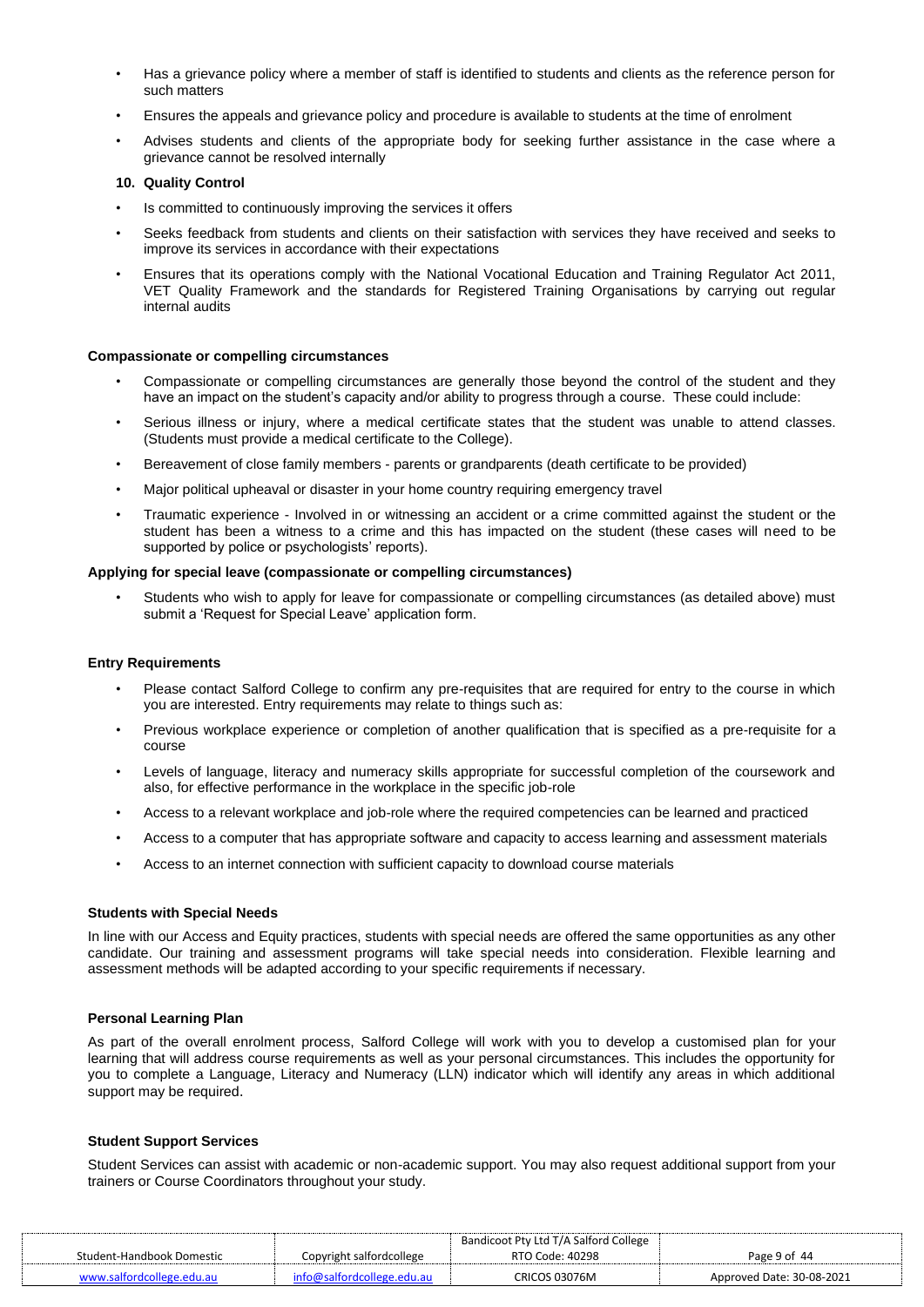The Student Support Officer can advise students in all aspects of student life. The Student Support Officer is there to discuss and support students with issues including:

- Support in finding accommodation
- Learning pathways and possible RPL opportunities
- Provision for special learning needs
- Provision for special cultural and religious needs
- Provision for special dietary needs
- Any other issue

Student support officer can recommend students to internal and external agencies for any specialised help should the student need it. The college has a register of external support agencies to name a few and the student can be guided to any one of them. The college will not charge or take any commission for such a service.

# **Student Support Services**

Salford College is at all times concerned for the welfare of its students. If you are experiencing difficulties and/or require counselling or personal support, there are a number of professional organisations well equipped to offer services to help. Included are:

- Lifeline: 13 11 14 or [www.lifeline.org.au](http://www.lifeline.org.au/)
- Beyond Blue: 1300 22 4636 or [www.beyondblue.org.au](http://www.beyondblue.org.au/)
- Salvation Army: 13 SALVOS (13 72 58) or [www.salvos.org.au](http://www.salvos.org.au/)

# **Course Fees**

All course fees for the qualifications are available by contacting one of our Admissions Team members on [admissions@salfordcollege.edu.au](mailto:admissions@salfordcollege.edu.au) or 08-82326190

# **Programs Funded by the South Australian Government**

Several of our courses attract a heavy government subsidy to eligible students. As a pre-qualified supplier we are very pleased to be able to help our students. Government funding options available include:

- Certificate 3 Guarantee
- Year 12 Fee for Service
- VET in School (VETIS)
- Higher Level Skills

Additional information on the above mentioned programs is available via the Salford College Website <https://www.salfordcollege.edu.au/training-apprenticeships/> if you have any further questions, please contact one of our Admissions Team members on [admissions@salfordcollege.edu.au](mailto:admissions@salfordcollege.edu.au) or 08-82326190

# **Course Information**

After enrolment, you will be given access to training materials in hard copy and/or digital format. You will need to supply your own stationery materials. A welcome email will be sent with log-in details so you can access Salford College's online learning platform (Cloud Assess). You will be given an outline for training appointments which may be:

- Workplace visits
- Classroom sessions
- Online modules
- A combination of the above

# **Flexible Learning and Assessment**

Included in our training and assessment strategies are practices that promote flexibility in learning and assessment. This means we will work with you to provide options that are responsive to your individual needs and maximise learning outcomes and access to learning activities.

# **Apprenticeships and Traineeships**

|                           |                            | Bandicoot Pty Ltd T/A Salford College |                           |
|---------------------------|----------------------------|---------------------------------------|---------------------------|
| Student-Handbook Domestic | Copyright salfordcollege   | RTO Code: 40298                       | Page 10 of 44             |
|                           | into@saltordcollege.edu.au | CRICOS 03076M                         | Approved Date: 30-08-2021 |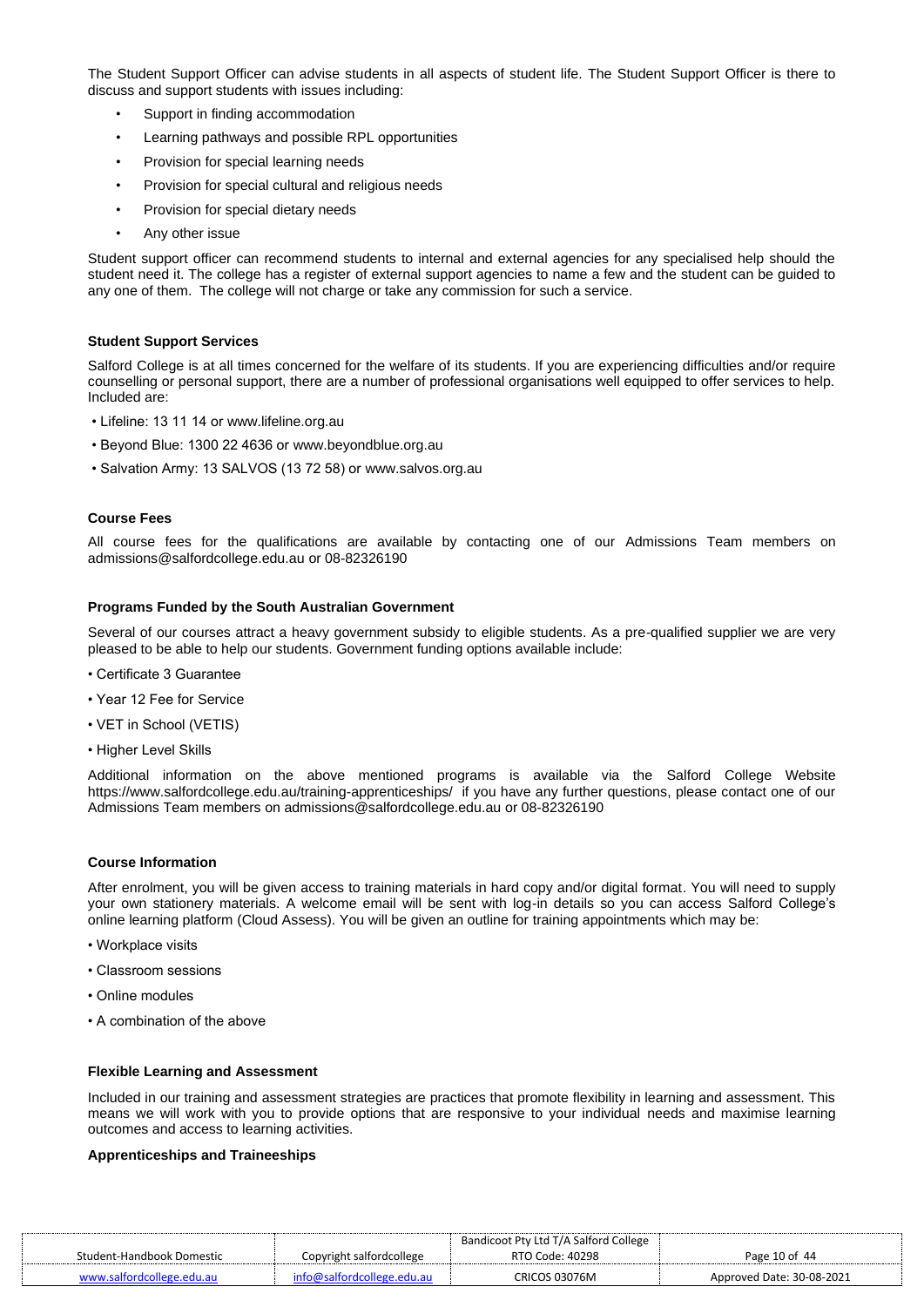Salford College gives all students enrolled in an apprenticeship or traineeship a training plan which outlines how and when training will occur. Training plan is signed by all parties involved and provided to you at the start of the training contract.

# **Training Plans**

In case where course of study calls for vocational placement, as a part of a workplace traineeship, or part of an apprenticeship, a training plan will be developed for you. The training plan will be developed between you, the placement /workplace organization, and Salford College. It will outline the skills and knowledge you will develop throughout the training plan. The training plan becomes your main document and, any changes are agreed upon and noted by all involved parties.

# **Foundation Skills**

All training and assessment delivered by Salford College contain Foundation Skills. Foundation Skills are a mandatory component of Units of Competency. They are non-technical skills that support participation in the workplace, the community, and adult education and training. Examples of Foundation Skills include communication skills, literacy skills (reading, writing and numeracy), interacting with others, and effective communication skills, such as teamwork, problemsolving, and self-and time management.

# <span id="page-10-0"></span>**Academic Misconduct and Plagiarism**

# **Academic misconduct and actions demonstrating a lack of academic integrity include but are not limited to the following:**

- Cheating in assessment tasks
- Cheating in exams and/or tests
- Collusion whereby a student collaborates with others and submits work that has been created by more than one person, as being solely their own work (not the same as tasks set out as group assessments)
- Plagiarism (whereby a student copies more than 10% of anyone else's work and presenting it as their own original work)
- Submission of work by a student that is clearly not the student's own work
- Submission of work that has been significantly edited by someone else
- Submission of work previously submitted at Bandicoot Group Pty Ltd T/A Salford College or elsewhere for another unit or competency or course
- Academic fraud having someone else sit a test or other assessment requirement in the student's place, falsely representing themselves as the student
- Not providing citations

# <span id="page-10-1"></span>**Non-academic misconduct and unacceptable behaviours include but are not limited to the following:**

- Intentional breaches of Commonwealth or State law
- Disrespectful, threatening or abusive behaviour towards other students, staff or members of the public
- Endangering the health and/or safety or self or others
- Violence
- Damage or destruction of property
- Theft of property of Bandicoot Group Pty Ltd T/A Salford College
- Theft of property of staff, other students or any other person (such as during industry work placement)
- Carrying of weapons
- Possession of illegal, banned or dangerous items and/or substances
- Being intoxicated or under the influence of drugs or alcohol
- Refusing to identify themselves truthfully or misrepresenting their identity
- Smoking indoors or within the premises or facilities
- Disobeying trainer assessors, continuously interrupting the trainer or refusing to participate in class activities
- Unauthorised use of mobile telephones or other devices in class
- Harassment, discrimination or vilification in any form against a student or students, staff member, agent or any other person
- Photographing, recording or filming a person without their permission
- Harassing, bullying or behaving inappropriately through social media or other means
- Bullying will not be tolerated in any form
- Non- payment of fees

|                           |                            | Bandicoot Pty Ltd T/A Salford College |                           |
|---------------------------|----------------------------|---------------------------------------|---------------------------|
| Student-Handbook Domestic | Copyright salfordcollege   | RTO Code: 40298                       | Page 11 of 44             |
| www.salfordcollege.edu.au | info@salfordcollege.edu.au | CRICOS 03076M                         | Approved Date: 30-08-2021 |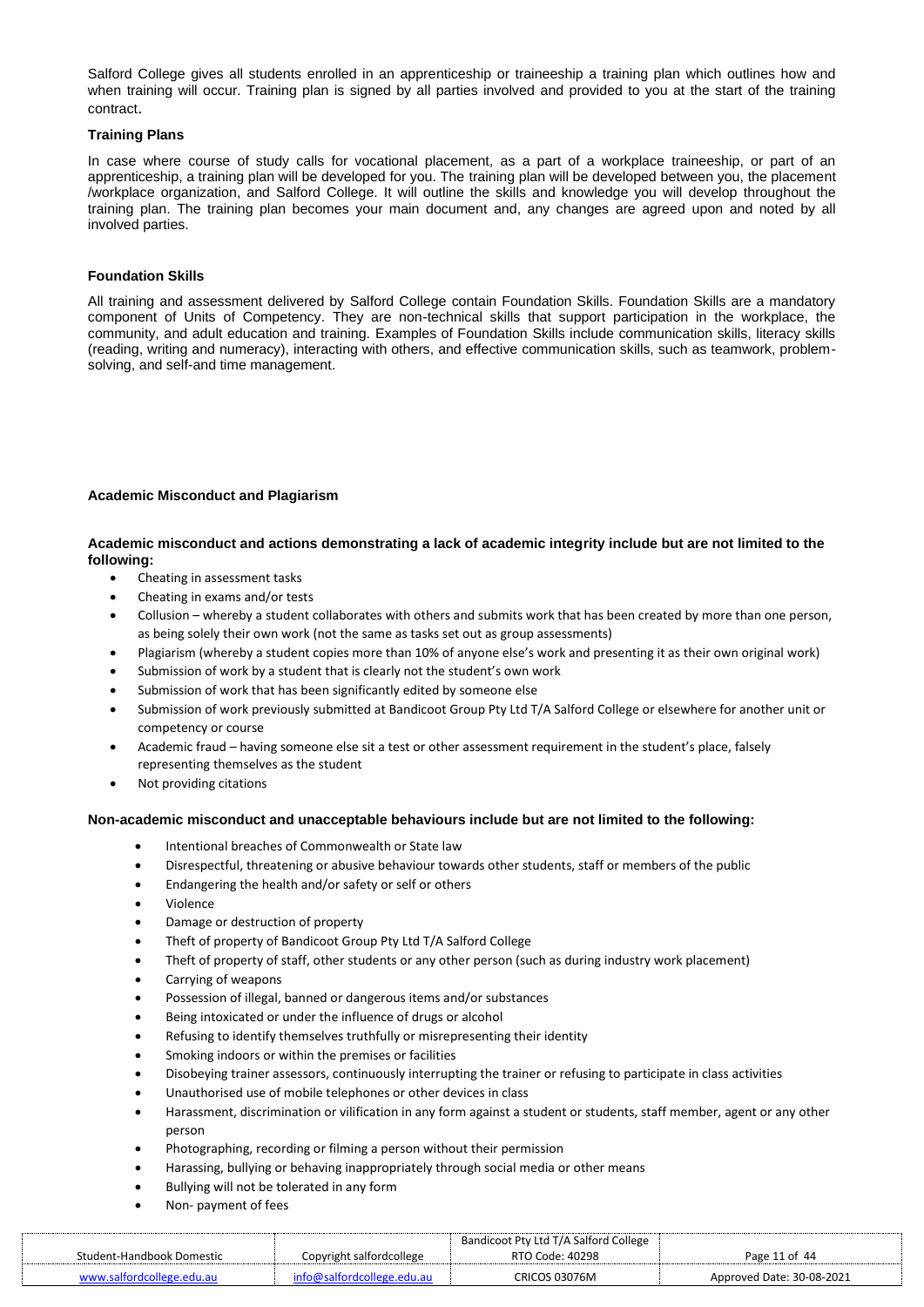Please note there are consequences of any of these. These could lead to warnings, intervention, suspension and cancellation from the course. For further details please refer to the policy on Salford College website

Refer to the Academic Misconduct Policy on [www.salfordcollege.edu.au](http://www.salfordcollege.edu.au/)

# <span id="page-11-0"></span>**Resources, Assessment & Report**

Students will be informed by their trainers what resources they need to have with them while they are training.

Several approaches to course assessments are used by Salford College staff. Assessment approaches may include observation of performance in class, kitchen practical exercises, case studies, projects, assignments, presentations, role plays, written tests, exams, work experience or work placement.

Students will be given information in advance regarding the time, content and format of each assessment.

Also, see the current fees schedule regarding any re-sit charges and which may attract fees (can be obtained from website or front desk at the college)

#### <span id="page-11-1"></span>**Students' Responsibility**

#### <span id="page-11-2"></span>**Current Address Details**

The student **must** always maintain a current residential address on their student file.

# <span id="page-11-3"></span>**USI - UNIQUE STUDENT IDENTIFIER**

From 1st January 2015 students enrolling in nationally recognised training in Australia will need a Unique Student Identifier (USI).

The USI is a form of file number that will link students to their training records which are held in the national training collection. Students will be able to access their records online, download them and share them with future training organisations electronically. With the student's permission, training organisations will be able to see their students' entire nationally recognising training record commencing with records collected in 2015. Training organisations will find it easier to assess pre-requisites and credit transfers and assess students' eligibility for government funded training places.

The USI will improve the VET sector's transparency and responsiveness, enable more evidence-based policy intervention by Governments and support the management of government funded student subsidy programs.

The USI Office has developed two connection options:

- 1. A web services solution that provides a seamless system to system interface with a training organisation's student management system and
- 2. The USI Registry system.

Both systems allow:

- $\triangleright$  The creation of USI accounts for students who give the training organisation permission to do so
- ➢ The ability to verify a student's USI number to ensure its accuracy and reliability before uploading their AVETMISS compliant submission to the National Centre for Vocational Education Research (NCVER) database.

#### **Students who need a USI include:**

- 1. Students who are enrolling in nationally recognised training for the first time;
- 2. School students completing nationally recognised training; and
- 3. Students continuing with nationally recognised training.

A student who is continuing study is a student who has already started their course in a previous year (and not yet completed it) and will continue studying after 1 January 2015.

Once a student creates their USI they will be able to:

- ➢ Give their USI to each training organisation they study with;
- ➢ Give their training organisation permission to view and/or update their USI account;
- $\triangleright$  Give their training organisation view access to their transcript;
- ➢ View and update their details in their USI account; and
- $\triangleright$  View online and download their training records and results in the form of a transcript from 2016.

|                           |                            | Bandicoot Pty Ltd T/A Salford College |                           |
|---------------------------|----------------------------|---------------------------------------|---------------------------|
| Student-Handbook Domestic | Copyright salfordcollege   | RTO Code: 40298                       | Page 12 of 44             |
| www.salfordcollege.edu.au | info@salfordcollege.edu.au | CRICOS 03076M                         | Approved Date: 30-08-2021 |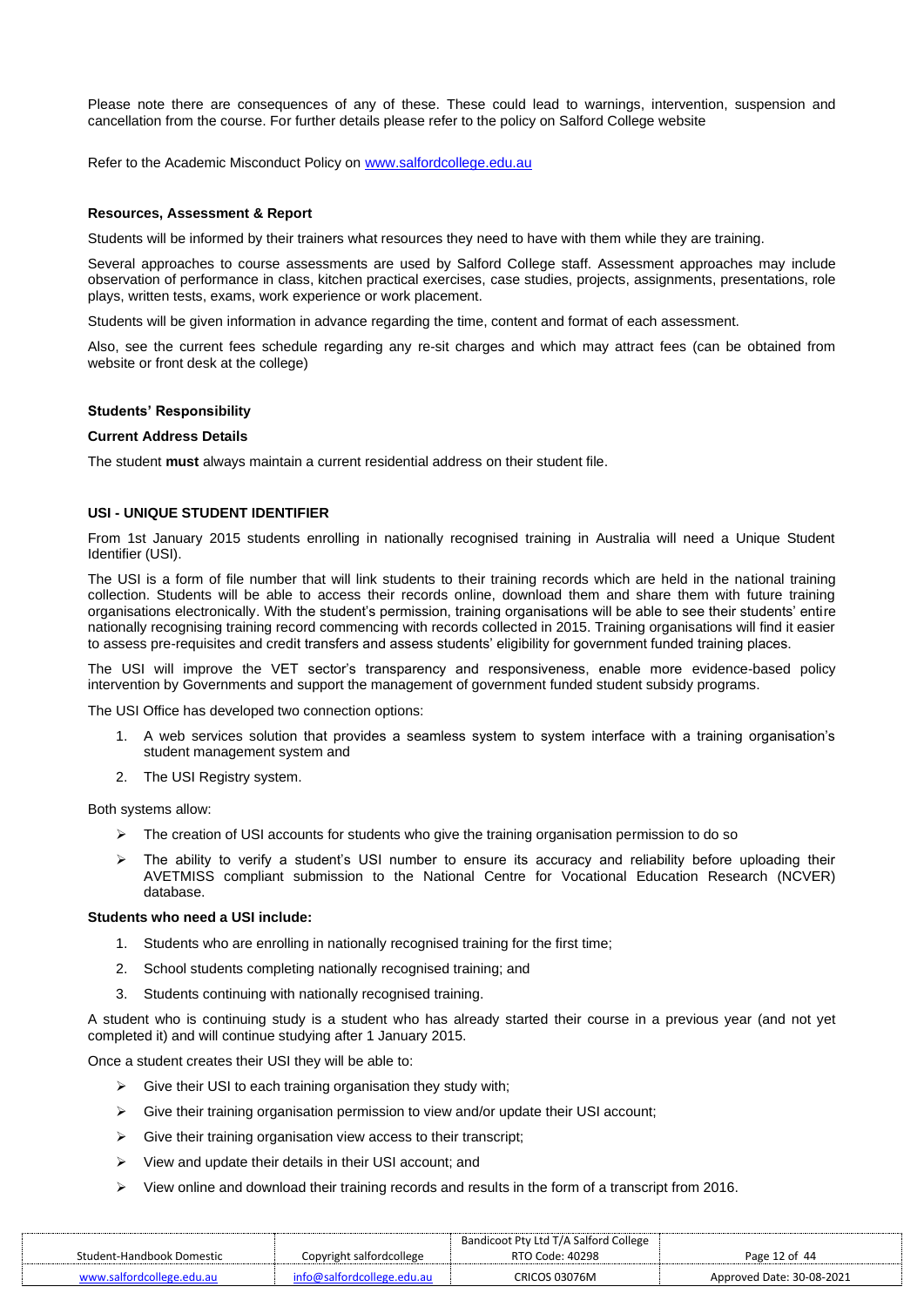# ➢ Control access to their transcript from 2016.

# **USI Access Form**

To gain access to the USI Registry system you are required to complete the USI Access Form.

This form is available on the USI website using the following link:

<https://forms.business.gov.au/smartforms/servlet/SmartForm.html?formCode=USI-SysAccess>

This is an online form and once submitted the USI Registry system will be updated with your information. This will be completed within a couple of business days. You can access the USI Registry system through the USI website at [www.usi.gov.au](http://www.usi.gov.au/)

The following documents are acceptable forms of ID in the USI Registry system and can be verified through the Document Verification Service:

- ➢ Driver's Licence issued in Australia
- $\triangleright$  Medicare card current and issued in Australia
- ➢ Passport –Australian passport
- $\triangleright$  Birth Certificate issued in Australia
- ➢ Certificate of Registration by Descent
- ➢ Citizenship Certificate
- $\triangleright$  Visa the international passport number is required to link to the visa
- $\triangleright$  Immi Card issued in Australia.

Please visi[t http://usi.gov.au/Students/Pages/steps-to-create-your-USI.aspx](http://usi.gov.au/Students/Pages/steps-to-create-your-USI.aspx) to learn more.

# **Further reading: link to USI website**

<http://www.usi.gov.au/Pages/default.aspx>

# <span id="page-12-0"></span>**ID Cards**

You will be issued with a Salford College Identification Card (ID), when you are enrolled at Salford College. Your ID will show your photograph, name, student number, commencement and completion date. You are required to have your Salford College ID with you at all times whilst at Salford College Training facilities. You may be asked to produce your ID at any time.

# <span id="page-12-1"></span>**Skills Recognition**

# <span id="page-12-2"></span>**Recognition of Prior Learning (RPL)**

This process encourages you to apply for recognition for previous study, work, life and educational experience that match the units of competency, qualification or part qualification of modules within the training and assessment program.

If you are applying for recognition of existing skills and knowledge, then you will need to generate evidence to support your claim to be assessed. Examples of evidence might include minutes of meetings, emails, letters, project documentation, case notes, managers' validation letters, certificates issued by other training organizations, job description, resume or outlines of previous training and development. We also recognise Units of Competency and Qualifications completed through other Registered Training Organisations.

To apply for RPL, contact Salford College to discuss your skills recognition and assessment options. You will receive a copy of the RPL Information Kit and be required to complete the form in the RPL Application Kit, available from Salford College website under the resources tab, Downloads An appointment will be made for you to discuss your application.

# <span id="page-12-3"></span>**Credit Transfer/National Recognition**

Salford College recognises Qualifications and Statements of Attainment issued by other Registered Training Organisations throughout Australia. The policy on National Recognition clearly states the recognition and application process. Recognition is granted by direct recognition of the competency unit completed at another RTO. The applicant must provide original testamurs for verification prior to acceptance of recognition. The RTO will record this as a credit transfer against the relevant unit(s).

Credit transfer is where students have completed units of competence from a current or previous training package that are comparable (through a mapping process) to those you are about to be or are currently enrolled in. Student can apply for RPL/Credit Transfer within 14 days of their enrollment.

To apply for Credit Transfer, fill out the Credit Transfer form (available at Student Administration) and attach copies of the evidence you have (e.g., Statement of Attainment or Certificate) to show you have completed the unit.

*Please ensure that you apply for the RPL/Credit Transfer before enrollment or within 14 days of commencement of studies so that the trainers can make a personalized learning plan for you. Any application received after that period would not be entertained and would not result in any reduction of fees.*

|                           |                          | Bandicoot Pty Ltd T/A Salford College |                           |
|---------------------------|--------------------------|---------------------------------------|---------------------------|
| Student-Handbook Domestic | Copyright salfordcollege | RTO Code: 40298                       | Page 13 of 44             |
|                           |                          | CRICOS 03076M                         | Approved Date: 30-08-2021 |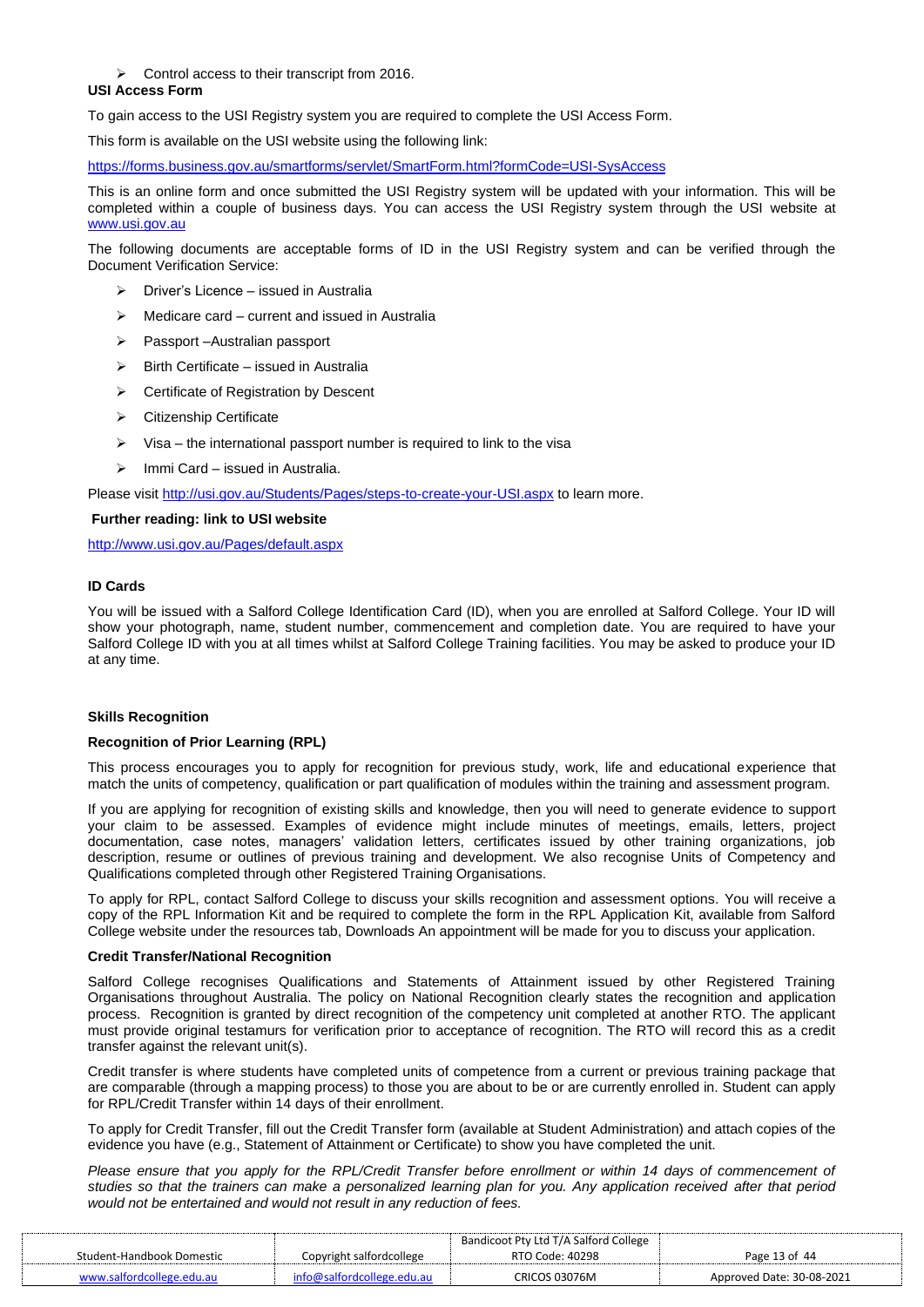# <span id="page-13-0"></span>**Deferral, Suspension or Cancellation of Enrolment**

We recognise that there may be times when a student wishes to defer, suspend or cancel their enrolment. If this is the case, students must contact the Student Support Officer at Salford College and inform them of the reasons.

Students may be granted deferment or temporary suspension from their studies on compassionate grounds or due to compelling circumstances. If this deferment or temporary suspension is granted, we will let you know in writing that your enrolment has been deferred or suspended.

You might be eligible for a refund in this instance – remember to check the refund policy and apply if appropriate.

# <span id="page-13-1"></span>**Complaints and Appeals Process**

Salford College maintains a supportive and fair environment, which allows training participants to lodge appeals against our decisions. Complaints and appeals are resolved as amicably as possible using this appeal process.

The Process allows the student to complaint about any product, services or facet of services received or not received by the student from Salford College. It also allows the student to appeal against the decision taken by the College and have the decision revoked. It further allows the student to seek external mediation after all due processes are exhausted.

We will adhere to the National Code to respond to complaints and appeals. Our complaints and appeals process:

- Is available to all students ask Student Support Officer and at www.salfordcollege.edu.au
- Each complaint will be heard in confidence
- Internal process is free of charge
- Can be used for all forms of complaints
- Resolved as quickly as possible
- Can assist to improve our systems

Salford College will commence the complaints process with 10 working days of the formal lodgement of your documents. All reasonable measures are taken to finalise the process as soon as practicable.

# <span id="page-13-2"></span>**Internal Appeals**

Step 1:

• Discuss your complaint with your Trainer to resolve, if appropriate.

Step 2:

If not resolved in Step 1, then the complaint is documented on the Complaints Form and submitted to the Student Support Officer. Alternatively, you may discuss your complaint with the Student Support Officer, Training and Quality Manager or Chief Executive.

#### Step 3:

• The Student Support Officer records the details of the complaint and the discussed outcomes with the student. The discussion is documented, and a copy kept on your file. This is reported to CEO.

Step 4:

• Complaints are investigated fairly and objectively with details of the investigation provided in writing to the complainant.

Step 5:

• Where the student is not satisfied with the outcome, the student may use the external complaint process.

Step 6:

• The CEO will close the case when the complaint has been resolved to the satisfaction of both parties.

Step 7:

• A copy of the all documentation is placed in the student's file, staff file or Continuous Improvement Register as appropriate.

In the event that a complaint is substantiated, Salford College will take prompt and appropriate action to resolve the circumstances.

At each step of the complaints resolution process Salford College will allow you to make representation either orally or in writing prior to reaching a decision.

If you choose to access our complaints and appeals processes, Salford College will maintain your enrolment while the complaints and appeals processes are ongoing.

|                           |                            | Bandicoot Pty Ltd T/A Salford College |                           |
|---------------------------|----------------------------|---------------------------------------|---------------------------|
| Student-Handbook Domestic | Copyright salfordcollege   | RTO Code: 40298                       | Page 14 of 44             |
| www.salfordcollege.edu.au | info@salfordcollege.edu.au | CRICOS 03076M                         | Approved Date: 30-08-2021 |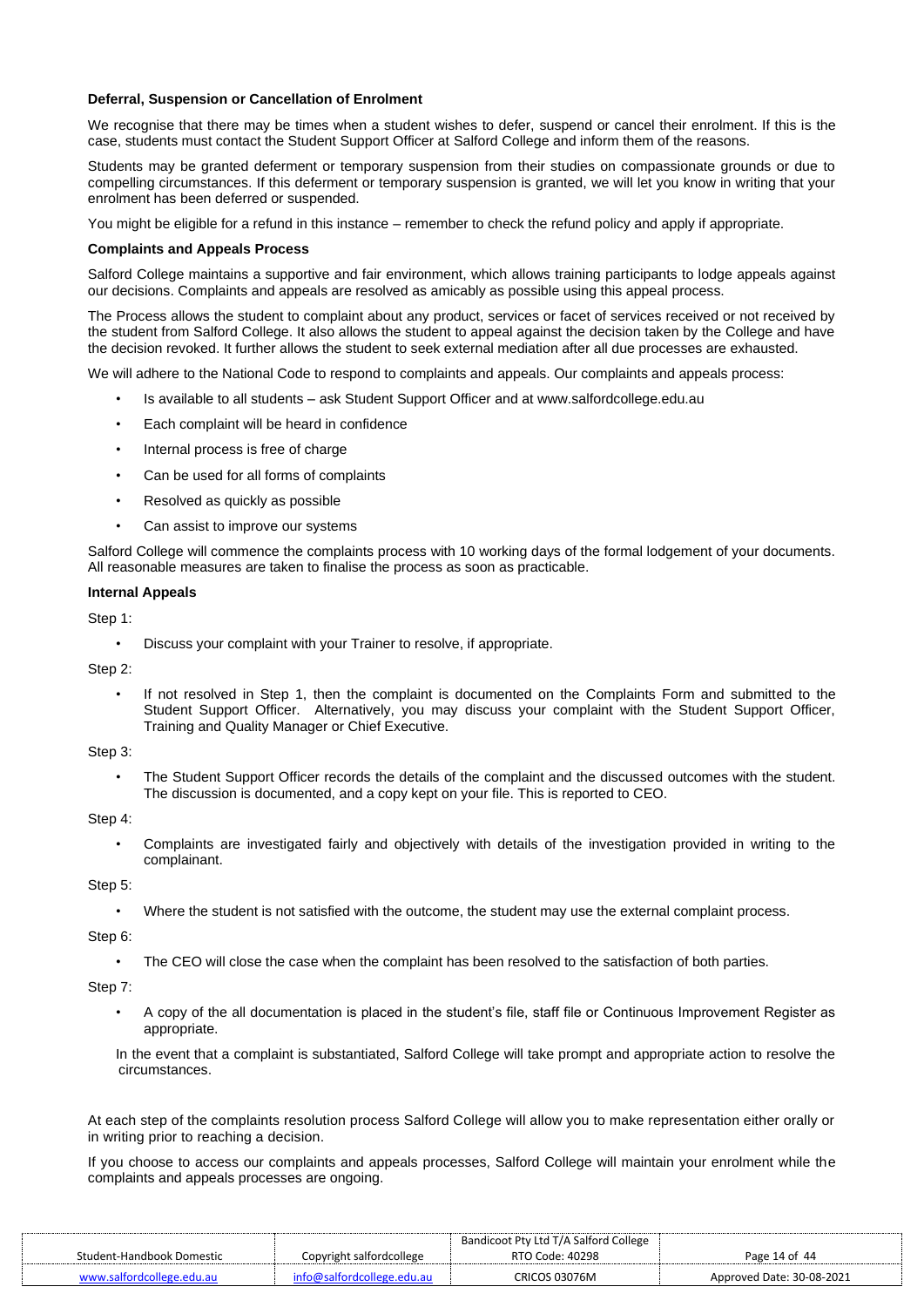# **External Mediation**

Where a complaint or appeal cannot be resolved through discussion, conciliation or via the appeals committee, Salford College acknowledges the need for an appropriate external and independent agent to mediate between the parties. In this instance, Salford College will provide students with the details of external authorities that they may approach with respect to the issues if required.

Where all internal avenues have been exhausted and the matter remains unresolved, Salford College (in negotiation with the student) will seek the input of an external independent mediator.

Salford College's mediator of choice for all matters excluding fee related matters will be Paul Bartley – a member of the [Resolution Institute](https://www.resolution.institute/)

If there is a cost involved, the cost of the external mediator will be shared equally between Salford College and the complainant. Any cost borne by the student for any such process will not be reimbursed by Salford College.

# <span id="page-14-0"></span>**External Appeals**

<span id="page-14-1"></span>**The Standards for NVR Registered Training Organisations 2011 requires all RTOs provide appropriate mechanisms and services to efficiently and effectively address learners' complaints and appeals. Only under exceptional circumstances, or after all opportunities to resolve the matter through a training provider's internal complaints process are exhausted, should you seek to have your complaint investigated by an external partyExternal Appeals**

- Commonwealth Overseas Students Ombudsman
- Mail: Commonwealth Ombudsman, Level 11/25 Grenfell St, Adelaide SA 5000 Phon[e 1300 362 072](https://www.google.com/search?gs_ssp=eJwFwUEOgyAQBdB0a9IzlE3XjhRI4AjeYvgzVVORhTYST-973bOf-mHIF8X2iwc90pta4ExQCQSvKvCJGj7hC1hE55y3hPGFWkrdTuX1mE0t-S974c2w6MqL6A2LuhxJ&q=commonwealth+ombudsman+adelaide&rlz=1C1CHBF_enAU920AU920&oq=commonwealth+omb&aqs=chrome.2.0i512j69i57j46i175i199i512j0i512l4j46i175i199i512j0i512l2.11159j0j7&sourceid=chrome&ie=UTF-8)
- Online : [https://forms.business.gov.au/smartforms/servlet/SmartForm.html?formCode=oco](https://forms.business.gov.au/smartforms/servlet/SmartForm.html?formCode=oco-complaint-form)[complaint-form](https://forms.business.gov.au/smartforms/servlet/SmartForm.html?formCode=oco-complaint-form)
- Students studying in South Australia may also appeal to office of training advocate.
- Office of the Training Advocate, 131 Grenfell St., Adelaide SA 5000,
- Phone (Toll Free) 1800 006 488, Fax 08 8226 4278, email: skillscommission@sa.gov.au,
- Postal address GPO Box 320 Adelaide, SA 5001

If the student remains unhappy with the Internal and External outcome, they may refer the matter to the National Training Complaints Hotline on 13 38 73

#### <span id="page-14-2"></span>**Re-assessment Process**

Appeals of assessment outcomes must be submitted within two weeks of the date the original assessment decision is given to you. Discuss your assessment outcomes with your relevant trainer.

If you cannot resolve the matter or chose to not discuss the matter with your trainer, you can lodge an appeal in writing. This can be done with the Student Support Officer.

Information will be gathered regarding your assessment and the Student Support Officer will meet with you to discuss it. If this does not resolve the matter, the appeals process can be activated. Please refer to the Complaints & Appeals Process.

#### <span id="page-14-3"></span>**Fees**

All fees due are to be paid by the start of Semester. Fees must be paid in advance for a Semester. If you are having difficulty with your fee payments, you must speak to the finance officer at Salford College. In some circumstances, the finance officer will negotiate a suitable payment plan to suit your needs. You may be charged a late admin fees for late payments.

# <span id="page-14-4"></span>**Refund Policy Guidelines**

# **Fees and Refund Policy:**

 The request for refund is made in writing to the Chief Executive Officer using Fee Refund Policy and Application [\(www.salfordcollege.edu.au\)](http://www.salfordcollege.edu.au/) or can be requested from the Admin Centre of Salford College.

#### **Definitions**

Institute Default occurs when:

a. The course does not begin on the agreed commencement date;

or

b. The course ceases to be provided at any time after it commences but before it is completed; or (c) the course is not provided in full to a Student because a sanction has been imposed on the Institute.

|                           |                          | Bandicoot Pty Ltd T/A Salford College |                           |
|---------------------------|--------------------------|---------------------------------------|---------------------------|
| Student-Handbook Domestic | Copvright salfordcollege | RTO Code: 40298                       | Page 15 of 44             |
| www.salfordcollege.edu.au |                          | CRICOS 03076M                         | Approved Date: 30-08-2021 |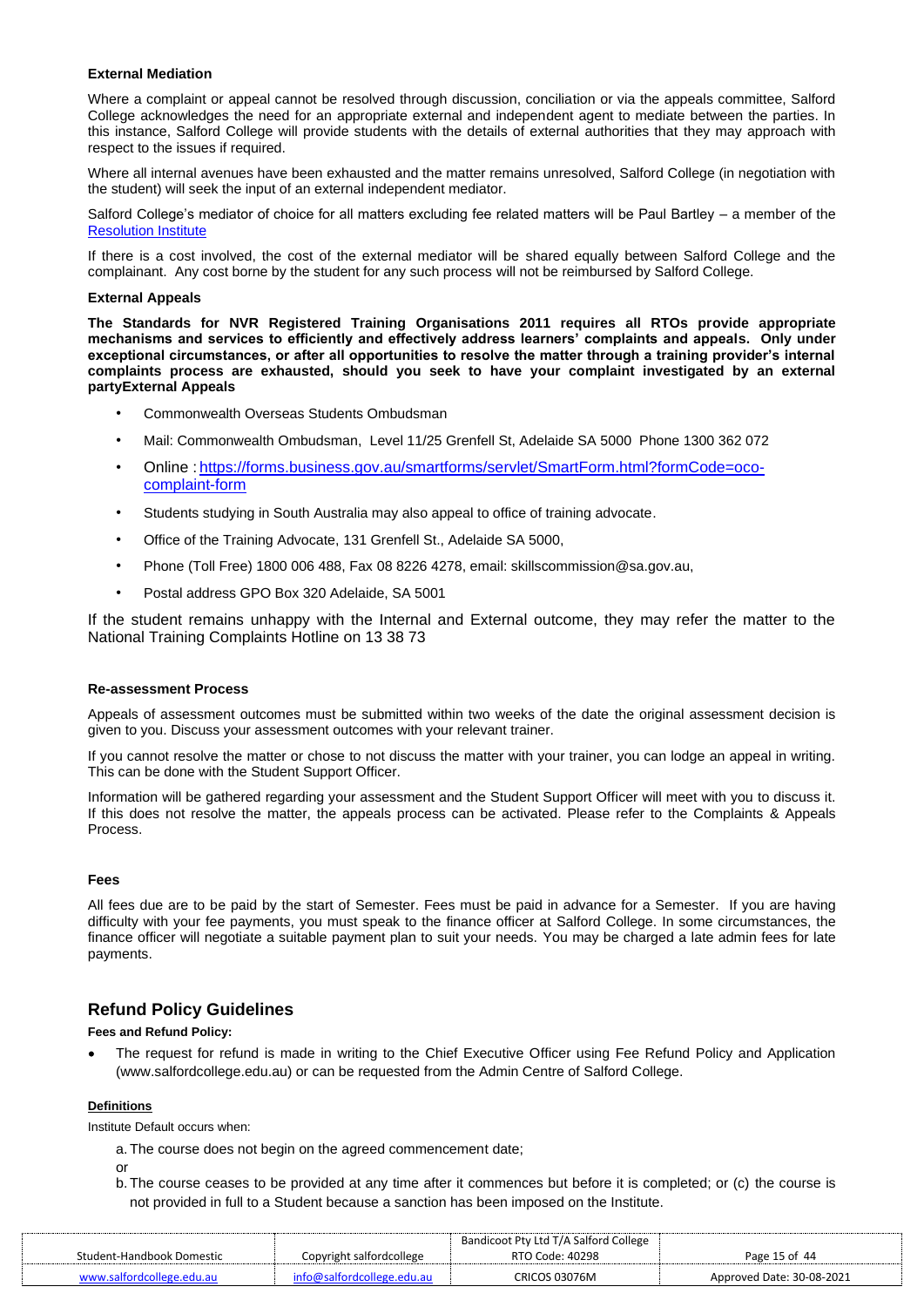Local Student – a student who is an Australian Citizen and/or permanent resident enrolled at the Institute.

Student – any student enrolled at Salford College

Packaged Course – where a student is enrolled in a package of courses at the Institute

Tuition Fees- The tuition fees is a compulsory academic fees payable by the student to Salford College. It excludes all other fees (administration, Material, late, resit etc)

Course Material/study fees- Fees charged for the cost of providing course material, resource material, that are retained by the student at the end of study

Administration Fees- A nonrefundable fees charged for providing amenities and services to students

Withdrawal from the course- Withdrawal refers to student's withdrawal from the course prior to commencement, or post commencement. Fees refund policy will apply for all such cases.

Study Period- a period of 26 weeks or 6 months and is equivalent to a semester of the course.

Student Default occurs when any of the following happens:

- a. A Student not commencing a course on the agreed start date;
- b. A Student cancelling their enrolment in a course (this includes an abandonment of the course before its completion);
- c. A Student failing to pay an amount he or she was liable to pay to the provider, directly or indirectly, in order to undertake a course;
- d. Student breaching a condition of his or her student visa; or
- e. Misbehaviour by a Student including, but not limited to, offensive conduct of an extreme nature, fraudulent conduct or physical assault.

# **In the event of Student Default**:

# **Before the commencement date**

- a. If a Student cancels their enrolment before the commencement date of a course and requests a refund:
	- i. 10 weeks or more prior to the course commencement a refund of 100% of monies for tuition fees for semester 1 will be issued to the student;
	- ii. Between 9 weeks to 4 weeks prior to the course commencement a refund of 50% of monies for tuition fees for semester 1 will be issued to the student, and all tuition fees collected in advance for subsequent semesters;
	- iii. 4 full weeks or less prior to course commencement no refund will be issued.
- b. If a student withdraws from a course after the course starts that semester's tuition fee will be recoverable from the student.
- c. If a student does not commence (i.e. doesn't arrive or has not arranged with us for a later start because of health or verifiable compassionate reason) then that semester's tuition fee stands forfeited.
- d. If a student's enrolment is terminated after course commencement as a result of a serious breach of student visa conditions or Salford College's policies where the student has paid the fees for one or more semesters in advance, the student will receive no refund of the current semester.
- 1. Where a refund is approved by the Chief Executive Officer and is not due to the College defaulting, Salford College will make payment of refunds within 28 days of receipt of application for refund. Salford College will give the student a statement that explains how the refund amount has been worked out.
- 2. If there is a Student Default, after the agreed start date of a course no refund will be issued to the Student.
- 3. In accordance with the Student Enrolment Agreement, the Institute reserves the right to invoice the student the portion of fees owed by the student for services received from the Institute.
- 4. This agreement, and the availability of complaints and appeals processes, does not remove the right of the student to take action under Australia's consumer protection laws.
- 5. No refund will be issued to any Student who deferred their enrolment after the commencement date.
- **6. Packaged course offers**
	- a. Students enrolled in a package of courses seeking a refund after completing their English language course (or any other course other than their principal course of study), but prior to completing six months of their principal course will be considered to have defaulted after the commencement date and will be dealt with in accordance with as above
	- b. Where an articulation to a Higher Education course is offered as part of a package of courses a deposit to hold a place for the student is required to be paid. This deposit is not refundable except under the conditions of Institute Default
	- c. Where a Student enrolled in a Package of Courses is eligible for a refund, the refund amount will be calculated based on each individual course Fee.

# *Institute Default*

*Refunds after Salford College Default*

|                           |                          | Bandicoot Pty Ltd T/A Salford College |                           |
|---------------------------|--------------------------|---------------------------------------|---------------------------|
| Student-Handbook Domestic | Copyright salfordcollege | RTO Code: 40298                       | Page 16 of 44             |
|                           |                          | CRICOS 03076M                         | Approved Date: 30-08-2021 |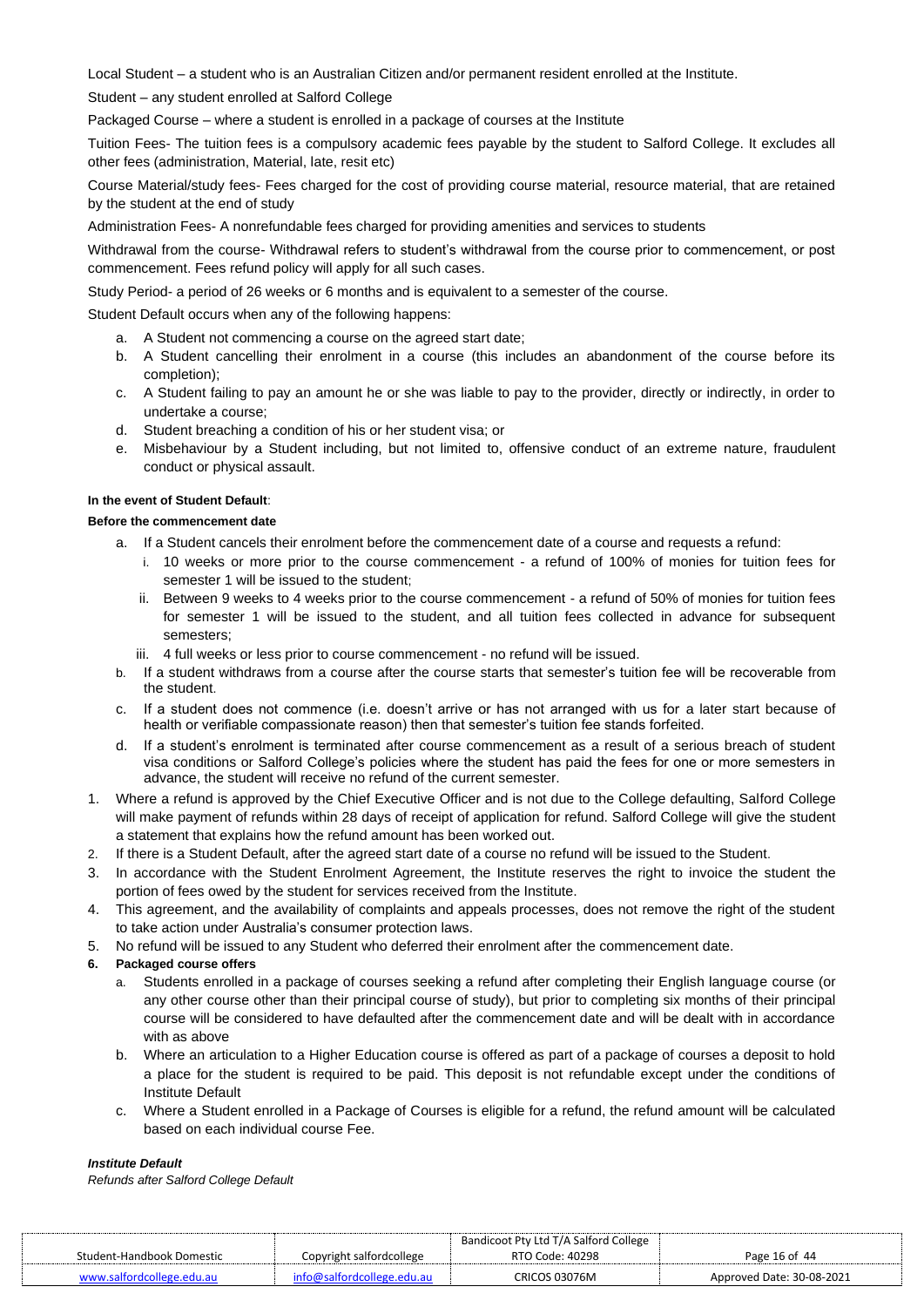1. If Salford College defaults, then all the unused portion of pre-paid fees paid will be refunded within 14 days after the default day.

Salford College defaults if the course

- Does not start on the agreed starting day and student has not been offered any alternate date,
- Stops being provided after it starts and before it is completed or
- Is not provided fully to the student because Salford College has had sanctions imposed.
- 2. The college will within 3 business days:

And inform the student.

3. Within 14 days

Either offer the student an alternative place at the college expenses that is accepted by the student in writing Or

Refund the student the unused portion of the pre-paid fees

# **Refund General Provisions**

- 1. No refunds will be paid to a third party unless it is indicated and signed as a sworn affidavit at the time the refund application is lodged, that any refunds due are payable to a third party.
- 2. Salford College's dispute resolution processes do not circumscribe the student's right to pursue other legal remedies.
- 3. This agreement and the availability of the complaints and appeals processes do not remove the right of either party to take further action under Australia's consumer protection laws for unpaid and overdue fees.
- 4. The refund policy is subject to review from time to time.
- 5. The refund process reflects the commitment by Bandicoot Group Pty Ltd T/A Salford College to hold places as booked by students and the amount of administrative resources consumed at the various stages.
- 6. Refunds must be requested in writing to the CEO of Salford College.
- 7. The CEO of Salford College will process refund requests and if approved, arrange payment within 28 days
- 8. Refunds will be paid in equivalent to received Australian Dollars into the nominated bank account.
- 9. All requests for refund will be processed on an individual basis, taking into account impact on follow on units /modules if applicable.
- 10. The term "commencement" in this policy refers to the first day of the first program to be attended by the student.
- 11. Issues with regard to payment are to be handled at the first available opportunity and directed to the CEO of Salford College.
- 12. Complaints and Appeal policy can be used for any appeal against the ruling of the college.
- 13. All refund requests are conditional on the following
	- i. Salford College must have received the funds in their nominated accounts as per letter of offer
	- ii. any debts to Salford College must have been paid in full for the outstanding amounts due

# **Refund Procedure**

The request for refund is made in writing to the Chief Executive Officer using Fee Refund Policy and Application. The Application Fee of \$250.00 is not refundable in any scenario.

# **Enrolment Fees**

All Salford College (the College) course applicants must pay a non-refundable enrolment Fee (see Fees Schedule for current amount).

# **Tuition Fees**

- a) Tuition fees (see Fees Schedule for current amount) Tuition fees DO cover the charges for tuition administration.
- b) Tuition fees means the payment agreed to on the letter of offer for the course or any subsequent variations to the course offer in writing
- c) Tuition fees DO NOT cover the charges for registration fee for vocational courses, accommodation, living expenses, textbooks, uniforms, stationery, equipment, and external examinations.
- d) Due date Tuition fees for vocational courses must be paid at least six weeks prior to the commencement of each semester. A late fee of \$35.00 or 2% of fees due per week is levied on students for late payment of course fees each time student does not pay by the date payment is due and College reserves the right to cancel the enrolment if fees are not paid by due date. A payment plan drawn to make the payments for the semester cannot be used for no payments due by the student.

|                           |                          | Bandicoot Pty Ltd T/A Salford College |                           |
|---------------------------|--------------------------|---------------------------------------|---------------------------|
| Student-Handbook Domestic | Copyright salfordcollege | RTO Code: 40298                       | Page 17 of 44             |
| www.salfordcollege.edu.au |                          | CRICOS 03076M                         | Approved Date: 30-08-2021 |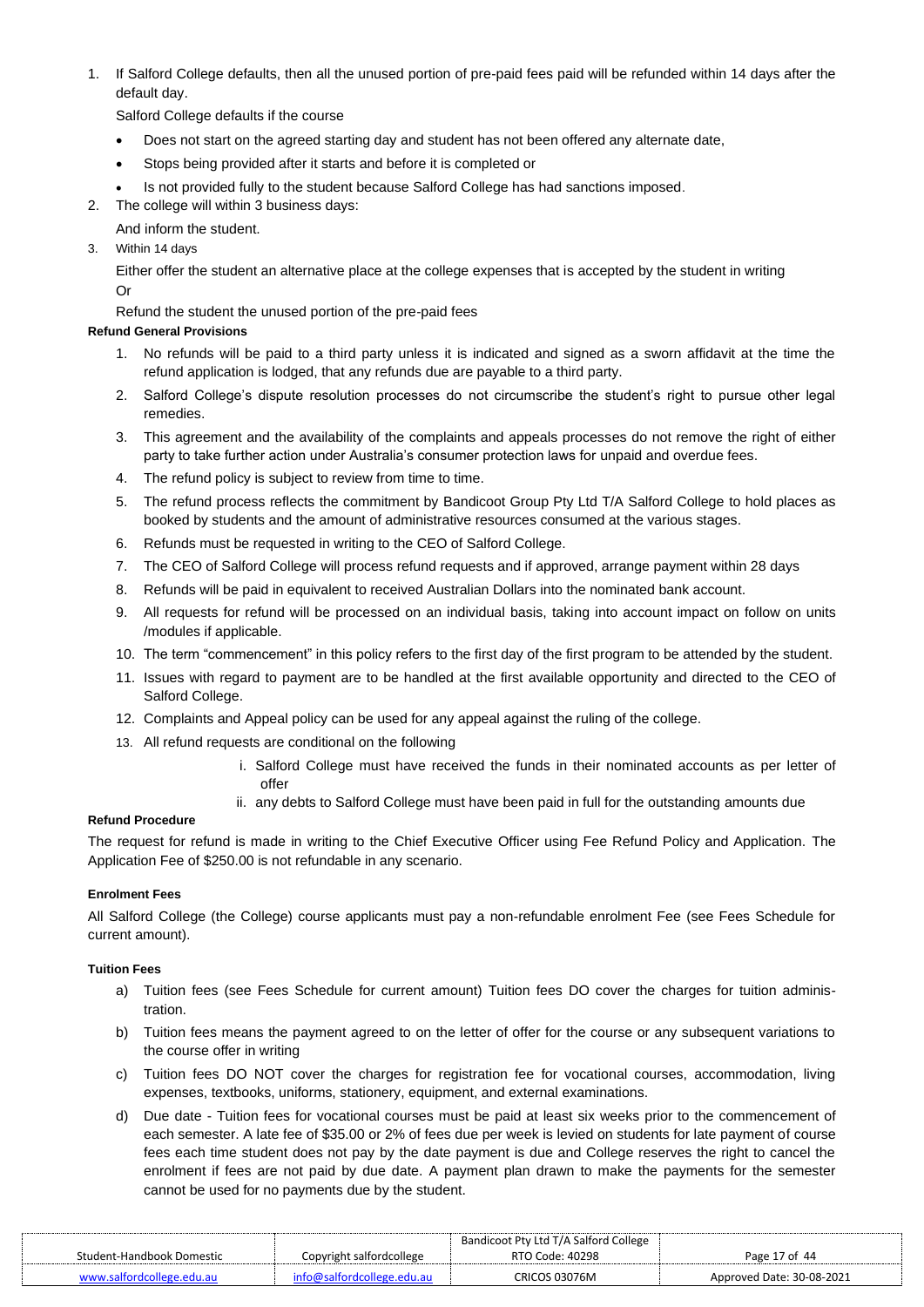- e) If a student wants to withdraw from the course, he should give at least one term notice before the next semester begins
- f) Salford College reserves the right to withhold certificates and results until payment of all fees and stationery has been made.
- g) Salford College reserves the right to refuse a student's re-enrolment if accounts are not paid by the due date. The college reserves the right to bar the student to attending classes in case of non-payment of outstanding fees (including non-tuition fees charged like late fees, resit fees, resource fees etc) as per the invoices raised and given to the student.
- h) Salford College reserves the right to forward the defaulting students name and details to its debt collectors agency (an external arm) for collection of overdue payments. The resulting cost may be passed on to the defaulting student.
- i) Salford College may list the defaulting student for credit watch on organ stations like VEDA. This may adversely impact your ability to apply for any credit.
- j) Salford College reserves the right to make the following variations: to vary course timetable, to vary course content, to vary lecturing personnel, to vary the cost of course and to cancel a course.
- k) The student must attend all classes, examinations and course excursions and abide by the rules and regulations of the college that are in force at all times.
- l) Salford College reserves the right to withdraw any students whose conduct and/or behaviour is not acceptable to the college or failure to follow the rules and regulations

# **Recognition of Prior Learning and Credit Transfers**

- a. Students are encouraged to apply for RPL/CT as a part of their application. Any such application has to be put in within 14 days of commencement of their course to be considered.
- b. This may impact the duration of a course or the fees.
- c. Any application put in after 14 days of commencement will not be considered for fee or course duration reduction.

# **Fees Exclusions**

# **Resit and Gap Training fees**

Please refer to the college policy on resit and gap training fees

A late fee of \$35.00 is levied on students for late payment of course fees each time student does not pay by the date payment is due. Students with outstanding course fees will not be able to participate in any lessons unless approved by accounts.

Student's re-sitting for the assessments for the first time (gap training) would be charged \$100.00 for theory assessments and \$175.00 for practical assessments.

Students re-sitting for the assessments for the second time (gap training) will incur a fee of \$150.00 for theory assessments and \$200.00 for practical assessments to attend a subsequent assessment.

Students failing to be competent after 2 resit attempts, may be offered a final gap training session upon the completion of the course if your intervention strategy allows for this. This will incur a fees of \$300.00 for theory and \$375 for the practical session. Further to this the student might have to repeat the whole unit again and will be charged for the whole unit the price of which can be obtained from the student support officer.

# **Fees and Refund policy table:**

| Before course commencement                                                                                                                           | Refund on tuition fees for the<br>semester | <b>Application fee</b><br>(nonrefundable) |
|------------------------------------------------------------------------------------------------------------------------------------------------------|--------------------------------------------|-------------------------------------------|
| More than 10 weeks                                                                                                                                   | Full refund                                | -\$250                                    |
| Between 9 weeks to 4 weeks prior to the course commencement                                                                                          | 50%                                        | $-$ \$250                                 |
| 4 Weeks or less prior to the course start date                                                                                                       | No Refund                                  | $-$ \$250                                 |
| After course start date                                                                                                                              | No refund                                  | NA.                                       |
| If a student does not commence (i.e. doesn't arrive, and has not<br>arranged with us for a later start because of health or compassionate<br>reason) | No refund                                  | $-250$                                    |

|                           |                            | Bandicoot Pty Ltd T/A Salford College |                           |
|---------------------------|----------------------------|---------------------------------------|---------------------------|
| Student-Handbook Domestic | Copyright salfordcollege   | RTO Code: 40298                       | Page 18 of 44             |
| www.salfordcollege.edu.au | info@salfordcollege.edu.au | CRICOS 03076M                         | Approved Date: 30-08-2021 |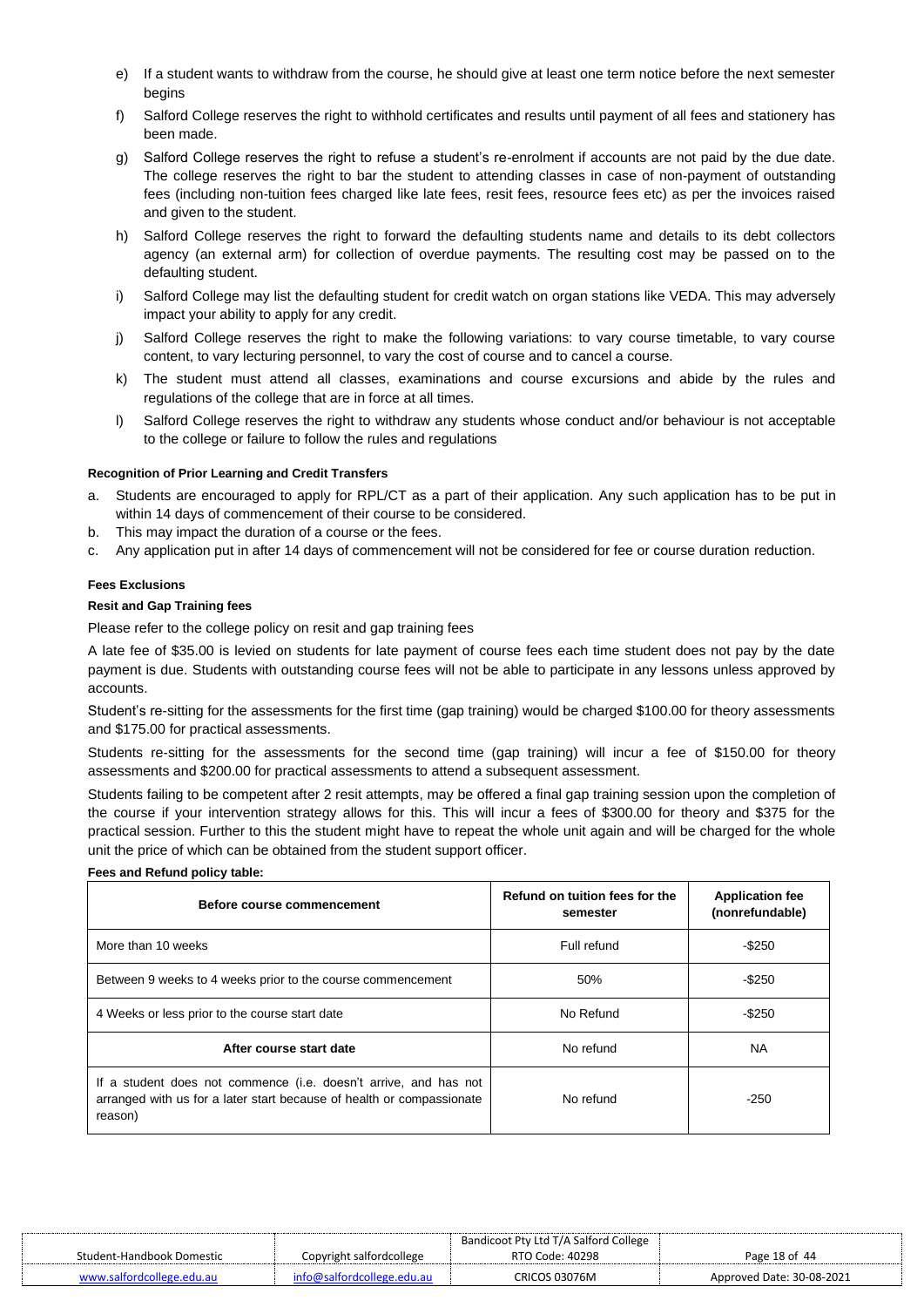| If a student's enrolment is terminated after course commencement as<br>a result of a serious breach of student visa conditions or Salford<br>College's policies where the student has paid the fees for one or more<br>semesters in advance | No refund of the current<br>semester.<br>Second/subsequent semester<br>(starting more than 28 days<br>away)- 40%<br>Third/subsequent semester -<br>Full | $-$ \$250                                                  |
|---------------------------------------------------------------------------------------------------------------------------------------------------------------------------------------------------------------------------------------------|---------------------------------------------------------------------------------------------------------------------------------------------------------|------------------------------------------------------------|
| Default by Bandicoot Group T/A Salford College                                                                                                                                                                                              | At any time                                                                                                                                             | Full Refund of<br>payment for services<br>not yet rendered |
| Credit Transfer (Prior to CoE)<br>Transcript required from Institution where you studied                                                                                                                                                    | No Charges for UoC being<br>transferred                                                                                                                 | Nil                                                        |
| Credit Transfer (After CoE)<br>Transcript required from Institution where you studied                                                                                                                                                       | CoE change charges                                                                                                                                      | \$250.00                                                   |
| Mapping Document for Credit Tranfser<br>Require transcript from institution where you studied                                                                                                                                               | Per Unit Charges                                                                                                                                        | \$125.00                                                   |
| Recognition of Prior Learning (RPL) After CoE<br><b>Evidence to support RPL kit</b>                                                                                                                                                         | <b>Application Fees</b><br>RPL cost per unit                                                                                                            | \$250.00<br>\$250.00                                       |

# **Payment Schedule**

All payments are due as per the letter of offer and accepted by the student. This payment plan can be varied if the students applies for a different plan and the plan is accepted by Salford College. A Payment Plan does not absolve the student from commitment to the payment of the fees for the current semester.

If the course is less or equivalent to one study period (one semester/24-26 weeks), is then 100% of the course fees must be paid prior to the commencement of the course

If the course duration is more than one study period (one semester/24-26 weeks) then first term fees must be paid prior to the commencement of the course in addition to the administration and material fees.

If the student enrols into packaged courses or multiple courses, the course fees for the first semester is payable prior to the commencement of the course in addition to the administration and material fees.

# **Certified Copies of Original Documents**

Attach certified or attested copies of all your official documents such as mark sheets, academic certificates, etc. Following persons are eligible to certify copies:

- An authorised officer from the institution that originally issued the documents (such as Registrar or Principal);
- Justice of Peace
- An authorised Salford College representative.

Certified translations must be attached if the documents are not in English. Evidence of completing a course should indicate that all requirements of the course have been met or that the award has been conferred.

# **SECTION 2**

# **Terms of Offer**

This agreement, and the availability of a complaints and appeals process, does not remove the right of the student to take action under Australia's consumer protection laws.

- 1. **The Agreement**
- 1.1. These Terms of Offer, the Letter of Offer and Acceptance of Offer together form a binding Agreement between Bandicoot Group Pty Ltd T/A Salford College and the recipient of the attached Letter of Offer. Provision of enrolment is subject to a payment of one agreed fee. Refund calculations are based on the minimum payment as detailed above.
- 1.2. The Terms of Offer may be subject to variation as necessary to comply with any Australian Commonwealth or State law, regulation or amendment thereof.

|                           |                            | Bandicoot Pty Ltd T/A Salford College |                           |
|---------------------------|----------------------------|---------------------------------------|---------------------------|
| Student-Handbook Domestic | Copyright salfordcollege   | RTO Code: 40298                       | Page 19 of 44             |
|                           | info@salfordcollege.edu.au | CRICOS 03076M                         | Approved Date: 30-08-2021 |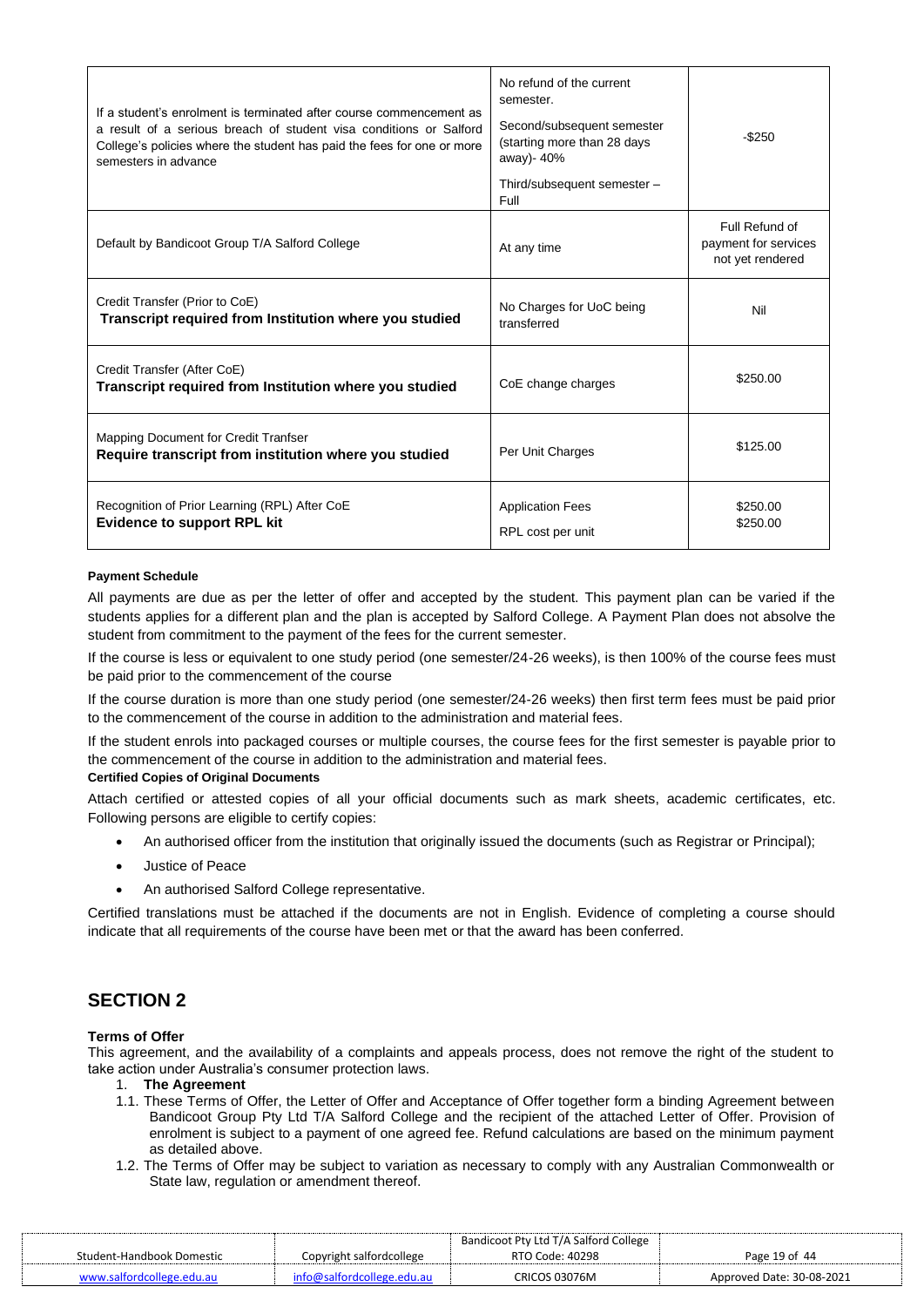- 1.3. Bandicoot Group Pty Ltd T/A Salford College's responsibilities to the student pertain only to the course(s) outlined in the Letter of Offer.
- 1.4. All conditions and special notes contained in the Letter of Offer must be met and/or agreed to prior to Bandicoot Group Pty Ltd T/A Salford College issuing a Confirmation of Enrolment.
- 1.5. Students must meet the minimum English language proficiency requirement for entry into the course.
- 1.6. Attendance at orientation is compulsory. Special permission must be sought for non-attendance at the assigned date of orientation.
- 1.7. Students are expected to attend all classes and complete all assessments during a course and must abide by all rules and regulations of Bandicoot Group Pty Ltd T/A Salford College that are in force at the time of their enrolment.
- 1.8. Bandicoot Group Pty Ltd T/A Salford College may use its discretion to cancel or temporarily suspend the enrolment of a student on the grounds of misconduct by the student, financial status (students with overdue fees) or on grounds of compassionate or compelling circumstances.
- 1.9. Students are responsible for supplying the Student Unique Identifier (USI) number to the college before any transcript, qualification or testamur may be issued. Students may seek advice from Bandicoot Group Pty Ltd T/A Salford College to apply for a USI.

# **2. Fees**

- 2.1. Tuition fees, charges and accounts are payable in advance of each term and students are not permitted to commence a term until all outstanding fees and charges are paid. If a student withdraws from the course before completion any discounts provided will be null and void and full course fees as quoted as per the Letter of Offer will apply.
- 2.2. Student agrees to pay all amounts due within the agreed timeframe. The Student agrees that if they fail to pay in accordance with this clause, Bandicoot Group Pty Ltd T/A Salford College may:
- 2.3. Recover all debt recovery costs incurred in collecting overdue accounts on an indemnity basis;
- 2.4. Withhold supply; Take Legal action to recover money owing on the goods or services provided
- 2.5. In the event where this agreement has been entered into by more than one party each party shall be jointly and severally liable for any amounts overdue.
- 2.6. Apply the late payment fees
- 2.7. Students are required to pay in advance agreed tuition fees in the start of every term. Payments are scheduled to be made no later than the first day of the commencement of the course, then no later than the first day of a new term as per your payment schedule. All fees must be finalised no later than the due date. XXRTOXX encourages students to discuss instalment payment if require, however, Bandicoot Group Pty Ltd T/A Salford College retains all discretion of approval. Additional charges may be incurred for instalment payment plan, if approved. Students with outstanding fees are not permitted to attend class without approval from Management. Any student who has an outstanding college debt for any course will not be eligible to receive a Statement of Attainment, Academic Transcript, graduate or receive a qualification until payment is made in full for all courses.
- 2.8. The total tuition fees stated in the Offer Letter are based on a full time study load.
- 2.9. Students enrolling in a second or subsequent qualification with Bandicoot Group Pty Ltd T/A Salford College are required to ensure full payment of tuition fees and charges for the new qualification is made no later than the first day of that term. Details of the payments due dates are contained in the letter of offer or as agreed and documented in your student records. Failure to make payment by the due date will incur penalty fees as detailed in clause 2.2 above. Failure to commence study by the notified date may incur additional charges and/or cancellation of enrolment.
- 2.10. Where a student's study period is extended beyond the period of the student visa, the student will be liable for visa application and related costs.
- 2.11.Additional fees for actions of students that have deviated from the agreed Letter of offer and subsequent rules of Bandicoot Group Pty Ltd T/A Salford College contained in the terms of Offer

| Repeat of unit                                             | As per      |
|------------------------------------------------------------|-------------|
|                                                            | resit fees  |
|                                                            | as below    |
| RPL assessment (per unit of competency)                    | \$250.00    |
| Late Submission of Assessment after the due date           | \$100.00    |
| Administration fee                                         | \$350.00    |
| Catch up for each unit                                     | \$100-\$300 |
| Catch up for practical's (depending on practical activity) | \$175-\$375 |
| First Time Re-sit (theory/Practical)                       | \$100/175   |
| Second Time Re-sit (Theory/Practical)                      | \$150/200   |
| Third Time Re-sit (theory/practical)                       | \$300/375   |

# <span id="page-19-0"></span>**Fees during the enrolment period**

|                           |                            | Bandicoot Pty Ltd T/A Salford College |                           |
|---------------------------|----------------------------|---------------------------------------|---------------------------|
| Student-Handbook Domestic | Copyright salfordcollege   | RTO Code: 40298                       | Page 20 of 44             |
|                           | into@saltordcollege.edu.au | CRICOS 03076M                         | Approved Date: 30-08-2021 |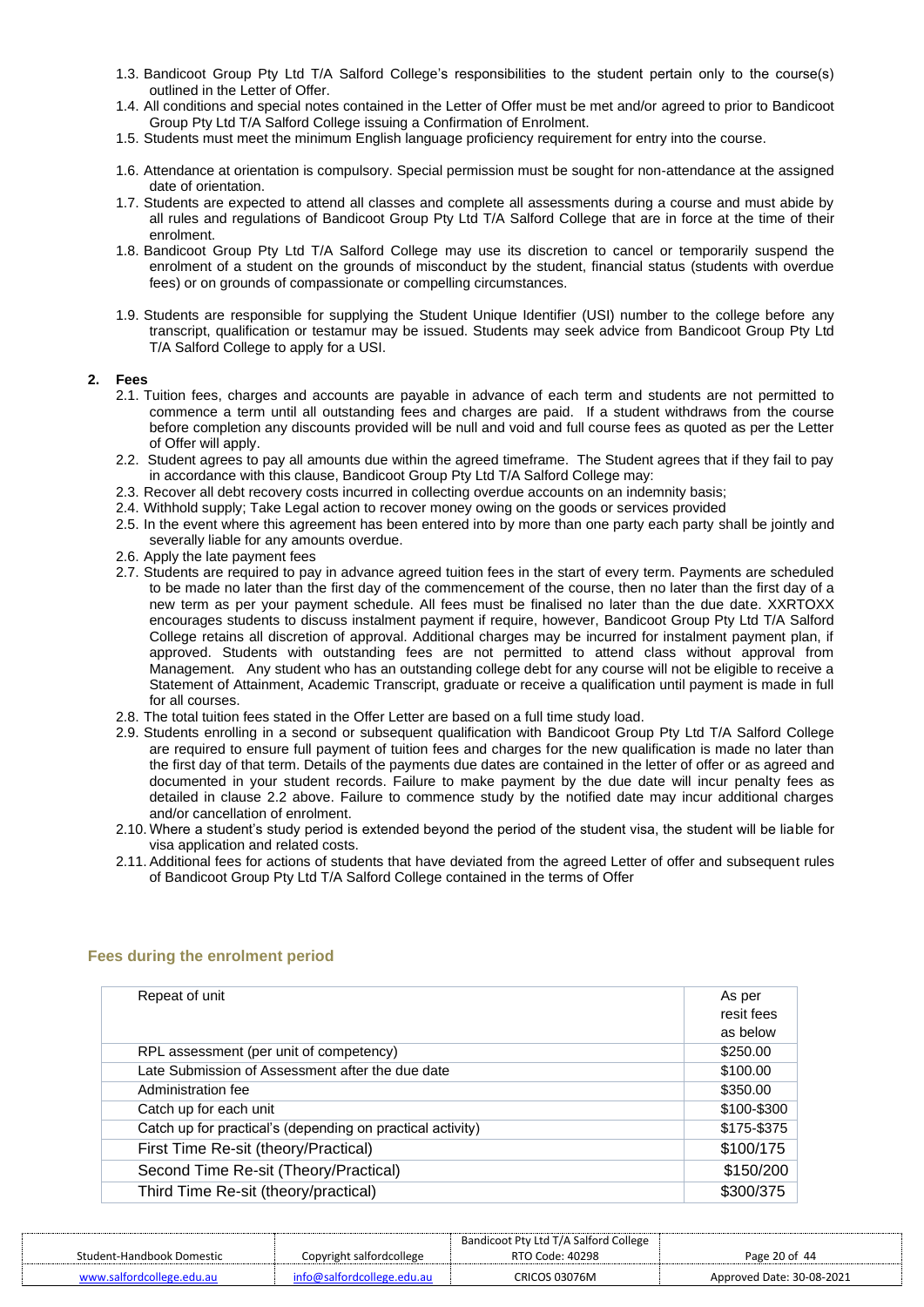| Replacement / Certificate/page                                                           | \$20.00   |
|------------------------------------------------------------------------------------------|-----------|
| Late payment fees of \$35.00 per week or 2% of outstanding fees payable will be          | \$35.00   |
| applied after the due date                                                               |           |
| Bank dishonor fee                                                                        | \$35.00   |
| Additional statement of attainment (one statement of attainment will be provided free of | \$50.00   |
| charge)                                                                                  |           |
| Set up/Change fee for payment plan                                                       | \$100.00  |
| Credit Transfer Application Fees (Administration Fees)/Course                            | \$250.00  |
| Postage of Certificates                                                                  | \$15.00   |
| Replacement ID card                                                                      | \$10.00   |
| Academic support class (per two-hour class)                                              | No charge |
| Moderation on appeal (per assessment task per unit)                                      | No charge |
| "One-on-one" mentoring (per hour)                                                        | No charge |
| Credit Transfer (within 14 days before commencement of course)                           | No Charge |

# **Fee increases**

Students are informed on the Letter of Offer and Acceptance of Offer that tuition fees will not increase during their period of enrolment at Bandicoot Group Pty Ltd T/A Salford College.

The additional fees identified above, may, however, be subject to increase. Notices will be placed throughout the Bandicoot Group Pty Ltd T/A Salford College campus locations and floors to notifying students if any of these fees are to increase. Students will be provided with four weeks' notice of the intention to increase any of these fees.

# **3.** Course **Duration**

 $3.1.$ 

# **4. Privacy of Information**

- 4.1. Information of students, collected prior to commencing and over the course of their studies, may be made available to relevant Commonwealth, State Government agencies and to the Tuition Protection Scheme and the TPS Funds Director, to ensure compliance with Bandicoot Group Pty Ltd T/A Salford College's obligations under the ESOS Act 2000, ESOS Regulations 2001, the ESOS National Code 2007 and other relevant Commonwealth and State legislation.
- 4.2. In the event of circumstances requiring critical incident management, Bandicoot Group Pty Ltd T/A Salford College
- 4.3. reserves the right to disclose limited personal information of a student where it is considered necessary to meet or maintain its duty of care responsibilities to that student.
- 4.4. With the exception of parties referred to in clauses 5.1 and 5.2, information will only be provided to other parties with the student's permission.

# **5. Agents**

5.1. Applicants who enrol via an agent may change their agent by submitting a written advice to the college. Responsibility for notifying the agent lies with the student. Students re-enrolling with the college directly are responsible for notifying any past agent.

# **6. In Case of an Emergency**

6.1. In the event of circumstances requiring urgent medical care where the student is incapable of speaking on their own behalf, Bandicoot Group Pty Ltd T/A Salford College is authorised as a matter of urgency to seek and provide appropriate medical care on behalf of the student. Bandicoot Group Pty Ltd T/A Salford College accepts no responsibility for and charges or fees attached to providing the appropriate level of medical care e.g. Ambulance fees

# **7. Deferral, Suspension or Cancellation of Enrolment Policy**

Under certain limited circumstances, a student's enrolment may be deferred, suspended or cancelled. A student's enrolment can be deferred, suspended or cancelled by Bandicoot Group Pty Ltd T/A Salford College , or by the student. Deferral means to delay the commencement of a course. Suspension means the temporary postponement of enrolment during a course. Cancellation means termination of enrolment in a course.

# **8. Deferral, suspension or cancellation by a student**

Students who wish to defer, suspend or cancel enrolment can apply to do so only if the course in which they were enrolled is unavailable, or there are compassionate or compelling circumstances. Compassionate or compelling circumstances are usually beyond the control of the student and have an impact on the student's course progress or the student's well-being. Compassionate or compelling circumstances include:

|                           |                          | Bandicoot Pty Ltd T/A Salford College |                           |
|---------------------------|--------------------------|---------------------------------------|---------------------------|
| Student-Handbook Domestic | Copyright salfordcollege | RTO Code: 40298                       | Page 21 of 44             |
|                           |                          | CRICOS 03076M                         | Approved Date: 30-08-2021 |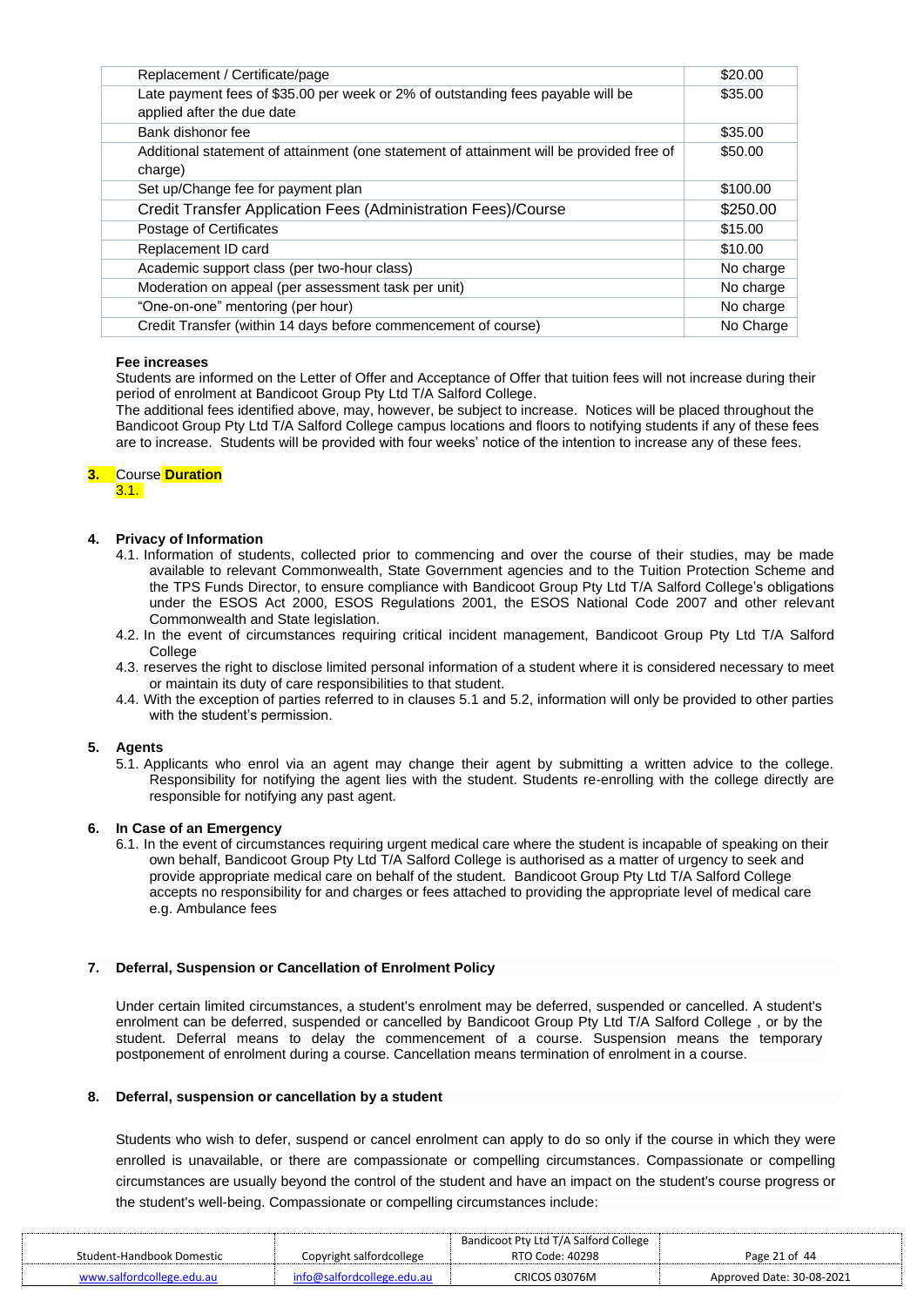- 8.1. serious injury or illness, supported by a medical certificate which states that the student was or will be unable to attend classes, bereavement of close family members such as parents or grandparents;
- 8.2. major political upheaval or natural disaster, requiring emergency travel which has had an impact on the student's studies;
- 8.3. Traumatic experiences such as being a victim of, being involved in, or witnessing, a serious crime.

# **9. Withdrawal**

Applications for Withdrawal from a course must be made by completing a WSC Form with any additional evidence and submitting it to Bandicoot Group Pty Ltd T/A Salford College Student Support Officer.

- 9.1. Any withdrawal must be done formally with evidence of why the student is withdrawing
- 9.2. Bandicoot Group Pty Ltd T/A Salford College has the right to refuse a withdrawal where a student has not completed six (6) months of their primary course.
- 9.3. Bandicoot Group Pty Ltd T/A Salford College cannot approve a student withdrawal if that student is in default of Visa conditions. I.E. Academic progress.
- 9.4. Any refund application will be processed in accordance with the refund policy
- 9.5. Certification of any description will only be processed after all outstanding fees are paid and a USI has been provided
- 9.6. Certification will be issued within 30 calendar days of the above conditions being met.
- 9.7. All documentation will be recorded in the student file
- **10. Suspension**

Bandicoot Group Pty Ltd T/A Salford College may suspend a student for misconduct, under circumstances where the student

- 10.1. has been in breach of an Bandicoot Group Pty Ltd T/A Salford College rule;
- 10.2. is in breach of enrolment conditions;
- 10.3. is assessed as providing a threat to the well-being of other students or staff
- 10.4.Academic misconduct
- 10.5. Non Payment of scheduled fees

# **11. Cancellation**

Bandicoot Group Pty Ltd T/A Salford College may cancel the enrolment of a student if the student:

- 11.1. is in breach of enrolment conditions;
- 11.2. has been in breach of an Bandicoot Group Pty Ltd T/A Salford College;
- 11.3. is assessed by the CEO as providing a threat to the well-being of other students or staff;
- 11.4. has been assessed as behaving in a way such as to constitute serious misconduct;
- 11.5. fails to meet the requirements of the course progress policy;
- 11.6. fails to pay tuition fees;
- 11.7. fails to re-enrol

# **Payment Schedule**

All payments are due as per the letter of offer and accepted by the student. This payment plan can be varied if the students applies for a different plan and the plan is accepted by Salford College.

If the course is less or equivalent to one study period (one semester/24-26 weeks) s then 100% of the course fees must be paid prior to the commencement of the course

If the course duration is more than one study period (one semester/24-26 weeks) then first term fees must be paid prior to the commencement of the course in addition to the administration and material fees.

If the student enrolls into packaged courses or multiple courses, the course fees for the first semester is payable pior to the commencement of the course in addition to the administration and material fees.

# **Certified Copies of Original Documents**

Attach certified or attested copies of all your official documents such as mark sheets, academic certificates, etc. Following persons are eligible to certify copies:

a) An authorised officer from the institution that originally issued the documents (such as Registrar or Principal);

|                           |                            | Bandicoot Pty Ltd T/A Salford College |                           |
|---------------------------|----------------------------|---------------------------------------|---------------------------|
| Student-Handbook Domestic | Copyright salfordcollege   | RTO Code: 40298                       | Page 22 of 44             |
| www.salfordcollege.edu.au | info@salfordcollege.edu.au | CRICOS 03076M                         | Approved Date: 30-08-2021 |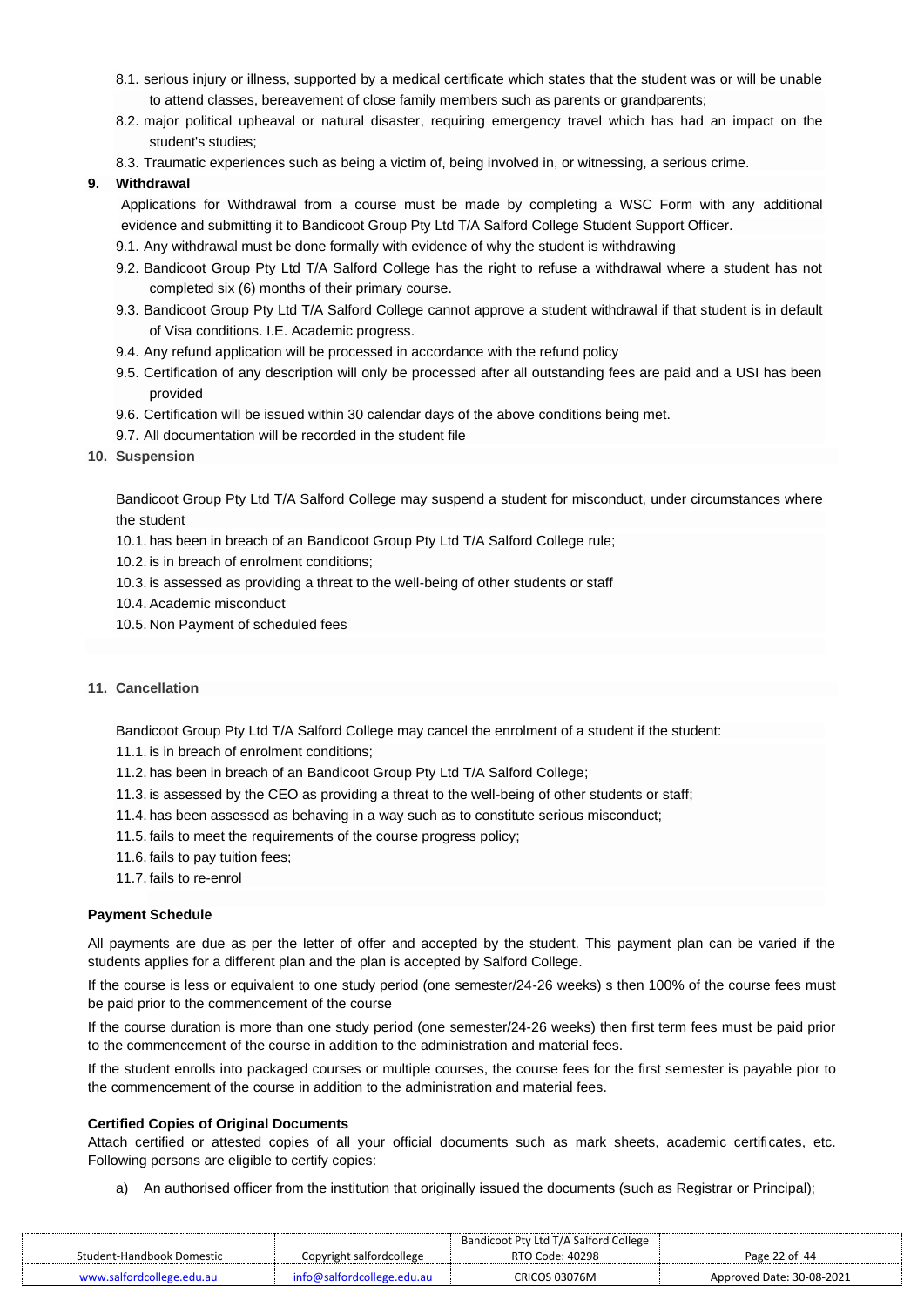- b) Justice of peace; or
- c) An authorised Salford College representative.
- d) Certified translations must be attached if the documents are not in English. Evidence of completing a course should indicate that all requirements of the course have been met or that the award has been conferred.

# <span id="page-22-0"></span>**Health & Safety on Campus**

# <span id="page-22-1"></span>**Occupational Health and Safety**

The Work Health Safety Act 2012 prescribes the employers duty of care to provide a safe and healthy working environment for all employees, and the employee's duty of care to take reasonable care for the health and safety of others in the work place. This includes the provision of:

- A workplace that is safe to work in
- Adequate staff training including topics such as safe work procedures, infection control procedures and appropriate hygiene
- Properly maintained facilities and equipment
- Including the provision of personal protective equipment such as gloves, eye protection and sharps containers where required
- A clean and suitably designed work place with the safe storage of goods such as chemicals

The following procedures and standards must be observed to achieve a safe working and learning environment:

- Maintain a safe, clean and efficient, working environment
- Implement procedures and practices, in accordance with State and Local Government Health regulations.
- Store and dispose of Waste according to health regulations
- Clean walls, floor and working surfaces to meet health and safety standards without causing damage
- Check all equipment for maintenance requirements
- Refer equipment for repair as required
- Store equipment safely
- Identify fire hazards and take precautions to prevent fire
- Safe lifting and carrying techniques used
- Ensure student safety always
- Ensure procedures for operator safety are followed always
- All unsafe situations recognised and reported
- Implement regular fire drills and provide first aid courses to all staff and students
- Display first aid and safety procedures for all staff and students to see

# **Report any identified Occupational Health and safety hazard to the appropriate staff member as required**

# <span id="page-22-2"></span>**Salford College First Aid Procedure**

The first aid kit is located in the lunch room marked with a Green Cross The First Aid Officer will assist you with any medical emergency.



# <span id="page-22-3"></span>**Salford College Evacuation Procedure:**

In the event of a fire please adhere to the following:

When you hear a "Whooping" sound immediately stop what you are doing and calmly proceed to the "Emergency Exit"

- 1. Close all doors to isolate fire
- 2. Assist persons with disabilities as necessary
- 3. Evacuate to the Assembly Area– All campuses have their own evac assembly area noted on the evacuation plan displayed in the main foyer of the campus. You will be informed of the same during your orientation.
- 4. DO NOT re-enter the building until instructed to do so

|                           |                            | Bandicoot Pty Ltd T/A Salford College |                           |
|---------------------------|----------------------------|---------------------------------------|---------------------------|
| Student-Handbook Domestic | Copyright salfordcollege   | RTO Code: 40298                       | Page 23 of 44             |
| www.salfordcollege.edu.au | info@salfordcollege.edu.au | CRICOS 03076M                         | Approved Date: 30-08-2021 |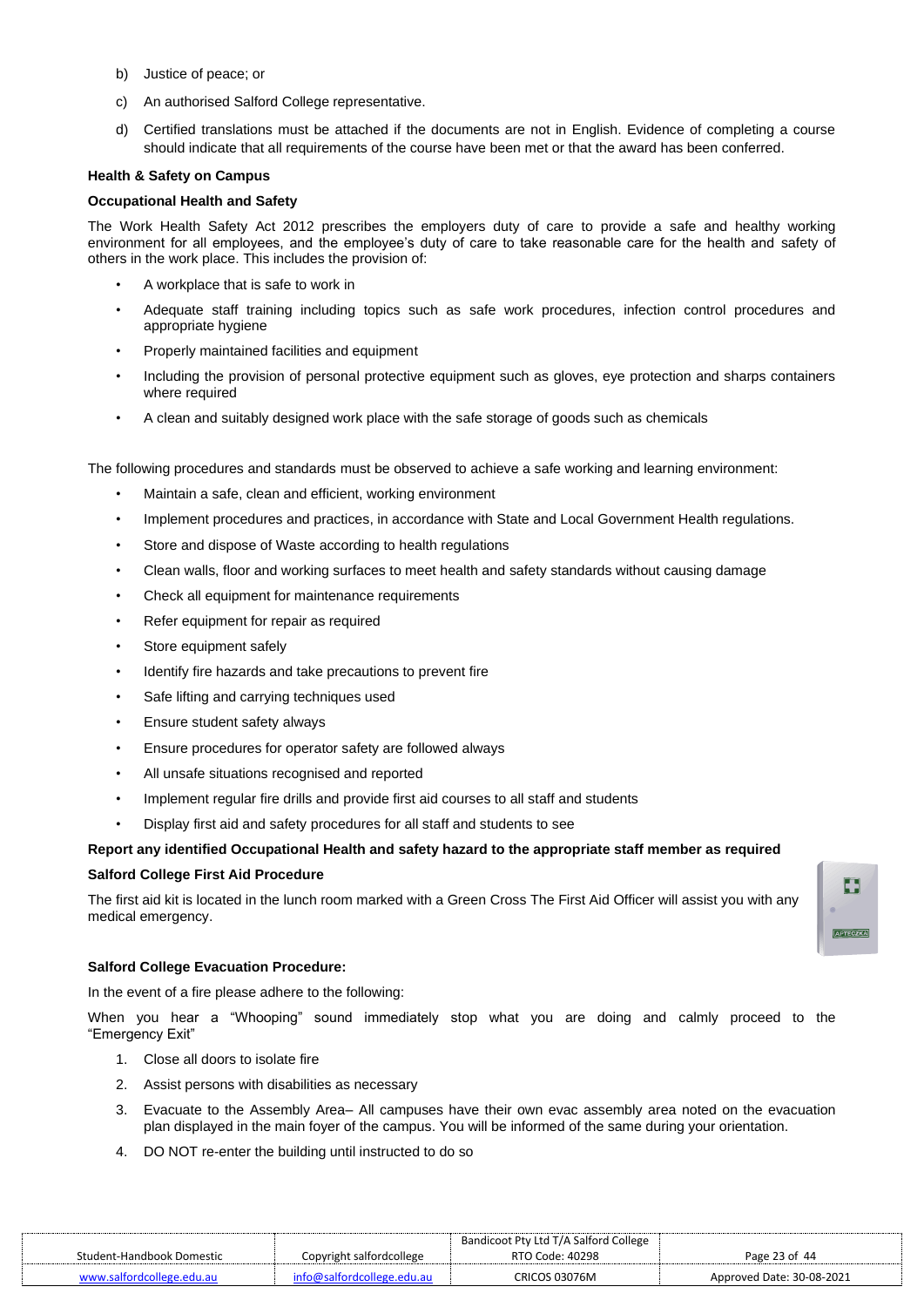# <span id="page-23-0"></span>**Salford College Bomb Threat Procedure:**

# **Finding a suspicious package**

- 1. Do not touch or move the object
- 2. Contact "Administrations Officer" or Supervisor/Manager
- 3. Keep the area clear and restrict access
- 4. Follow Salford College Evacuation Procedure
- 5. Remain calm

# **Dealing with a bomb threat**

- 1. Treat any threatening phone call seriously. Do not hang up listen carefully to what the caller is saying.
- 2. Try to attract attention of a colleague (without alerting the caller) example: waving your arms around when you get their attention hand them a sign – saying "bomb threat call the police please"
- 3. Try and keep the caller on the phone for as long as possible
- 4. Try and take down as many of the following details as you can:
	- The sex of the caller
	- Did the caller sound young, old?
	- Did the caller have an accent?
	- Was the call STD, local or from a mobile?
	- Did you hear any background noises?
	- Did the caller give the location or description of the bomb?
	- Did the caller make any demands or threats?

# **Important Telephone Numbers**

| <b>EMERGENCY</b>                  | 000 or 112 mobile (to override key locks) |
|-----------------------------------|-------------------------------------------|
| <b>Australian Taxation Office</b> | Tax File Number: 132 861 www.ato.gov.au   |

# <span id="page-23-1"></span>**Training Venues**

Salford College is located at [Level 11, 68 Grenfell Street Adelaide South Australia 5000.](https://www.google.com.au/maps/place/Salford+College+of+Business+and+Hospitality/@-34.9239096,138.6021775,15z/data=!4m2!3m1!1s0x0:0x22d1937608ebd781?sa=X&ved=0ahUKEwi927CK78LQAhXJjLwKHRE2D1EQ_BIIcDAK) The commercial restaurant / kitchen used in hospitality training is located at the Hotel Grand Chancellor, Ground Floor at 65 Hindley Street as our Hospitality Training campus.

Hotel Grand Chancellor gives Salford College an opportunity to have our students get trained and have an exposure to the industry in addition to the industry placement program.

Salford College has a premise at 20-22 Macquarie Street, Paramatta, Sydney, NSW.

# <span id="page-23-2"></span>**Emergency Contacts**

#### **Emergencies – Dial 000**

The Triple Zero **(000)** service is the quickest way to get the right emergency service to help you. It should be used to contact Police, Fire or Ambulance services in **life threatening or emergency situations only.** Emergency 000 lines should not be used for general medical assistance.

# <span id="page-23-3"></span>**Police**

In Australia police protect people and properties, detect and prevent crime, and preserve peace for everyone. They are not connected to the military or politics. The police can help you feel safe. In a **non-emergency situation** you can contact the local police station directly on:

131444 Nearest Police Station.

<span id="page-23-4"></span>**Fire**

The fire brigade extinguishes fires, rescues people from fires in cars and buildings, and helps in situations where gas or chemicals become a danger. As soon as a fire starts call **000** no matter how small or large the fire may be.

|                           |                            | Bandicoot Pty Ltd T/A Salford College |                           |
|---------------------------|----------------------------|---------------------------------------|---------------------------|
| Student-Handbook Domestic | Copyright salfordcollege   | RTO Code: 40298                       | Page 24 of 44             |
| www.salfordcollege.edu.au | into@saltordcollege.edu.au | CRICOS 03076M                         | Approved Date: 30-08-2021 |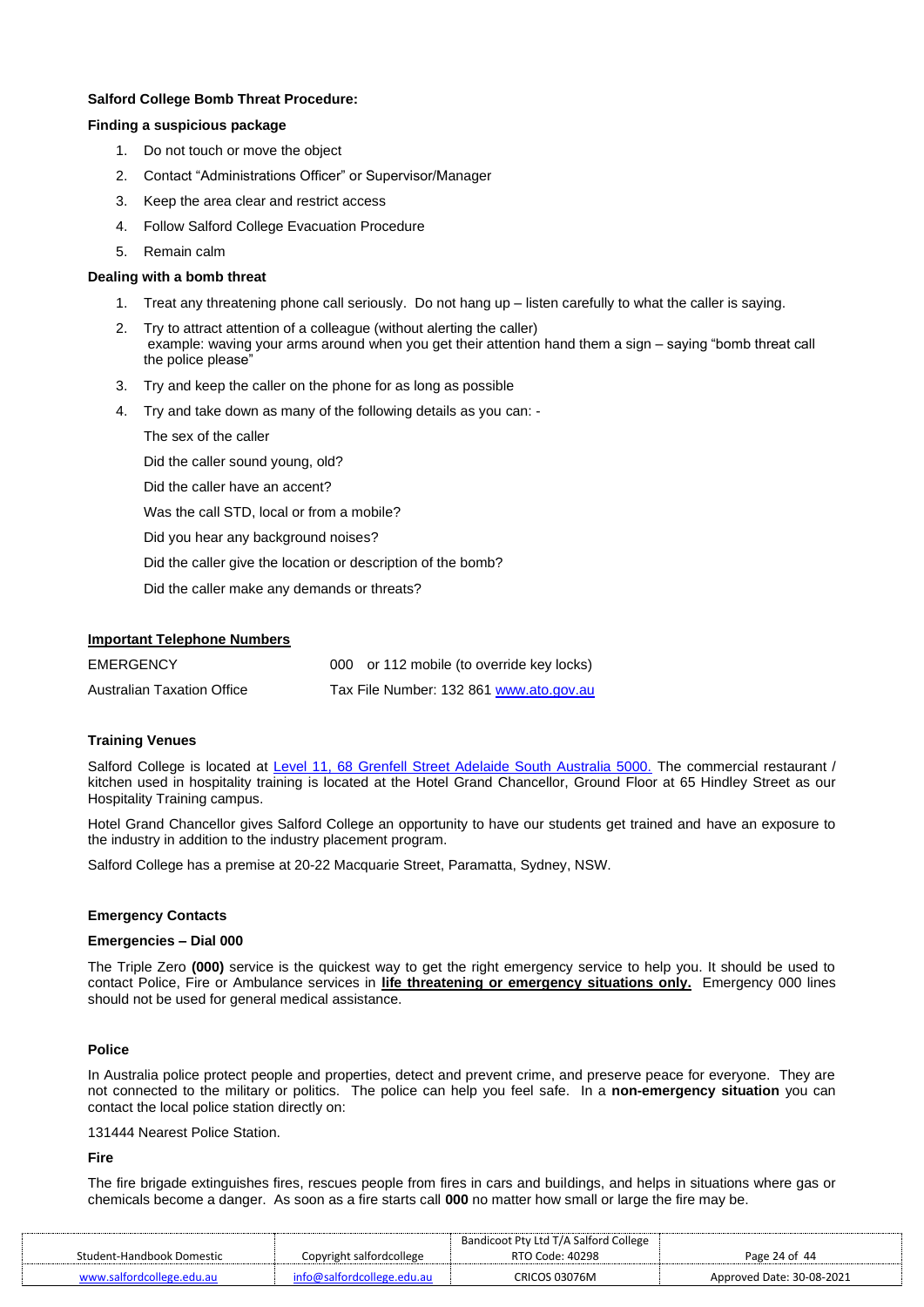# <span id="page-24-0"></span>**Ambulance**

Ambulances provide immediate medical attention and **emergency transportation to hospital**. Dial **000**

# <span id="page-24-1"></span>**State Emergency Service**

The State Emergency Service **(SES)** is an emergency and rescue service dedicated to providing assistance in natural disasters, rescues, road crashes and extreme weather conditions. It is made up almost entirely of volunteers and operates in all States and Territories in Australia. For emergency assistance in a **FLOOD** or **STORM** dial **132 500**.

# <span id="page-24-2"></span>**Lifeline**

Lifeline's **13 11 14** service is staffed by trained volunteer telephone counsellors who are ready to take calls 24-hour a day, any day of the week from anywhere in Australia. These volunteers operate from Lifeline Centres in every State and Territory around Australia.

Anyone can call Lifeline. The service offers a counselling service that respects everyone's right to be heard, understood and cared for. They also provide information about other support services that are available in communities around Australia. Lifeline telephone counsellors are ready to talk and listen no matter how big or how small the problem might seem. They are trained to offer emotional support in times of crisis or when callers may be feeling low or in need of advice

# Poisons Information Line

The poisons information line provides the public and health professionals with prompt, up-to-date and appropriate information, and advice to assist in the management of poisonings and suspected poisonings. The seriousness of a poisoning situation is assessed after a detailed history is obtained from the caller. Members of the public may be then given first aid instructions, information on possible symptoms, and advised on the need for assessment by a doctor or referral to hospital. The Australia-wide **Poisons Information Centre** have a common telephone number: **131 126**.

*We trust that you found this information useful. All effort has been made to have this information current as of the date printed but the college cannot be held responsible for interpretation of this information. The information and legislations are ever changing and as such can impact each individual's circumstances at any time. The college strongly suggests each individual to contact the requisite department to get current and relevant information at any time.*

|                           |                          | Bandicoot Pty Ltd T/A Salford College |                           |
|---------------------------|--------------------------|---------------------------------------|---------------------------|
| Student-Handbook Domestic | Copvright salfordcollege | RTO Code: 40298                       | Page 25 of 44             |
|                           |                          | CRICOS 03076M                         | Approved Date: 30-08-2021 |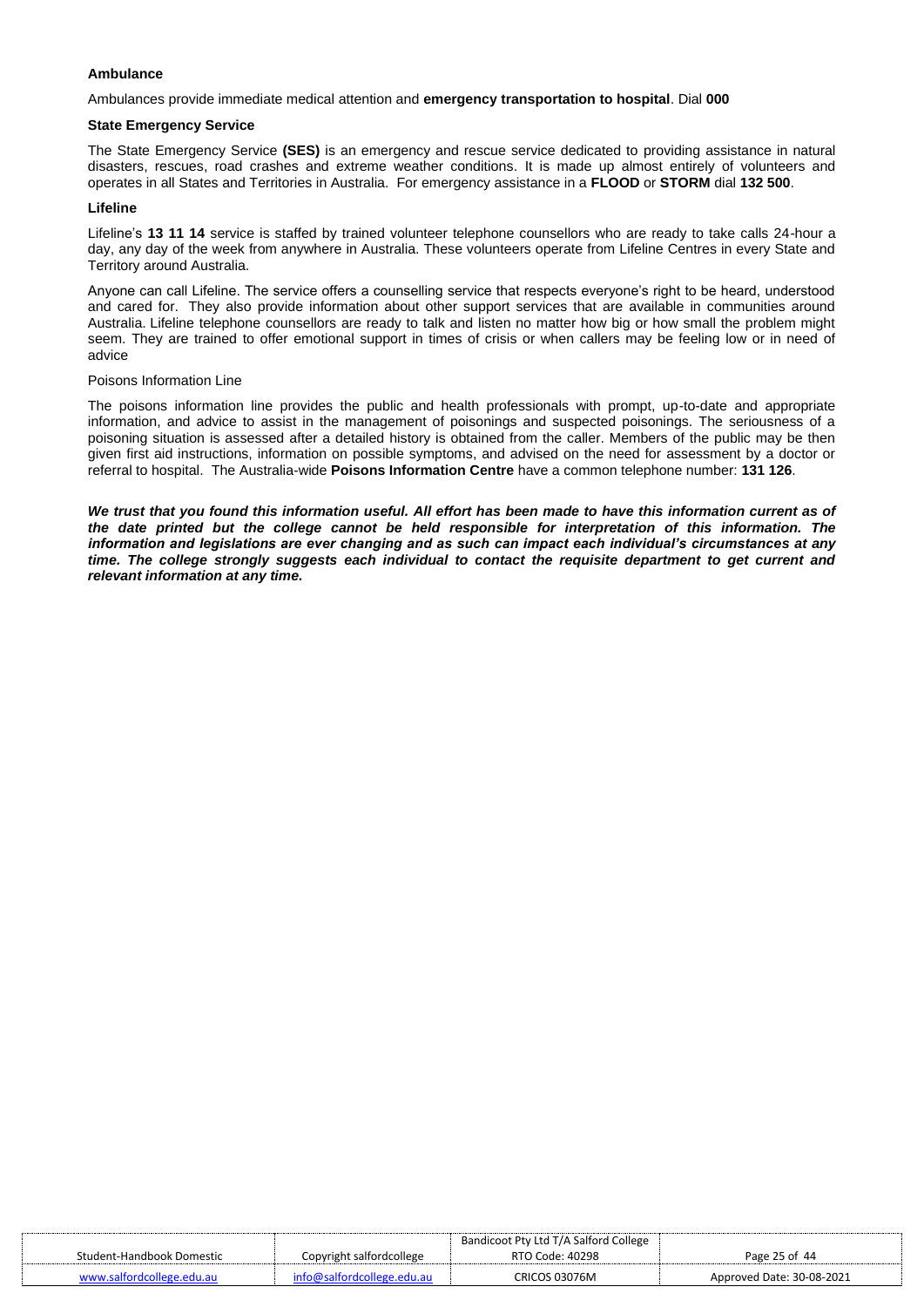|                           |                            | Bandicoot Pty Ltd T/A Salford College |                           |
|---------------------------|----------------------------|---------------------------------------|---------------------------|
| Student-Handbook Domestic | Copyright salfordcollege   | RTO Code: 40298                       | Page 26 of 44             |
| www.salfordcollege.edu.au | info@salfordcollege.edu.au | CRICOS 03076M                         | Approved Date: 30-08-2021 |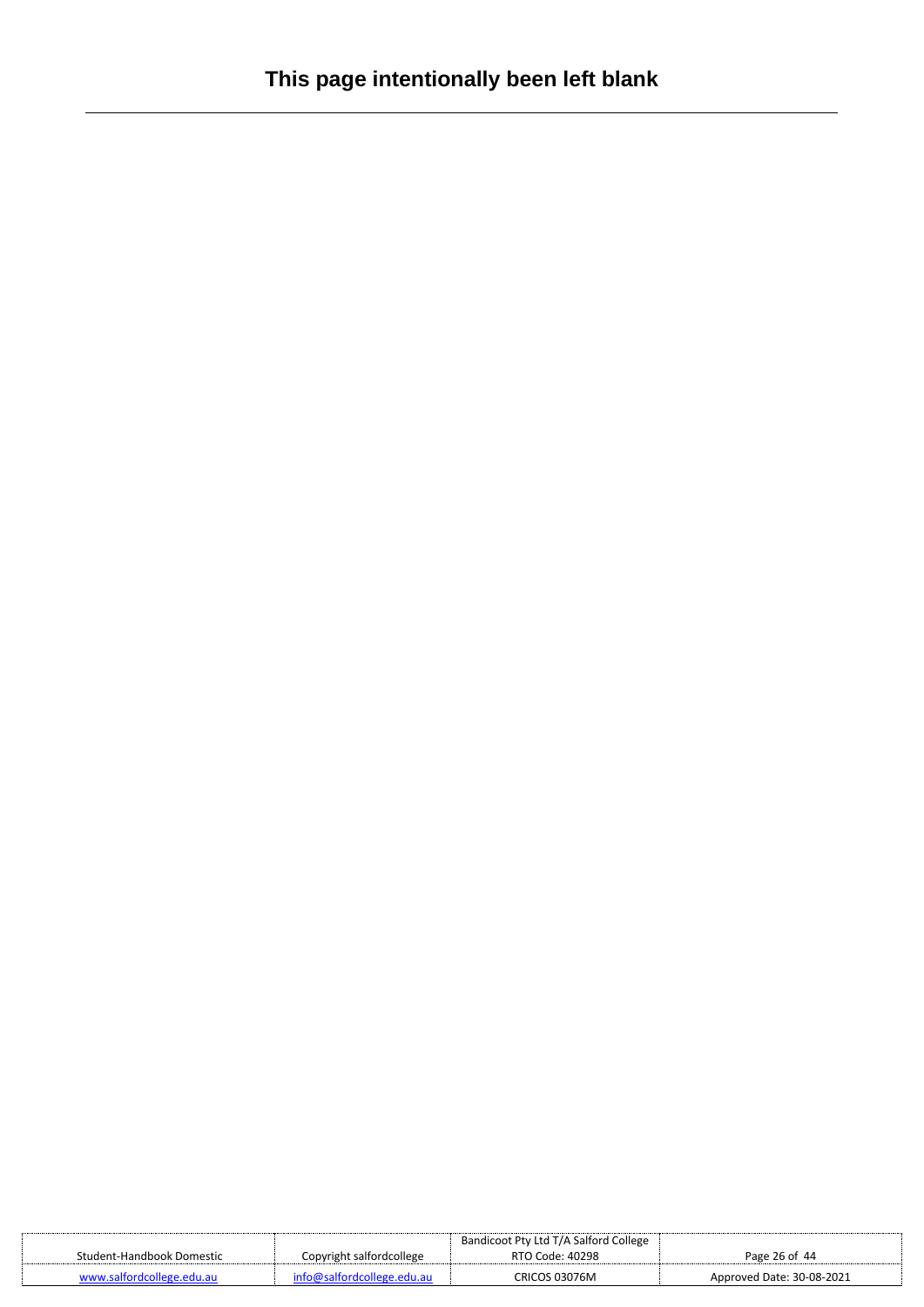- **1. Credit reporting Policy**
- **2. Privacy Policy**

|                           |                          | Bandicoot Pty Ltd T/A Salford College |                           |
|---------------------------|--------------------------|---------------------------------------|---------------------------|
| Student-Handbook Domestic | Copyright salfordcollege | RTO Code: 40298                       | Page 27 of 44             |
| www.salfordcollege.edu.au |                          | CRICOS 03076M                         | Approved Date: 30-08-2021 |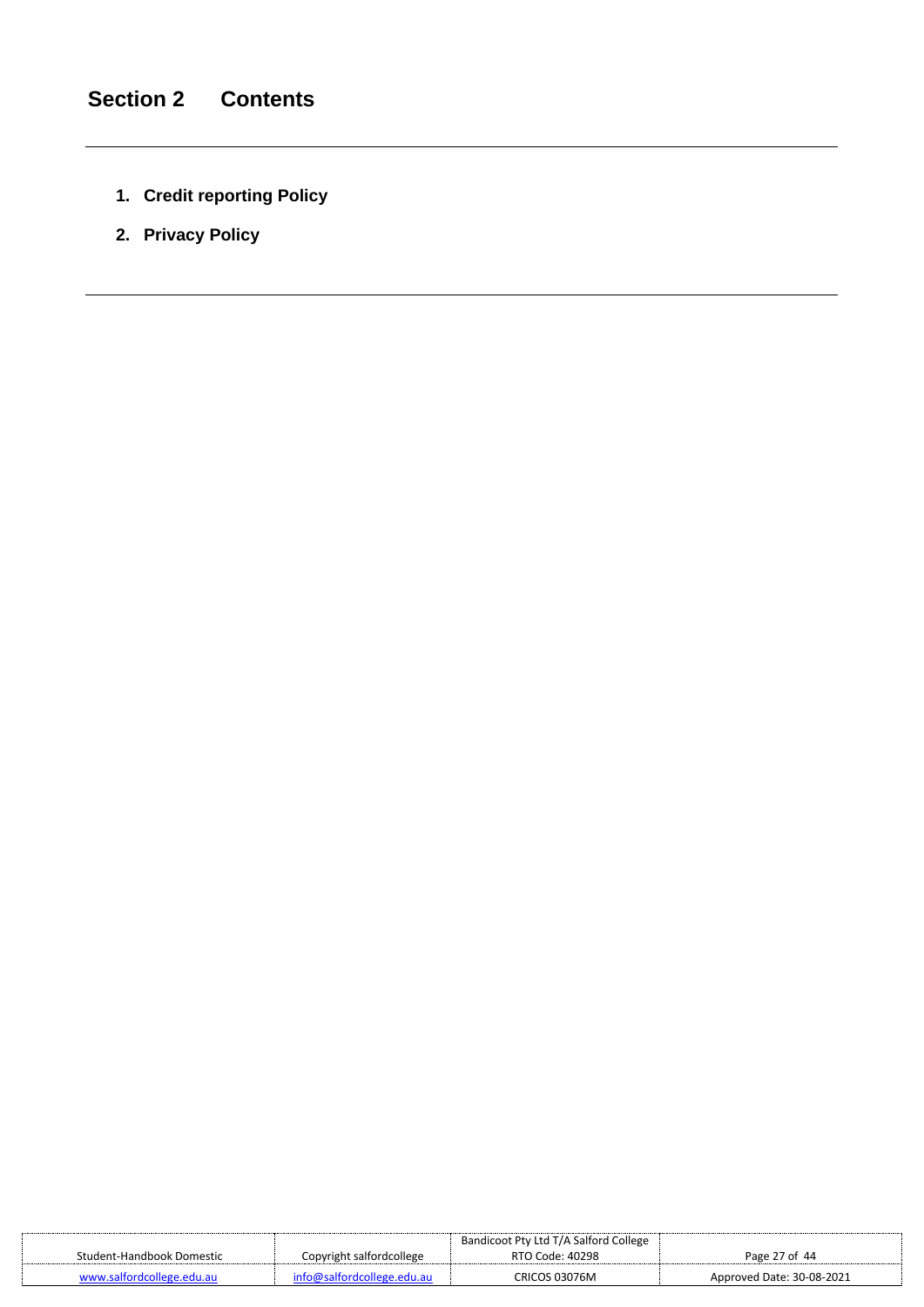# **REDIT REPORTING POLICY**

|                           |                          | Bandicoot Pty Ltd T/A Salford College |                           |
|---------------------------|--------------------------|---------------------------------------|---------------------------|
| Student-Handbook Domestic | Copyright salfordcollege | RTO Code: 40298                       | Page 28 of 44             |
|                           |                          | CRICOS 03076M                         | Approved Date: 30-08-2021 |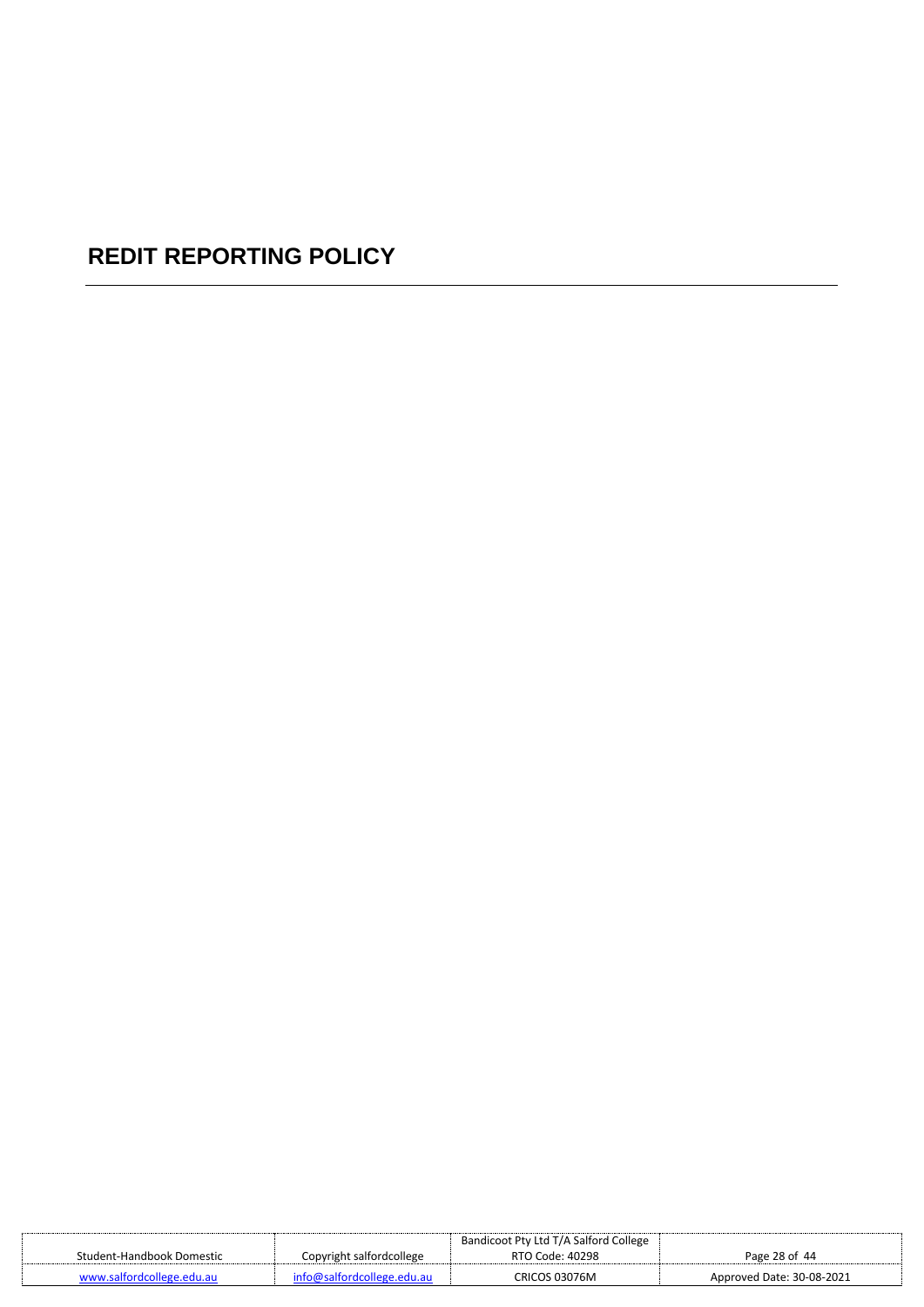# **Salford College CREDIT REPORTING POLICY**

# <span id="page-28-0"></span>**About our Credit Reporting Policy**

Bandicoot Group Pty Ltd trading as Salford College (ABN: 83 134 424 034) ("**we**", "**us**" or "**our**") recognises the importance of privacy and is committed to protecting the privacy of individuals when handling their credit information and credit eligibility information. We handle credit information and credit eligibility information about individuals for purposes relating to our functions and activities involving the education of our students.

Our Credit Reporting Policy outlines how we handle credit information and credit eligibility information about individuals for purposes relating to our functions and activities in an open and transparent manner in accordance with Part IIIA (Credit Reporting) of the Commonwealth Privacy Act 1988.

By providing us with your credit information you consent to us handling it in accordance with our Credit Reporting Policy. If you provide us with any credit information about another individual then we rely upon you to inform that individual of the details contained in our Credit Reporting Policy.

# <span id="page-28-1"></span>**Why we collect, hold, use and disclose credit information and credit eligibility information**

We collect, hold, use and disclose credit information and credit eligibility information for purposes relating to our functions and activities. For example, we may collect, hold, use or disclose your credit information or credit eligibility information for one or more of the following purposes:

- Assessing your eligibility to be provided with our services
- Assessing an application by you for credit in connection with the provision of our products or services
- Assisting you to avoid defaulting on your payment obligations
- Identifying whether you are overdue in making a payment
- Collecting any overdue payments from you
- Managing credit that we provide to you
- Assigning our debts
- Carrying out our business functions and activities
- Participating in the credit reporting system
- Complying with our legal or regulatory obligations

# <span id="page-28-2"></span>**What kinds of credit information and credit eligibility information we collect**

The kinds of credit information and credit eligibility information about you that we may collect and hold include:

- Identification information including your full name, alias or previous name, date of birth, sex, current (or last known) address and 1 previous address, current (or last known) employer or driver's licence number
- Repayment history information including whether or not you have met an obligation to make a monthly payment, monthly payment due date and, if payment is made after the due date, the date on which payment is made
- A statement that we have requested information about you from a credit reporting body in connection with an application by you for consumer credit or commercial credit
- Default information about a payment of \$150 or more that you are at least 60 days overdue in making in respect of consumer credit where we have given you written notice requesting payment of the amount of the overdue payment
- Payment information being a statement that you have paid an overdue amount in respect of which we have disclosed default information to a credit reporting body
- New arrangement information being a statement that we have varied the terms and conditions of consumer credit originally provided you, or provided you with new consumer credit to replace consumer credit originally provided to you, in respect of which we have disclosed default information to a credit reporting body

|                           |                            | Bandicoot Pty Ltd T/A Salford College |                           |
|---------------------------|----------------------------|---------------------------------------|---------------------------|
| Student-Handbook Domestic | Copyright salfordcollege   | RTO Code: 40298                       | Page 29 of 44             |
| www.salfordcollege.edu.au | info@salfordcollege.edu.au | CRICOS 03076M                         | Approved Date: 30-08-2021 |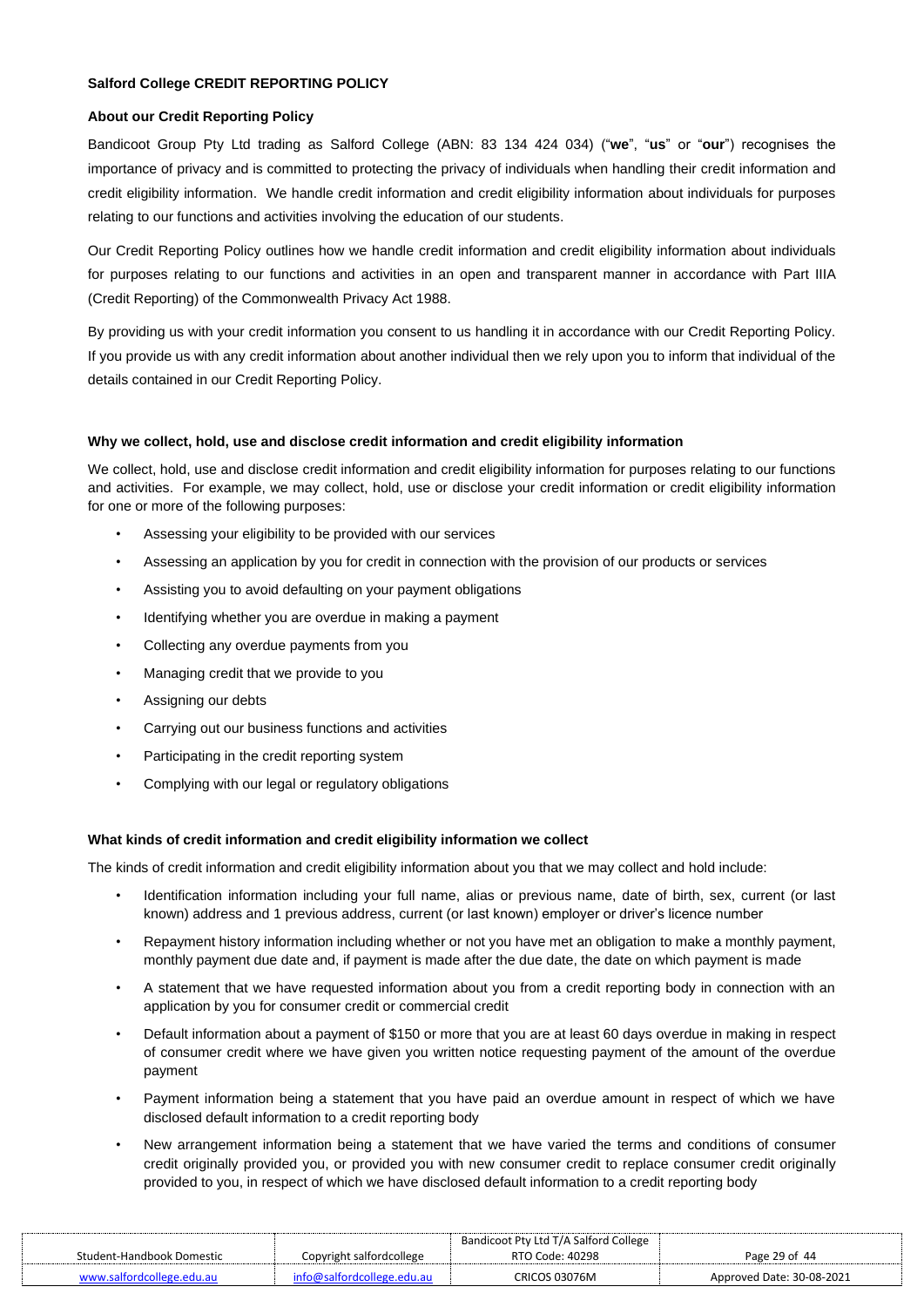- Court proceedings information about a judgement of an Australian court against you in proceedings (other than criminal proceedings) relating to any credit that was provided to, or applied for by, you
- Personal insolvency information about you which is recorded in the National Personal Insolvency Index and relates to your bankruptcy, debt agreement proposal, debt agreement, personal insolvency agreement or property which is subject to a direction, order or authority given or made under the Commonwealth Bankruptcy Act 1966
- Publicly available information relating to your activities in Australia and your credit worthiness
- Serious credit infringement information being our opinion that you have committed a serious credit infringement in relation to consumer credit that we have provided to you

# <span id="page-29-0"></span>**What kinds of information we usually derive from credit reporting information**

The kinds of information that we usually derive from credit reporting information disclosed to us by a credit reporting body include credit ratings and risk scores.

# <span id="page-29-1"></span>**How we collect credit information**

We usually collect credit information directly from you in person or when you communicate with us by telephone, email, standard form, letter, facsimile or other means. For example, we may collect your credit information directly from you when:

- You request us to provide you with our services
- You make a consumer credit or commercial credit application in connection with the provision of our services

We may also collect your credit information from a third party or publicly available source for the purpose of carrying out our business functions and activities. For example, we may collect your credit information from:

- Your authorised representatives in connection with providing you with our products or services
- Our service providers that assist us to carry out our business functions and activities including billing and debt recovery providers
- Government departments and agencies in connection with carrying out our business functions and activities

# <span id="page-29-2"></span>**How we disclose credit information and credit eligibility information**

We disclose credit information and credit eligibility information to third parties for the purpose of carrying out our business functions and activities. For example, we may disclose your credit information or credit eligibility information to:

- Your authorised representatives in connection with providing you with our products or services
- Our service providers that assist us to carry out our [business] functions and activities including credit reporting bodies, and billing and debt recovery providers
- Our professional advisers including accountants, auditors and lawyers
- Our related companies, agents, partners, affiliates and other trusted entities that assist us to carry out our [business] functions and activities
- Government departments and agencies about carrying out our business functions and activities

We will not disclose your credit information or credit eligibility information to any third parties for any other purpose without your consent except where required or authorised by law.

# <span id="page-29-3"></span>**How we hold and protect credit information and credit eligibility information**

We hold credit information and credit eligibility information that we collect in both physical and electronic storage facilities including paper-based files, computer servers, desktop and laptop computers, tablets and other portable data storage devices.

We protect credit information and credit eligibility information which we hold from misuse, interference and loss, and from unauthorised access, modification or disclosure using both physical and electronic security measures which include secure premises, physical access restrictions, locked cabinets, secure databases, password access, anti-virus software, data encryption and firewalls.

|                           |                            | Bandicoot Pty Ltd T/A Salford College |                           |
|---------------------------|----------------------------|---------------------------------------|---------------------------|
| Student-Handbook Domestic | Copyright salfordcollege   | RTO Code: 40298                       | Page 30 of 44             |
| www.salfordcollege.edu.au | info@salfordcollege.edu.au | CRICOS 03076M                         | Approved Date: 30-08-2021 |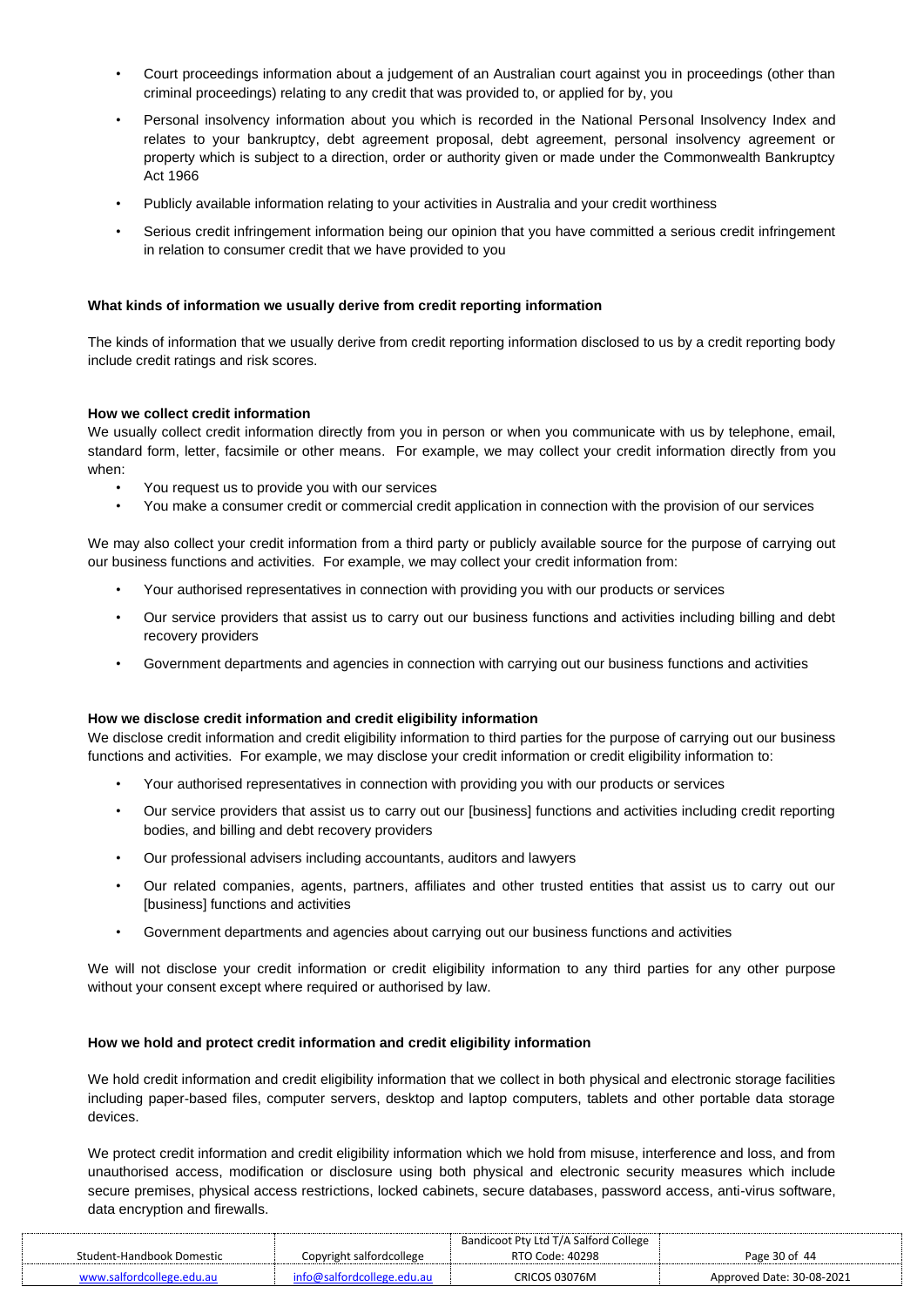# <span id="page-30-0"></span>**How to access your credit eligibility information**

You may request access to any of your credit eligibility information which we hold. We will respond within a reasonable time to a request by you for access to your credit eligibility information. If we decide not to give you access to your credit eligibility information then we will give you written reasons for our decision.

If you wish to access any of your credit eligibility information which we hold, please contact our Privacy Officer using the contact details below. You will be required to verify your identity before you will be permitted to access any of your credit eligibility information which we hold. We may charge a fee for giving you access to your credit eligibility information.

# <span id="page-30-1"></span>**How to correct your credit information and credit eligibility information**

You may request correction of any of your credit information or credit eligibility information which we hold. You should promptly notify us if you become aware that any of your credit information or credit eligibility information which we hold is inaccurate or out-of-date. [Review Within 30 days (unless a longer period is agreed) of receiving a request from you to correct any of your credit information or credit eligibility information we will take reasonable steps to correct the information where we are satisfied that the information is inaccurate, out-of-date, incomplete, irrelevant or misleading.

If we correct any of your credit information or credit eligibility information in response to a request by you for the correction of the information, then we will give you written notice of the correction. If we decide not to correct any of your credit information or credit eligibility information in response to a request by you for the correction of the information, then we will give you written reasons for our decision within a reasonable time.

If you wish to correct or update any of your credit information or credit eligibility information which we hold, please contact our Privacy Officer using the contact details below. You will be required to verify your identity before you will be permitted to access, correct or update any of your credit information or credit eligibility information which we hold.

# <span id="page-30-2"></span>**How to make an enquiry or complaint**

If you have an enquiry or complaint about our handling of your credit information or credit eligibility information, please contact our Privacy Officer using the contact details below. A complaint about our handling of your credit information or credit eligibility information should first be made in writing to our Privacy Officer setting out details of your complaint. Our Privacy Officer is responsible for dealing with all enquiries and complaints about our handling of credit information or credit eligibility information and will respond on our behalf within 30 days (unless a longer period is agreed) after receiving an enquiry or complaint.

If you are not satisfied with our response to your complaint then you may take your complaint to the Office of the Australian Information Commissioner which may be contacted using the following contact details:

Office of the Australian Information Commissioner

| Phone:   | 1300 363 992                   |
|----------|--------------------------------|
| Email:   | enquiries@oaic.gov.au          |
| Address: | GPO Box 5218, Sydney, NSW 2001 |

# <span id="page-30-3"></span>**How we update our Credit Reporting Policy**

We may update our Credit Reporting Policy from time to time to take into account changes to our credit-related personal information handling practices by publishing an updated version of our Credit Reporting Policy on our wwebsite at www.salfordcollege.edu.au. You are responsible for regularly reviewing the most recent version of our Credit Reporting Policy available on our wwebsite.

#### <span id="page-30-4"></span>**How to contact us**

You may contact our Privacy Officer using the contact details below:

| <b>Privacy Officer</b> |      |                                              |
|------------------------|------|----------------------------------------------|
| <b>Salford College</b> |      |                                              |
| Phone                  | ٠    | 08 7221 1940                                 |
| Email                  | ÷.   | info@salfordcollege.edu.au                   |
| Address                | t in | Level 11, 68 Grenfell St, Adelaide, SA, 5000 |

|                           |                          | Bandicoot Pty Ltd T/A Salford College |                           |
|---------------------------|--------------------------|---------------------------------------|---------------------------|
| Student-Handbook Domestic | Copyright salfordcollege | RTO Code: 40298                       | Page 31 of 44             |
|                           |                          | CRICOS 03076M                         | Approved Date: 30-08-2021 |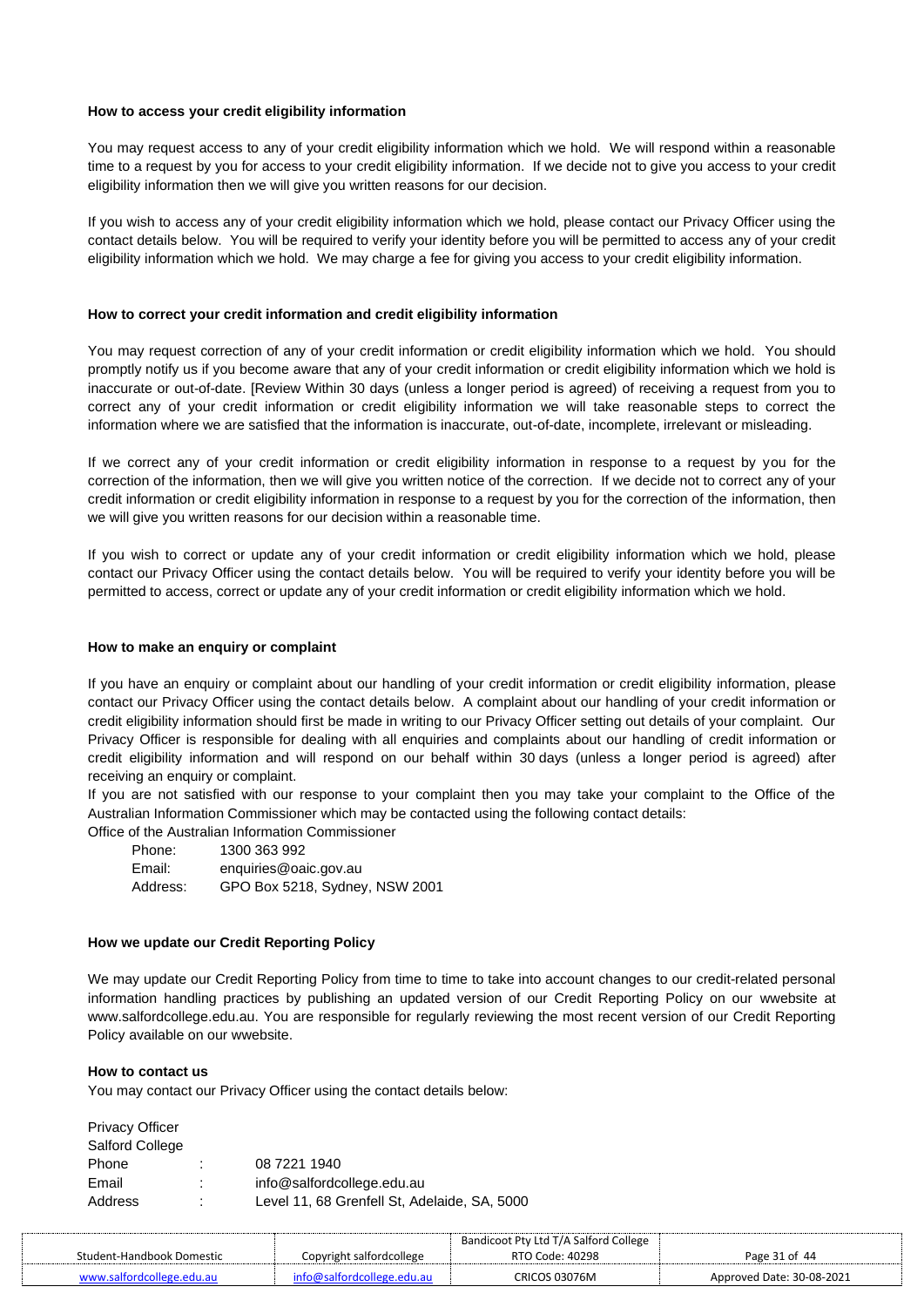This Credit Reporting Policy is effective as of 17th September 2014.

|                           |                          | Bandicoot Pty Ltd T/A Salford College |                           |
|---------------------------|--------------------------|---------------------------------------|---------------------------|
| Student-Handbook Domestic | Copyright salfordcollege | RTO Code: 40298                       | Page 32 of 44             |
|                           |                          | CRICOS 03076M                         | Approved Date: 30-08-2021 |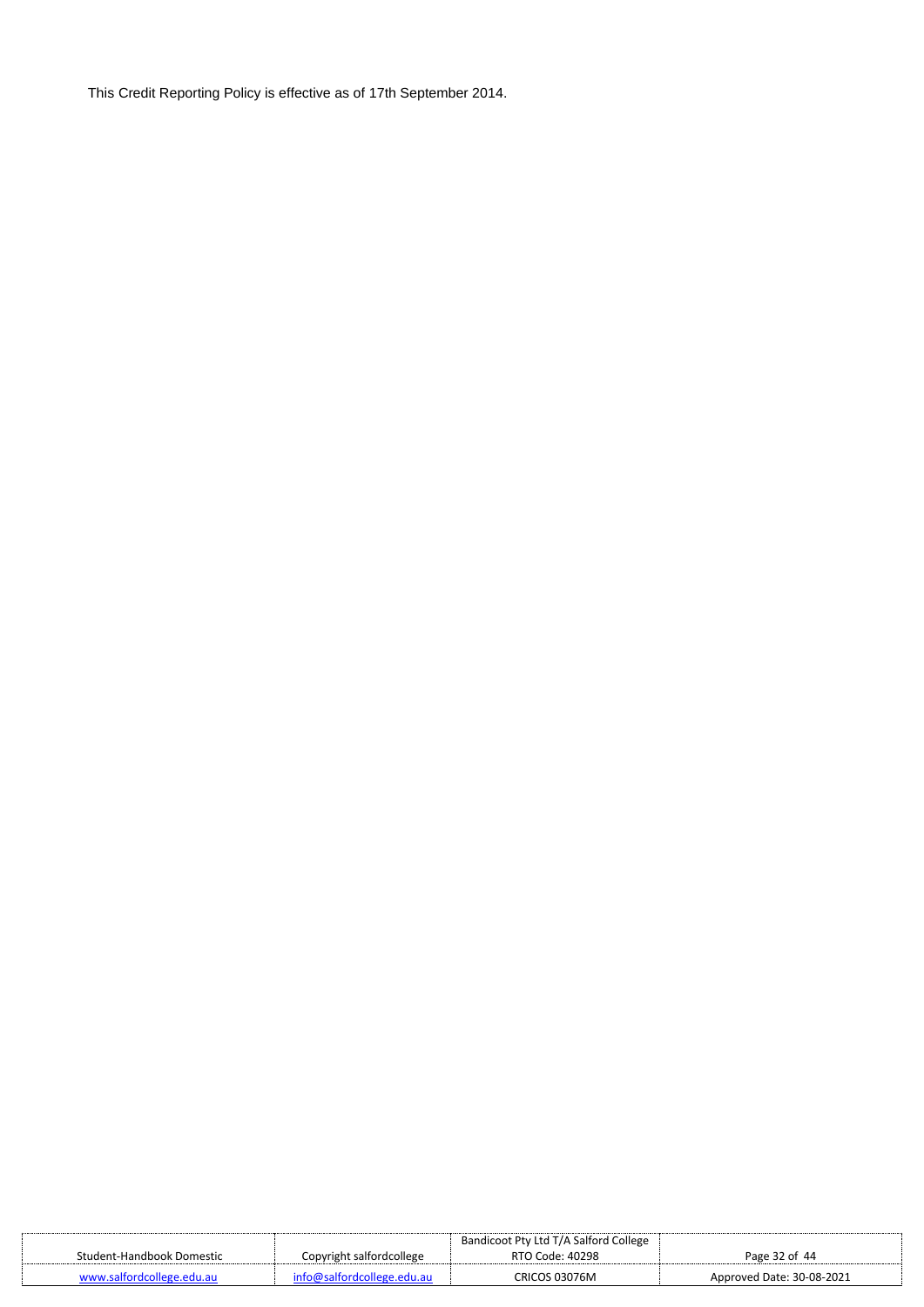**PRIVACY POLICY**

# **Purpose**

Salford College is committed to maintain the privacy and confidentiality of its personnel and participant records. Salford College complies with the *Privacy Act 1988 including the* 13 Australian Privacy Principles (APPs) as outlined in the *Privacy Amendment (Enhancing Privacy Protection) Act 2012.*

|                           |                            | Bandicoot Pty Ltd T/A Salford College |                           |
|---------------------------|----------------------------|---------------------------------------|---------------------------|
| Student-Handbook Domestic | Copyright salfordcollege   | RTO Code: 40298                       | Page 33 of 44             |
|                           | info@salfordcollege.edu.au | CRICOS 03076M                         | Approved Date: 30-08-2021 |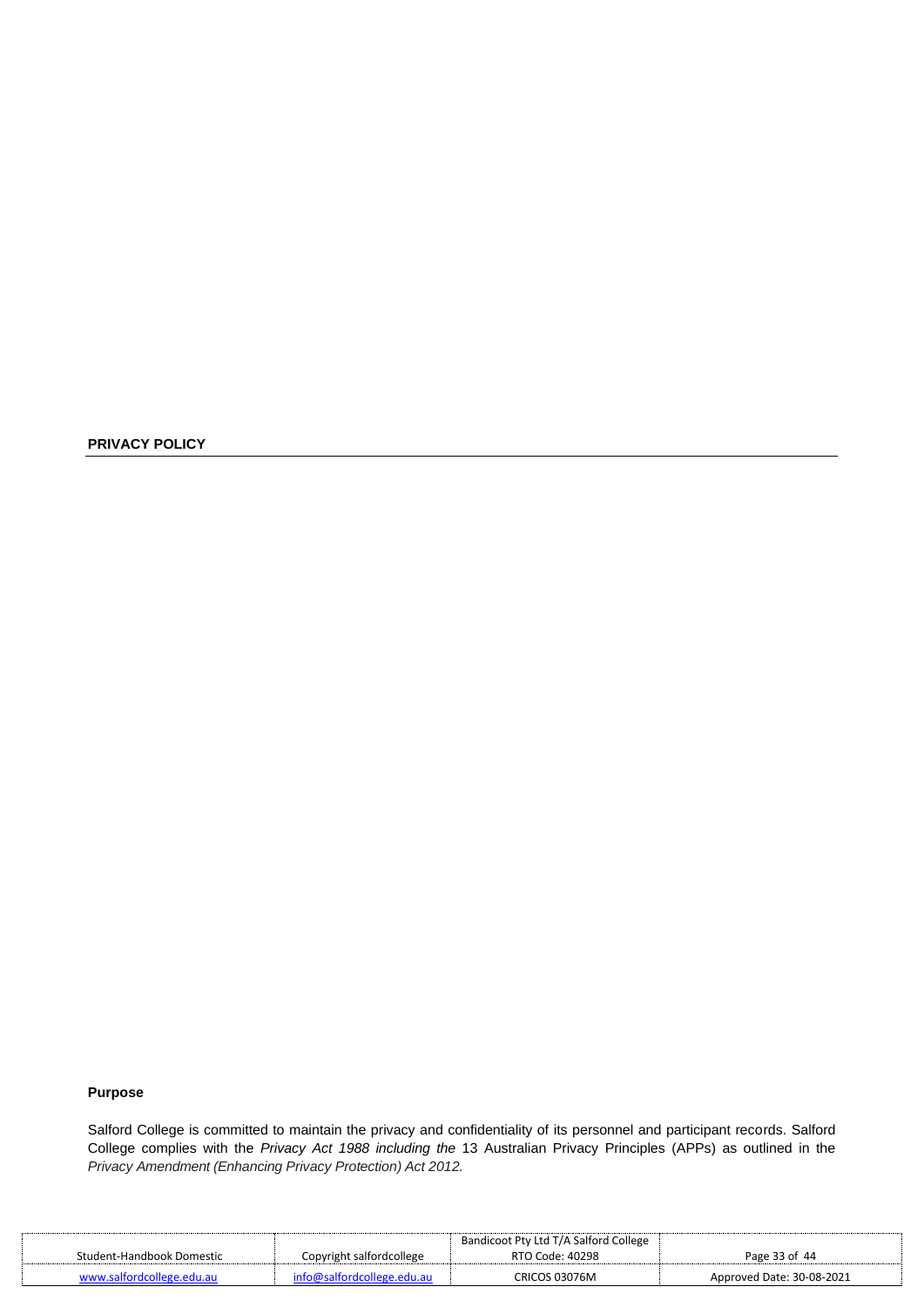As a component of our risk management practices, Salford College has conducted a Privacy Impact Assessment for all operations. Mitigation actions from this risk assessment have been implemented for the management of privacy risks at each stage of the information lifecycle, including collection, use, disclosure, storage, destruction and de-identification.

Providing an overall framework for our privacy practices, Salford College has developed and implemented this APP Privacy Policy.

Salford College manages personal information in an open and transparent way. This is evident in the implementation of practices, procedures and system we outline in this policy, that ensure our compliance with the APPs and any binding registered APP code, and provide suitable procedures for Salford College personnel to be able to deal with related inquiries and complaints that may be received from time to time.

The following sections of this policy outline how we manage personal information.

# **Scope**

This policy and procedure applies to all students who are enrolled at Salford College. It also applies to training and administration staffs who are involved in its effective implementation.

# **Definitions**

|                       | Personal information is defined under the Privacy Act as information or an opinion about an<br>identified individual, or an individual who is reasonably identifiable: |  |  |  |  |
|-----------------------|------------------------------------------------------------------------------------------------------------------------------------------------------------------------|--|--|--|--|
|                       | whether the information or opinion is true or not, and<br>a.                                                                                                           |  |  |  |  |
| Personal information  | whether the information or opinion is recorded in a material form or not.<br>b.                                                                                        |  |  |  |  |
|                       | Some examples of personal information include names, addresses, phone numbers and<br>email addresses.                                                                  |  |  |  |  |
|                       | The definition of personal information only relates to 'natural' persons. It does not extend to<br>other 'legal' persons, such as companies.                           |  |  |  |  |
|                       | Under the Privacy Act, sensitive information is defined as:                                                                                                            |  |  |  |  |
|                       | Information or an opinion about an individual's:<br>a.                                                                                                                 |  |  |  |  |
|                       | i.<br>Racial or ethnic origin                                                                                                                                          |  |  |  |  |
|                       | ii.<br>Political opinions                                                                                                                                              |  |  |  |  |
|                       | iii.<br>Membership of a political association                                                                                                                          |  |  |  |  |
|                       | Religious beliefs or affiliations<br>iv.                                                                                                                               |  |  |  |  |
|                       | Philosophical beliefs<br>ν.                                                                                                                                            |  |  |  |  |
|                       | Membership of a professional or trade association<br>vi.                                                                                                               |  |  |  |  |
| Sensitive information | Membership of a trade union<br>vii.                                                                                                                                    |  |  |  |  |
|                       | Sexual orientation or practices, or<br>viii.                                                                                                                           |  |  |  |  |
|                       | Criminal record<br>ix.                                                                                                                                                 |  |  |  |  |
|                       | that is also personal information; or                                                                                                                                  |  |  |  |  |
|                       | Health information about an individual<br>b.                                                                                                                           |  |  |  |  |
|                       | Genetic information about an individual that is not otherwise health information<br>c.                                                                                 |  |  |  |  |
|                       | Biometric information that is to be used for automated biometric verification or<br>d.<br>biometric identification, or                                                 |  |  |  |  |
|                       | Biometric templates.<br>е.                                                                                                                                             |  |  |  |  |

# **Policy**

# **Australian Privacy Principle 1 – Open and transparent management of personal information** Purposes for information collection, retention, use and disclosure

|                           |                            | Bandicoot Pty Ltd T/A Salford College |                           |
|---------------------------|----------------------------|---------------------------------------|---------------------------|
| Student-Handbook Domestic | Copyright salfordcollege   | RTO Code: 40298                       | Page 34 of 44             |
|                           | into@saltordcollege.edu.au | CRICOS 03076M                         | Approved Date: 30-08-2021 |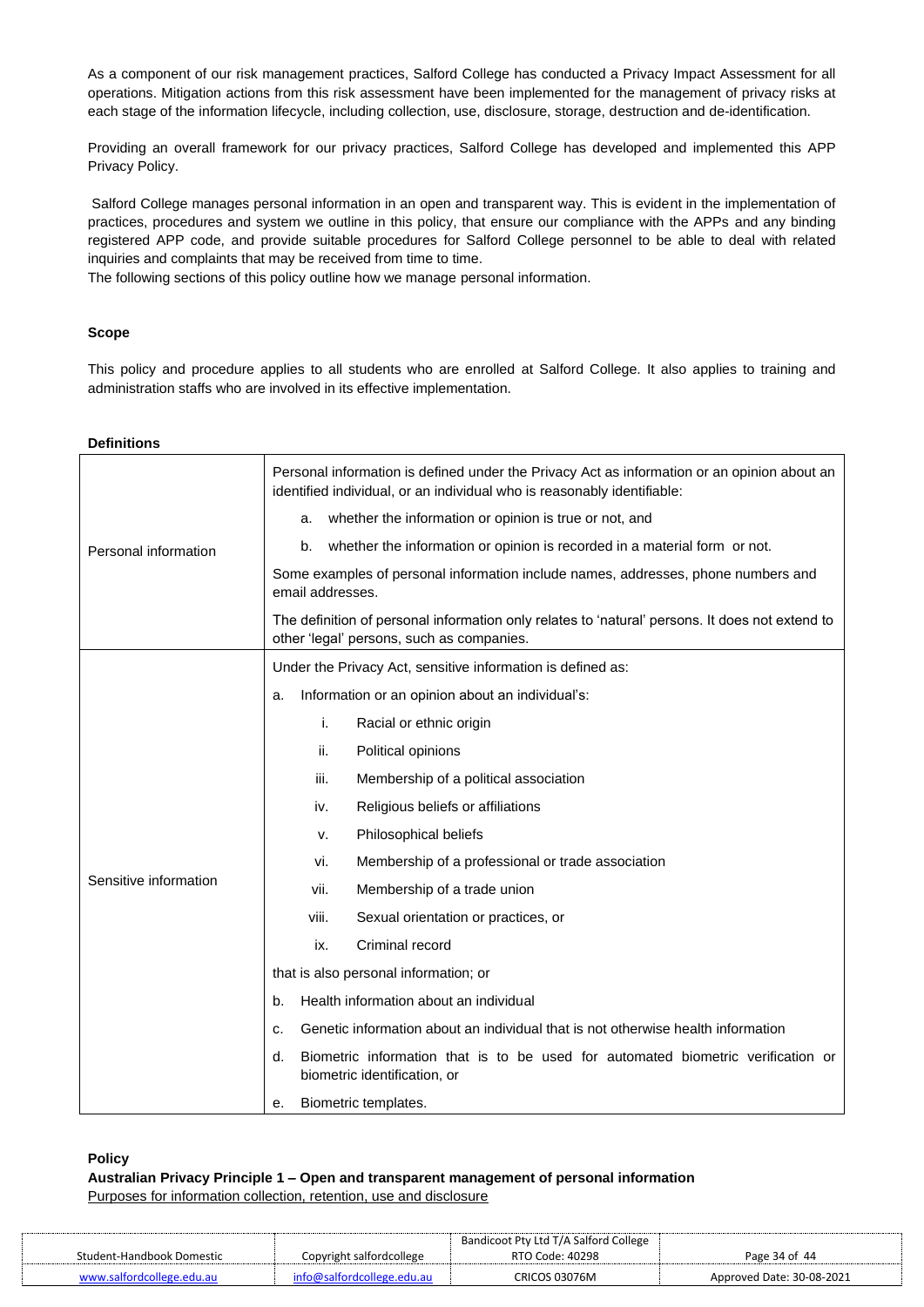Salford College retains a record of personal information about all individuals with whom we undertake any form of business activity. Salford College must collect, hold, use and disclose information from our clients and stakeholders for a range of purposes, including but not limited to:

- Providing services to clients;
- Day–to-day administration of Salford College
- Looking after student's educational, social, cultural and medical wellbeing
- Satisfying Salford College's legal obligations and allow College to discharge its duty of care
- Managing employee and contractor teams;
- Promoting products and services;
- Conducting internal business functions and activities; and
- Requirements of stakeholders.

As a registered training organisation, regulated by the Australian Skills Quality Authority, Salford College is required to collect, hold, use and disclose a wide range of personal and sensitive information on participants in nationally recognised training programs. This information requirement is outlined in the *National Vocational Education and Training Regulator Act 2011* and associated legislative instruments. In particular, the legislative instruments:

- Standards for NVR Registered Training Organisations 2012; and
- Data Provision Requirements 2012.
- <span id="page-34-0"></span>• [Education Services for Overseas Students](http://www.comlaw.gov.au/Series/C2004A00757) Act 2000 (ESOS) as amended

It is noted that Salford College is also bound by various State Government Acts requiring similar information collection, use and disclosure (particularly *Education Act(s), Vocational Education & Training Act(s) and Traineeship & Apprenticeships Act(s)* relevant to state jurisdictions of Salford College operations).

It is further noted that, aligned with these legislative requirements, Salford College may deliver services through a range of Commonwealth and State Government funding contract agreement arrangements, which also include various information collection and disclosure requirements.

Individuals are advised that due to these legal requirements, Salford College discloses information held on individuals for valid purposes to a range of entities including:

- Governments (Commonwealth, State or Local);
- Australian Apprenticeships Centres;
- Employers (and their representatives), Job Network Providers, Schools, Guardians; and
- Service providers such as credit agencies and background check providers.

# Kinds of personal information collected and held

The following types of personal information are generally collected, depending on the need for service delivery:

- Contact details:
- Employment details;
- Educational background;
- Demographic Information;
- Course progress and achievement information; and
- Financial billing information.

The following types of sensitive information may also be collected and held:

- Identity details:
- Employee details & HR information;
- Complaint or issue(dispute) information;

|                           |                          | Bandicoot Pty Ltd T/A Salford College |                           |
|---------------------------|--------------------------|---------------------------------------|---------------------------|
| Student-Handbook Domestic | Copyright salfordcollege | RTO Code: 40298                       | Page 35 of 44             |
| <b>WWW</b>                |                          | CRICOS 03076M                         | Approved Date: 30-08-2021 |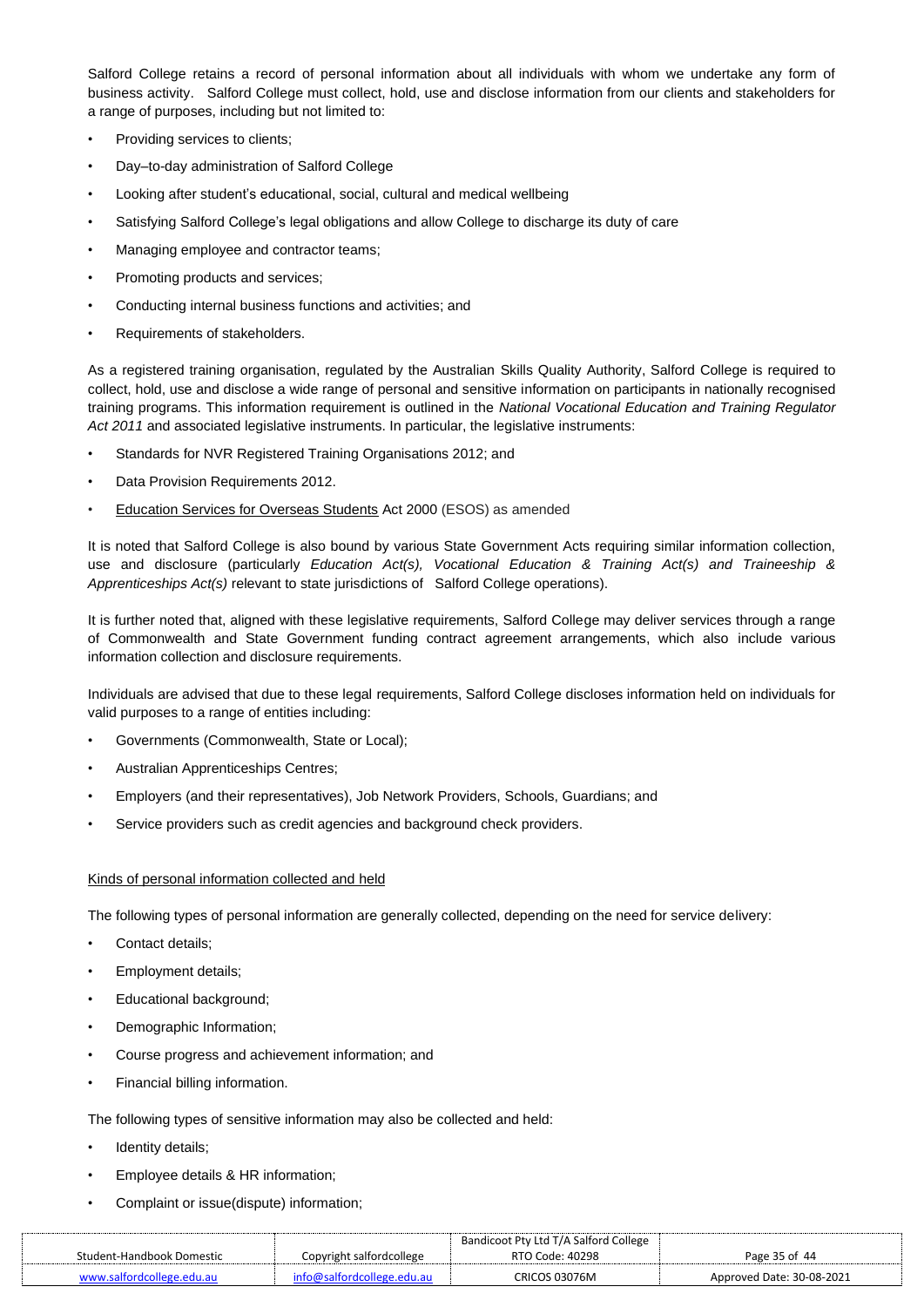- **Medical certificates**
- Course progress and intervention records
- Disability status & other individual needs;
- Indigenous status; and
- Background checks (such as National Criminal Checks or Working with Children checks).

# How personal information is collected

Salford College's usual approach to collect personal information is to gather any required information directly from the individuals concerned. This may include the use of forms (such as registration forms, enrolment forms or service delivery records), the use of web-based systems (such as online enquiry forms, web portals or internal operating systems), face – to face meetings and interviews, emails and telephone calls.

Salford College does receive solicited and unsolicited information from third party sources in undertaking service delivery activities. This may include information from such as:

- Parents or guardians
- Governments (Commonwealth, State or Local);
- Australian Apprenticeships Centres;
- Employers (and their representatives), Job Network Providers, Schools, Guardians; and
- Service providers such as credit agencies and background check providers.

# How personal information is held

Salford College's usual approach to holding personal information includes robust storage and security measures at all times. Information on collection is:

- As soon as practicable converted to electronic means;
- Stored in secure, password protected systems, such as financial system, learning management system and student management system; and
- Monitored for appropriate authorised use at all times.

Only authorised personnel are provided with login information to each system, with system access limited to only those relevant to their specific role. Salford College systems are hosted internally with robust internal security to physical server locations and server systems access. Virus protection, backup procedures and ongoing access monitoring procedures are in place.

Destruction of paper based records occurs as soon as practicable in every matter, through the use of secure shredding and destruction services at Salford College sites.

Individual information held across systems is linked through Salford College allocated identification number for each individual.

# Retention and Destruction of Information

Salford College *maintains a Retention and Disposal Schedule* documenting the periods for which personal information records are kept.

Specifically, for our RTO records, in the event of our organisation ceasing to operate the required personal information on record for individuals undertaking nationally recognised training with us would be transferred to the Australian Skills Quality Authority, as required by law.

# Accessing and seeking correction of personal information

Salford College confirms all individuals have a right to request access to their personal information held and to request its correction at any time. In order to request access to personal records, individuals are to make contact with:

#### Salford College Privacy Officer

|                           |                            | Bandicoot Pty Ltd T/A Salford College |                           |
|---------------------------|----------------------------|---------------------------------------|---------------------------|
| Student-Handbook Domestic | Copyright salfordcollege   | RTO Code: 40298                       | Page 36 of 44             |
| www.salfordcollege.edu.au | info@salfordcollege.edu.au | CRICOS 03076M                         | Approved Date: 30-08-2021 |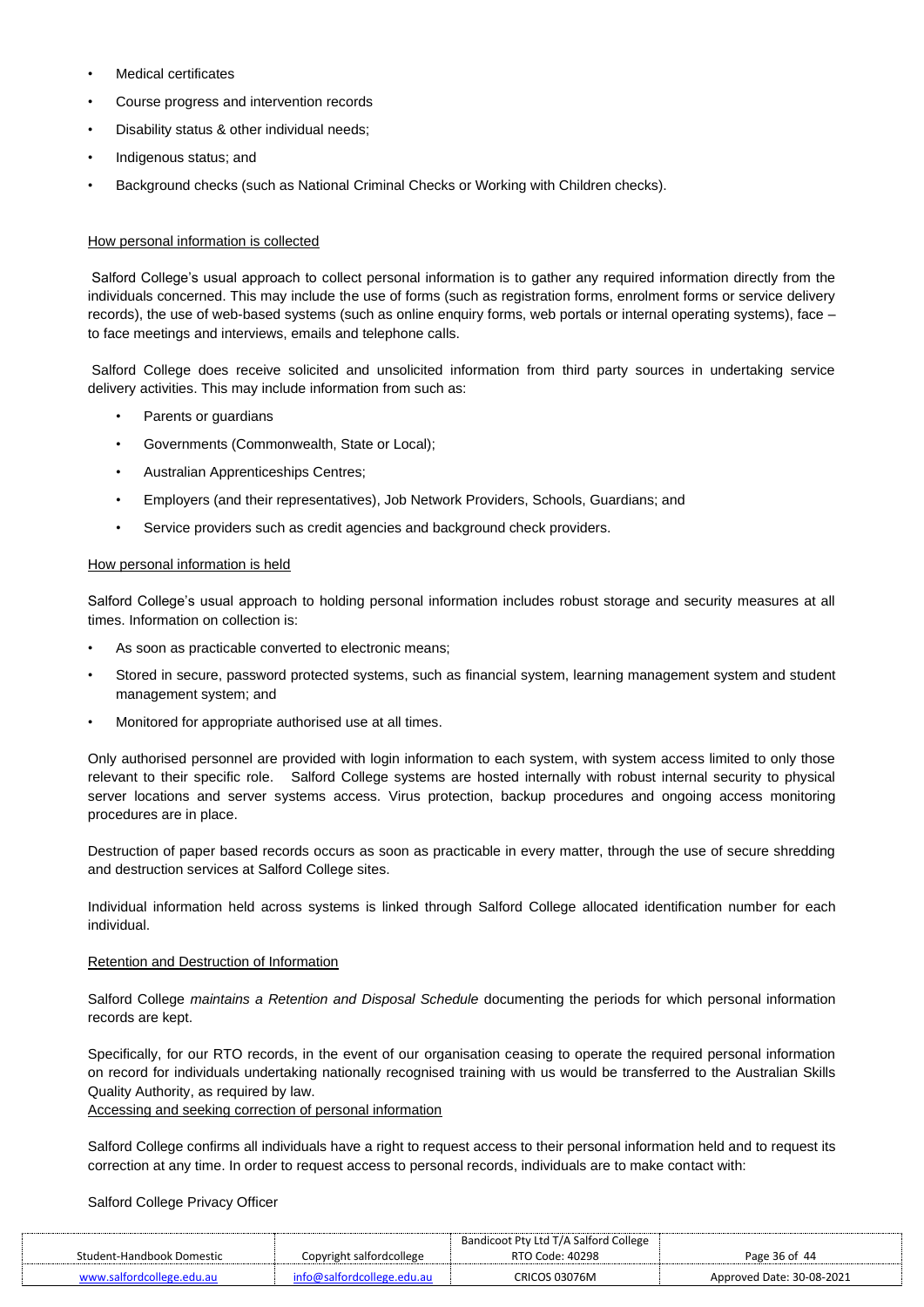A number of third parties, other than the individual, may request access to an individual's personal information. Such third parties may include employers, parents or guardians, schools, Australian Apprenticeships Centres, Governments (Commonwealth, State or Local) and various other stakeholders.

In all cases where access is requested, Salford College will ensure that:

- Parties requesting access to personal information are robustly identified and vetted;
- Where legally possible, the individual to whom the information relates will be contacted to confirm consent (if consent not previously provided for the matter); and
- Only appropriately authorised parties, for valid purposes, will be provided access to the information.

# Complaints about a breach of the APPs or a binding registered APP code

If an individual feel that SALFORD COLLEGE may have breached one of the APPs or a binding registered APP *Privacy Complaints Procedure* below for further information.

# Likely overseas disclosures

Salford College confirms that individuals' personal information is likely to be disclosed to overseas recipients, for internal business activity purposes. Likely overseas recipients include:

- Salford College Registered education agents
- Salford College debt collection agencies
- 'CLOUD' service provider
- An organisation for exchange programs

Any type of personal information held by Salford College (as listed above) may be included in these disclosures.

# Making our APP Privacy Policy available

Salford College provides our APP Privacy Policy available free of charge, with all information being publicly available from the Privacy link on our website at [www.salfordcollege.edu.au.](http://www.salfordcollege.edu.au/) In addition, this APP Privacy Policy is:

- Prominently displayed at Salford College premises;
- Noted within the text or instructions at all information collection points (such as informing individuals during a telephone call of how the policy may be accessed, in cases where information collection is occurring); and
- Available for distribution free of charge on request, as soon as possible after the request is received, including in any particular format requested by the individual as is reasonably practical. If, in the unlikely event the APP Privacy Policy is not able to be provided in a particular format requested by an individual, we will explain the circumstances around this issue with the requester and seek to ensure that another appropriate method is provided.

# Review and Update of this APP Privacy Policy

Salford College reviews this APP Privacy Policy:

- On an ongoing basis, as suggestions or issues are raised and addressed, or as government required changes are identified;
- Through our internal audit processes on at least an annual basis;
- As a part of any external audit of our operations that may be conducted by various government agencies as a part of our registration as an RTO or in normal business activities; and
- As a component of each and every complaint investigation process where the compliant is related to a privacy matter.

Where this policy is updated, changes to the policy are widely communicated to stakeholders through internal personnel communications, meetings, training and documentation, and externally through publishing of the policy on Salford College website and other relevant documentation (such as our Handbook) for clients.

|                                      |                            | Bandicoot Pty Ltd T/A Salford College |                           |
|--------------------------------------|----------------------------|---------------------------------------|---------------------------|
| Student-Handbook Domestic            | Copyright salfordcollege   | RTO Code: 40298                       | Page 37 of 44             |
| salfordcollege.edu.au<br><b>WANA</b> | into@saltordcollege.edu.au | CRICOS 03076M                         | Approved Date: 30-08-2021 |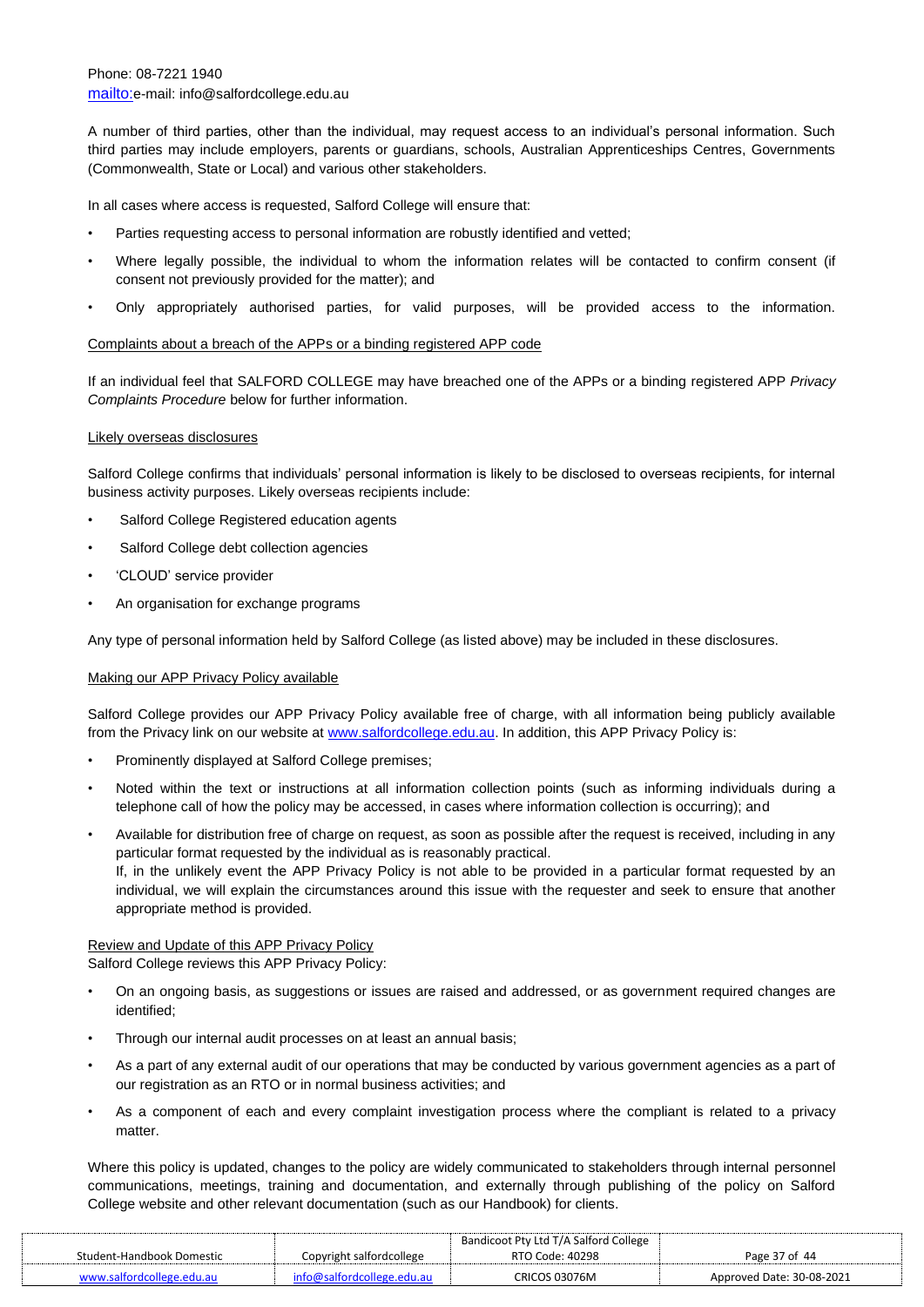# **Australian Privacy Principle 2 – Anonymity and pseudonymity**

SALFORD COLLEGE provides individuals with the option of not identifying themselves, or of using a pseudonym, when dealing with us in relation to a particular matter, whenever practical. This includes providing options for anonymous dealings in cases of general course enquiries or other situations in which an individuals' information is not required to complete a request.

Individuals may deal with us by using a name, term or descriptor that is different to the individual's actual name wherever possible. This includes using generic email addresses that does not contain an individual's actual name or generic user names when individuals may access a public component of our website or enquiry forms.

Salford College only stores and links pseudonyms to individual personal information in cases where this is required for service delivery (such as system login information) or once the individual's consent has been received.

Individuals are advised of their opportunity to deal anonymously or by pseudonym with us where these options are possible.

# Requiring identification

Salford College must require and confirm identification however in service delivery to individuals for nationally recognised course programs. We are authorised by Australian law to deal only with individuals who have appropriately identified themselves. That is, it is a *Condition of Registration* for all RTOs under the *National Vocational Education and Training Regulator Act 2011* that we identify individuals and their specific individual needs on commencement of service delivery and collect and disclose Australian Vocational Education and Training Management of Information Statistical Standard (AVETMISS) data on all individuals enrolled in nationally recognised training programs. Other legal requirements, as noted earlier in this policy, also require considerable identification arrangements.

There are also other occasions within our service delivery where an individual may not have the option of dealing anonymously or by pseudonym, as identification is practically required for us to effectively support an individual's request or need.

# **Australian Privacy Principle 3 — Collection of solicited personal information**

Salford College only collects personal information that is reasonably necessary for our business activities. We only collect sensitive information in cases where the individual consents to the sensitive information being collected. except in cases where we are required to collect this information by law, such as outlined earlier in this policy.

All information we collect is collected only by lawful and fair means.

We only collect solicited information directly from the individual concerned, unless it is unreasonable or impracticable for the personal information to only be collected in this manner.

# **Australian Privacy Principle 4 – Dealing with unsolicited personal information**

Salford College may from time to time receive unsolicited personal information. Where this occurs we promptly review the information to decide whether or not we could have collected the information for the purpose of our business activities. Where this is the case, we may hold, use and disclose the information appropriately as per the practices outlined in this policy.

Where we could not have collected this information (by law or for a valid business purpose) we immediately destroy or de-identify the information (unless it would be unlawful to do so).

# **Australian Privacy Principle 5 – Notification of the collection of personal information**

|                           |                          | Bandicoot Pty Ltd T/A Salford College |                           |
|---------------------------|--------------------------|---------------------------------------|---------------------------|
| Student-Handbook Domestic | Copyright salfordcollege | RTO Code: 40298                       | Page 38 of 44             |
|                           |                          | CRICOS 03076M                         | Approved Date: 30-08-2021 |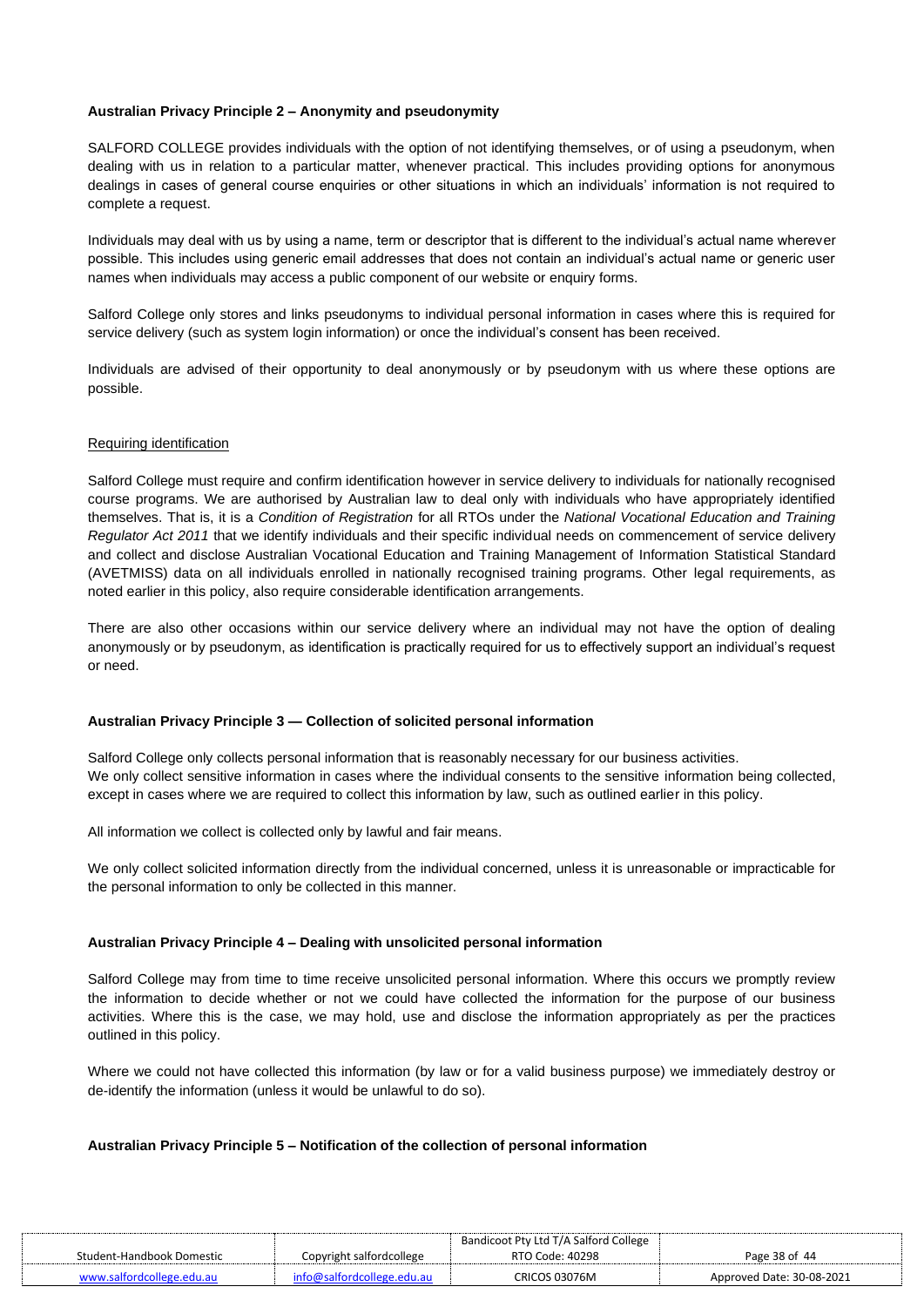Whenever Salford College collects personal information about an individual, we take reasonable steps to notify the individual of the details of the information collection or otherwise ensure the individual is aware of those matters. This notification occurs at or before the time of collection, or as soon as practicable afterwards. Our notifications to individuals on data collection include:

- Salford College identity and contact details, including the position title, telephone number and email address of a contact who handles enquiries and requests relating to privacy matters;
- The facts and circumstances of collection such as the date, time, place and method of collection, and whether the information was collected from a third party, including the name of that party;
- If the collection is required or authorised by law, including the name of the Australian law or other legal agreement requiring the collection;
- The purpose of collection, including any primary and secondary purposes;
- The consequences for the individual if all or some personal information is not collected;
- Other organisations or persons to which the information is usually disclosed, including naming those parties;
- Whether we are likely to disclose the personal information to overseas recipients, and if so, the names of the recipients and the countries in which such recipients are located.
- A link to this APP Privacy Policy on our website or explain how it may be accessed; and
- Advice that this APP Privacy Policy contains information about how the individual may access and seek correction of the personal information held by us; and how to complain about a breach of the APPs, or any registered APP code, and how we will deal with such a complaint.

Where possible, we ensure that the individual confirms their understanding of these details, such as through signed declarations, website form acceptance of details or in person through questioning.

# Collection from third parties

Where Salford College collects personal information from another organisation, we:

- 1. Confirm whether the other organisation has provided the relevant notice above to the individual; or
- 2. Whether the individual was otherwise aware of these details at the time of collection; and
- 3. If this has not occurred, we will undertake this notice to ensure the individual is fully informed of the information collection.

# **Australian Privacy Principle 6 – Use or disclosure of personal information**

Salford College only uses or discloses personal information it holds about an individual for the particular primary purposes for which the information was collected, or secondary purposes in cases where:

- An individual consented to a secondary use or disclosure;
- An individual would reasonably expect the secondary use or disclosure, and that is directly related to the primary purpose of collection; or
- Using or disclosing the information is required or authorised by law.

Requirement to make a written note of use or disclosure for this secondary purpose

If Salford College uses or discloses personal information in accordance with an 'enforcement related activity' we will make a written note of the use or disclosure, including the following details:

- The date of the use or disclosure;
- Details of the personal information that was used or disclosed;
- The enforcement body conducting the enforcement related activity;
- If the organisation used the information, how the information was used by the organisation;
- The basis for our reasonable belief that we were required to disclose the information.

# **Australian Privacy Principle 7 – Direct marketing**

|                           |                          | Bandicoot Pty Ltd T/A Salford College |                           |
|---------------------------|--------------------------|---------------------------------------|---------------------------|
| Student-Handbook Domestic | Copyright salfordcollege | RTO Code: 40298                       | Page 39 of 44             |
|                           |                          | CRICOS 03076M                         | Approved Date: 30-08-2021 |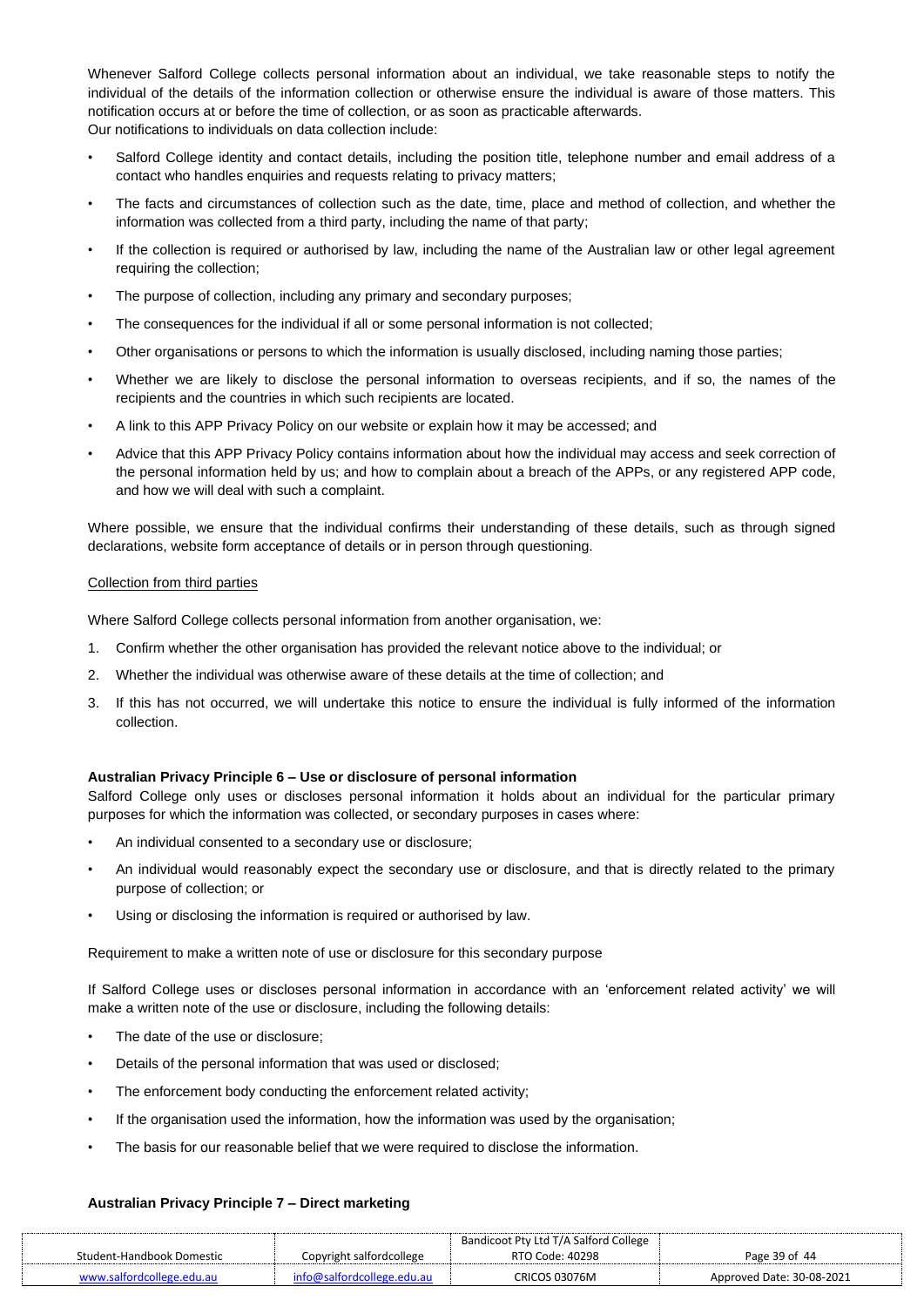Salford College does not use or disclose the personal information that it holds about an individual for the purpose of direct marketing, unless:

- The personal information has been collected directly from an individual, and the individual would reasonably expect their personal information to be used for the purpose of direct marketing; or
- The personal information has been collected from a third party, or from the individual directly, but the individual does not have a reasonable expectation that their personal information will be used for the purpose of direct marketing; and
- We provide a simple method for the individual to request not to receive direct marketing communications (also known as 'opting out').

On each of our direct marketing communications, Salford College provides a prominent statement that the individual may request to opt out of future communications, and how to do so.

An individual may also request us at any stage not to use or disclose their personal information for the purpose of direct marketing, or to facilitate direct marketing by other organisations. We comply with any request by an individual promptly and undertake any required actions for free.

We also, on request, notify an individual of our source of their personal information used or disclosed for the purpose of direct marketing unless it is unreasonable or impracticable to do so.

# **Australian Privacy Principle 8 – Cross-border disclosure of personal information**

Before Salford College discloses personal information about an individual to any overseas recipient, we undertake reasonable steps to ensure that the recipient does not breach any privacy matters in relation to that information.

# **Australian Privacy Principle 9 – Adoption, use or disclosure of government related identifiers**

Salford College does not adopt, use or disclose a government related identifier related to an individual except:

- In situations required by Australian law or other legal requirements;
- Where reasonably necessary to verify the identity of the individual;
- Where reasonably necessary to fulfil obligations to an agency or a State or Territory authority; or
- As prescribed by regulations.

# **Australian Privacy Principle 10 – Quality of personal information**

Salford College takes reasonable steps to ensure that the personal information it collects is accurate, up-to-date and complete. We also take reasonable steps to ensure that the personal information we use or disclose is, having regard to the purpose of the use or disclosure, accurate, up-to-date, complete and relevant. This is particularly important where:

- When we initially collect the personal information; and
- When we use or disclose personal information.

We take steps to ensure personal information is factually correct. In cases of an opinion, we ensure information takes into account competing facts and views and makes an informed assessment, providing it is clear this is an opinion. Information is confirmed up-to-date at the point in time to which the personal information relates. Quality measures in place supporting these requirements include:

- Internal practices, procedures and systems to audit, monitor, identify and correct poor quality personal information (including training staff in these practices, procedures and systems);
- Protocols that ensure personal information is collected and recorded in a consistent format, from a primary information source when possible;
- Ensuring updated or new personal information is promptly added to relevant existing records;
- Providing individuals with a simple means to review and update their information on an on-going basis through our online portal;

|                           |                            | Bandicoot Pty Ltd T/A Salford College |                           |
|---------------------------|----------------------------|---------------------------------------|---------------------------|
| Student-Handbook Domestic | Copyright salfordcollege   | RTO Code: 40298                       | Page 40 of 44             |
| www.salfordcollege.edu.au | info@salfordcollege.edu.au | CRICOS 03076M                         | Approved Date: 30-08-2021 |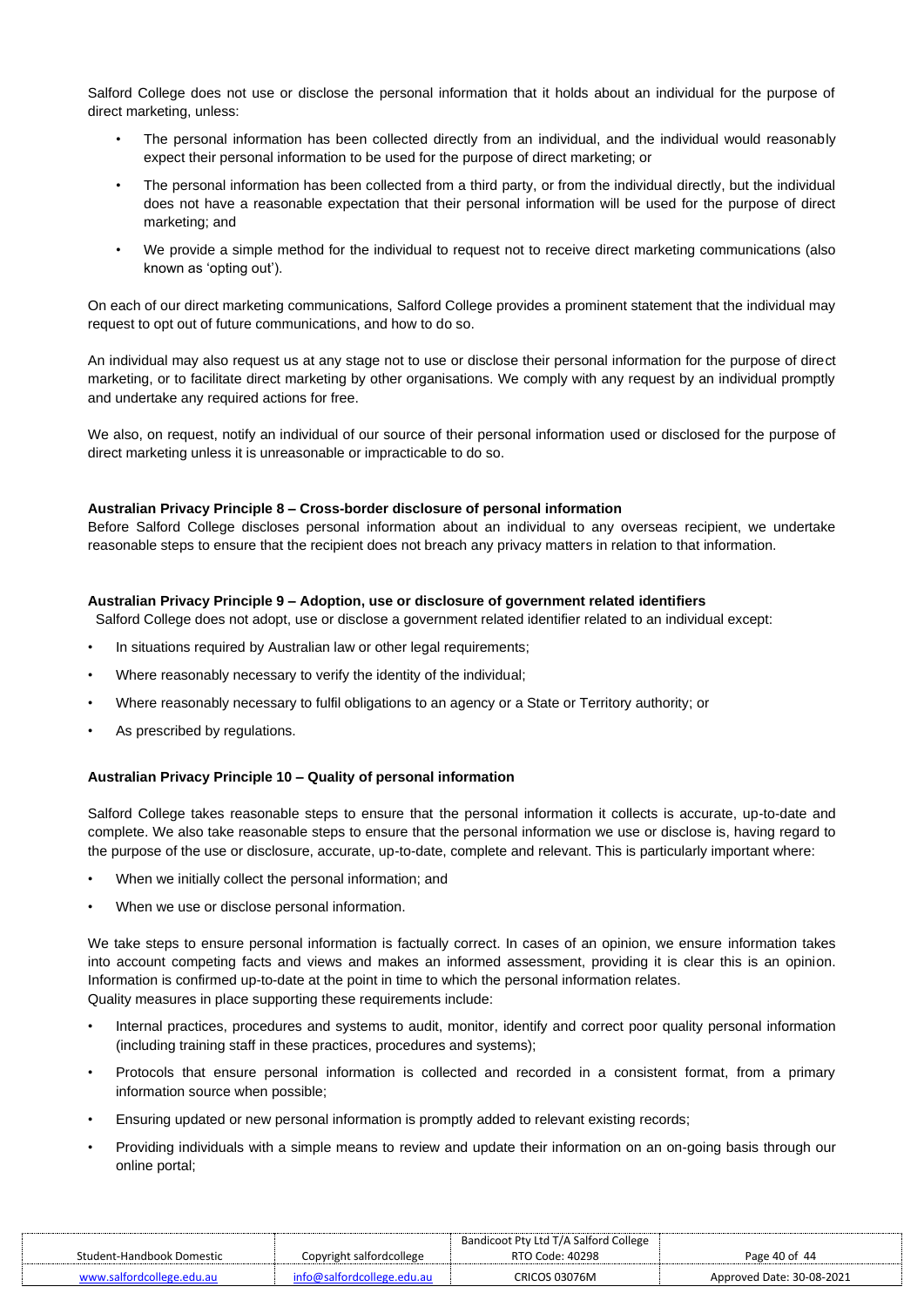- Reminding individuals to update their personal information at critical service delivery points when we engage with the individual;
- Contacting individuals to verify the quality of personal information where appropriate when it is about to used or disclosed, particularly if there has been a lengthy period since collection; and
- Checking that a third party, from whom personal information is collected, has implemented appropriate data quality practices, procedures and systems.

# **Australian Privacy Principle 11 — Security of personal information**

Salford College takes active measures to consider whether we are able to retain personal information we hold, and also to ensure the security of personal information we hold. This includes reasonable steps to protect the information from misuse, interference and loss, as well as unauthorised access, modification or disclosure. We destroy or de-identify personal information held once the information is no longer needed for any purpose for which the information may be legally used or disclosed.

Access to Salford College offices and work areas is limited to our personnel only - visitors to our premises must be authorised by relevant personnel and are accompanied at all times. With regard to any information in a paper-based form, we maintain storage of records in an appropriately secure place to which only authorised individuals have access.

Regular staff training and information bulletins are conducted with Salford College personnel on privacy issues, and how the APPs apply to our practices, procedures and systems. Training is also included in our personnel induction practices.

We conduct ongoing internal audits (at least annually and as needed) of the adequacy and currency of security and access practices, procedures and systems implemented.

# **Australian Privacy Principle 12 — Access to personal information**

Where Salford College holds personal information about an individual, we provide that individual access to the information on their request. In processing requests, we:

- Ensure through confirmation of identity that the request is made by the individual concerned, or by another person who is authorised to make a request on their behalf;
- Respond to a request for access:
	- Within 10 working days, when notifying our refusal to give access, including providing reasons for refusal in writing, and the complaint mechanisms available to the individual; or
	- Within 20 working days, by giving access to the personal information that is requested in the manner in which it was requested.
- Provide information access free of charge.

# **Australian Privacy Principle 13 – Correction of personal information**

Salford College takes reasonable steps to correct personal information we hold, to ensure it is accurate, up-to-date, complete, relevant and not misleading, having regard to the purpose for which it is held.

# Individual Requests

On an individual's request, we:

- Correct personal information held; and
- Notify any third parties of corrections made to personal information, if this information was previously provided to these parties.

In cases where we refuse to update personal information, we:

• Give a written notice to the individual, including the reasons for the refusal and the complaint mechanisms available to the individual;

|                           |                            | Bandicoot Pty Ltd T/A Salford College |                           |
|---------------------------|----------------------------|---------------------------------------|---------------------------|
| Student-Handbook Domestic | Copyright salfordcollege   | RTO Code: 40298                       | Page 41 of 44             |
| www.salfordcollege.edu.au | info@salfordcollege.edu.au | CRICOS 03076M                         | Approved Date: 30-08-2021 |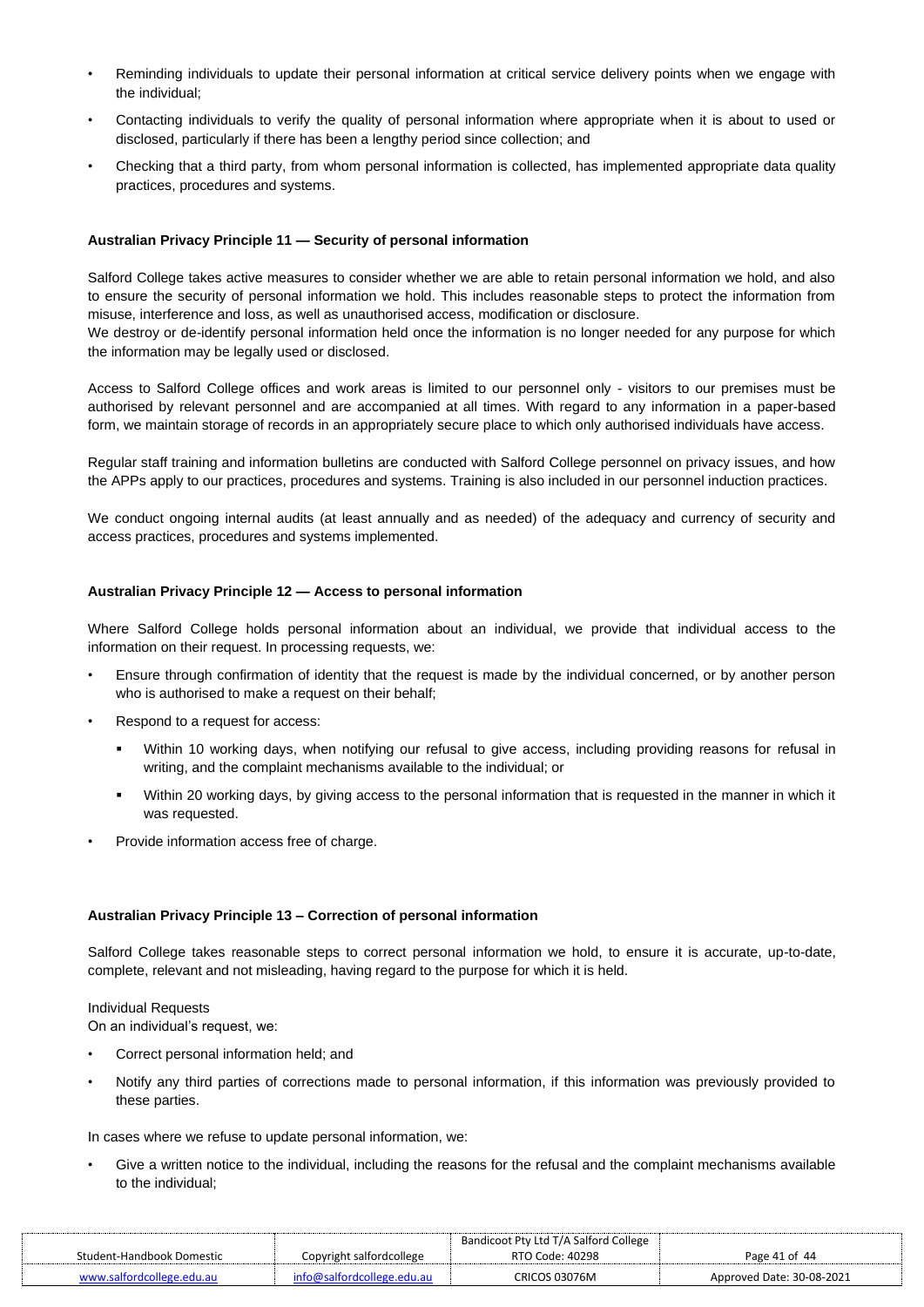- Upon request by the individual whose correction request has been refused, take reasonable steps to associate a statement with the personal information that the individual believes it to be inaccurate, out-of-date, incomplete, irrelevant or misleading;
- Respond within 10 working days to these requests; and
- Complete all actions free of charge.

# Correcting at Salford College initiative

We take reasonable steps to correct personal information we hold in cases where we are satisfied that the personal information held is inaccurate, out-of-date, incomplete, irrelevant or misleading (that is, the information is faulty). This awareness may occur through collection of updated information, in notification from third parties or through other means.

# <span id="page-41-0"></span>**Request for Records Access' Procedure**

Individuals or third parties may at any stage request access to records held by Salford College relating to their personal information. The following procedure is followed on each individual request for access:

- 1. A request for access is provided by the requester, with suitable information provided to be able to:
	- a. Identify the individual concerned;
	- b. Confirm their identity; and
	- c. Identify the specific information that they are requesting access to.

This request may be in any form, or preferably using Salford College *Records Access or Update Request Form*.

- 2. Upon receiving a request for access, Salford College then:
	- a. Confirms the identity of the individual or party requesting access;
	- b. Confirms that this individual or party is appropriately authorised to receive the information requested;
	- c. Searches the records that we possess or control to assess whether the requested *personal information* is contained in those records; and
	- d. Collates any personal information found ready for access to be provided.

# Confirming identity

Salford College personnel must be satisfied that a request for personal information is made by the individual concerned, or by another person who is authorised to make a request on their behalf. The minimum amount of personal information needed to establish an individual's identity is sought, which is generally an individual's name, date of birth, last known address and signature.

When meeting the requesting party in person, identification may be sighted.

If confirming details over a telephone conversation, questions regarding the individual's name, date of birth, last known address or service details may be confirmed before information is provided.

3. Once identity and access authorisation is confirmed, and personal information is collated, access is provided to the requester within 20 working days of receipt of the original request. We will provide access to personal information in the specific manner or format requested by the individual, wherever it is reasonable and practicable to do so, free of charge.

Where the requested format is not practical, we consult with the requester to ensure a format is if meets the requester's needs.

4. If the identity or authorisation access cannot be confirmed, or there is another valid reason why Salford College is unable to provide the personal information, refusal to provide access to records will be provided to the requester, in writing. Our notification will include reason(s) for the refusal, and the complaint mechanisms available to the individual. Such notifications are provided to the requester within 20 working days of receipt of the original request.

# <span id="page-41-1"></span>**'Request for Records Update' Procedure**

|                           |                          | Bandicoot Pty Ltd T/A Salford College |                           |
|---------------------------|--------------------------|---------------------------------------|---------------------------|
| Student-Handbook Domestic | Copyright salfordcollege | RTO Code: 40298                       | Page 42 of 44             |
|                           |                          | CRICOS 03076M                         | Approved Date: 30-08-2021 |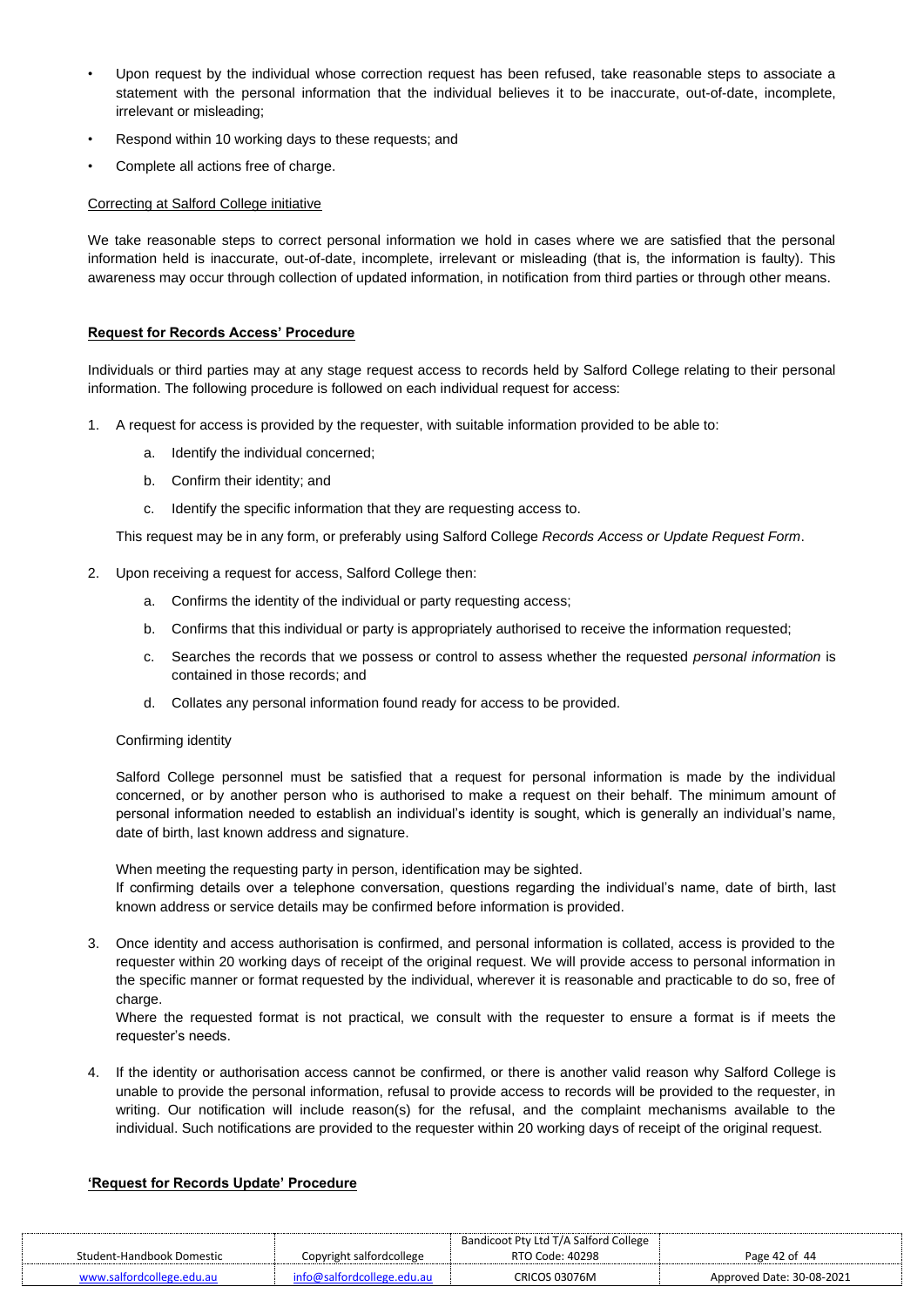Individuals or third parties may at any stage request that their records held by Salford College relating to their personal information be updated. The following procedure is followed on each individual request for records updates:

- 1. A request for records update is provided by the requester, with suitable information provided to be able to:
	- a. Identify the individual concerned;
	- b. Confirm their identity; and
	- c. Identify the specific information that they are requesting be updated on their records.

This request may be in any form, or preferably using Salford College *Records Access or Update Request Form*.

- 2. Upon receiving a request for records update, Salford College then:
	- a. Confirms the identity of the individual or party to whom the record relates;
	- b. Searches the records that we possess or control to assess whether the requested *personal information* is contained in those records; and
	- c. Assesses the information already on record, and the requested update, to determine whether the requested update should proceed.

# *Assessing Update*

Salford College personnel assess the relevant personal information we hold, and the requested updated information, to determine which version of the information is considered accurate, up-to-date, complete, relevant and not misleading, having regard to the purpose for which it is held.

This may include checking information against other records held by us, or within government databases, to complete an assessment of the correct version of the information to be used.

- 3. Once identity and information assessment is confirmed, personal information is:
	- a. Updated, free of charge, within 10 working days of receipt of the original request; and
	- b. Notified to any third parties of corrections made to personal information, if this information was previously provided to these parties.
- 4. If the identity of the individual cannot be confirmed, or there is another valid reason why Salford College is unable to update the personal information, refusal to update records will be provided to the requester in writing, free of charge, within 10 working days.
- 5. Our notification will include the reasons for the refusal and the complaint mechanisms available to the individual.
- 6. Upon request by the individual whose correction request has been refused, we will also take reasonable steps to associate a 'statement' with the personal information that the individual believes it to be inaccurate, out-of-date, incomplete, irrelevant or misleading. This statement will be applied, free of charge, to all personal information relevant across Salford College systems within 20 working days of receipt of the statement request.

# <span id="page-42-0"></span>**Privacy Complaints Procedure**

If an individual feel that Salford College has breached its obligations in the handling, use or disclosure of their personal information, they may raise a complaint. We encourage individuals to discuss the situation with their Salford College representative in the first instance, before making a complaint.

The complaints handling process is as follows:

1. The individual should make the complaint including as much detail about the issue as possible, in writing to Salford College:

Salford College Privacy Officer Email: info@salfordcollege.edu.au Level 11, 68 Grenfell Street Adelaide SA-5000

- 2. SALFORD COLLEGE will investigate the circumstances included in the complaint and respond to the individual as soon as possible (and within 20 working days) regarding its findings and actions following this investigation.
- 3. Should after considering this response, if the individual is still not satisfied they make escalate their complaint directly to the Information Commissioner for investigation:

Office of the Australian Information Commissioner

|                           |                          | Bandicoot Pty Ltd T/A Salford College |                           |
|---------------------------|--------------------------|---------------------------------------|---------------------------|
| Student-Handbook Domestic | Copyright salfordcollege | RTO Code: 40298                       | Page 43 of 44             |
|                           |                          | CRICOS 03076M                         | Approved Date: 30-08-2021 |